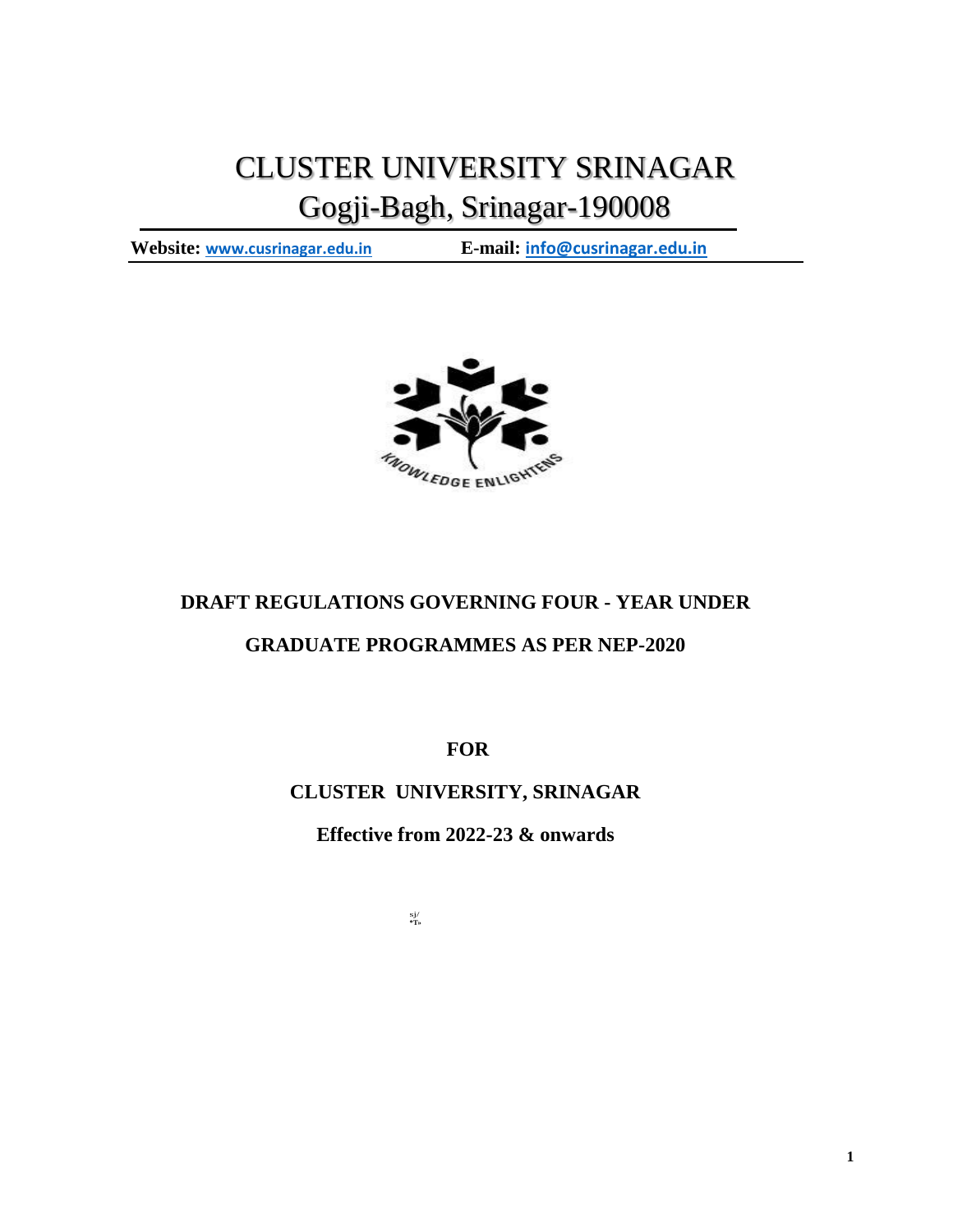### **Preamble**

The education system anywhere in the globe is always evolving in nature and has to keep itself abreast with the changing complex environmental conditions. The pace of adaptability of the system would determine a Nation's well-being. A vibrant and flexible educational system is a sure bet against all odds that a nation could face in the contemporary world. The delayed response of the system can take the Nation to medieval days. Against this importance of the need to keep the educational system in vibrancy, the Government of India constituted under the Chairmanship of Great Educationist and Scientist Dr Kasturirangan. The Committee, after an exhaustive examination of the existing educational system and of the need to adapt to the changing condition of Young India aspiring for greater skills and knowledge, produced a a voluminous Document known as 'The New Education Policy - 2020."

The NEP-2020 is based on the principle that education must develop not only cognitive capacities - both the 'foundational capacities 'of literacy and numeracy and 'higher-order' cognitive capacities, such as critical thinking and problem solving - but also social, ethical, and emotional capacities and dispositions. In a broader way, NEP envisions an education system rooted in Indian ethos that contributes directly to transforming India, that is Bharat, sustainably into an equitable and vibrant knowledge society, by providing high-quality education to all, and thereby making India a global knowledge superpower.

The J&K UT Government took the initiative of implementing the New Education Policy (NEP) - 2020 in right earnest as University Grants Commission UGC), New Delhi directed all States and the respective Central and State Universities to implement the Policy.

The NEP-2020 envisages a student centric educational system with an opportunity to learn multiple courses and programmes and provides a comparable and globally competitive educational system. It transforms the existing Higher Educational System into creative, innovative and research oriented system. In addition to the traditional and time-tested system of continuing with the 3-year educational programme, the NEP provides an opportunity to the young minds to move up the ladder of knowledge stream by entering into the Honors and Research qualifications. The under-graduate fouryear programme create a better avenue for higher-degree study at Master's / Ph.D. level and also demonstrate to prospective employers a higher capacity for independent learning and research, along with enhanced problem-solving, critical thinking, independent learning and communication.

The Cluster University Srinagar, an educational base of 5 -Years since its inception in the 2016 and has taken lead in the introduction of various 5 -Year Integrated and Honors programmes. Cluster University is committed for latching all contemporary changes and developments which are studentcentric and society-growth oriented. The NEP-2020 needs the whole-hearted co-operation and support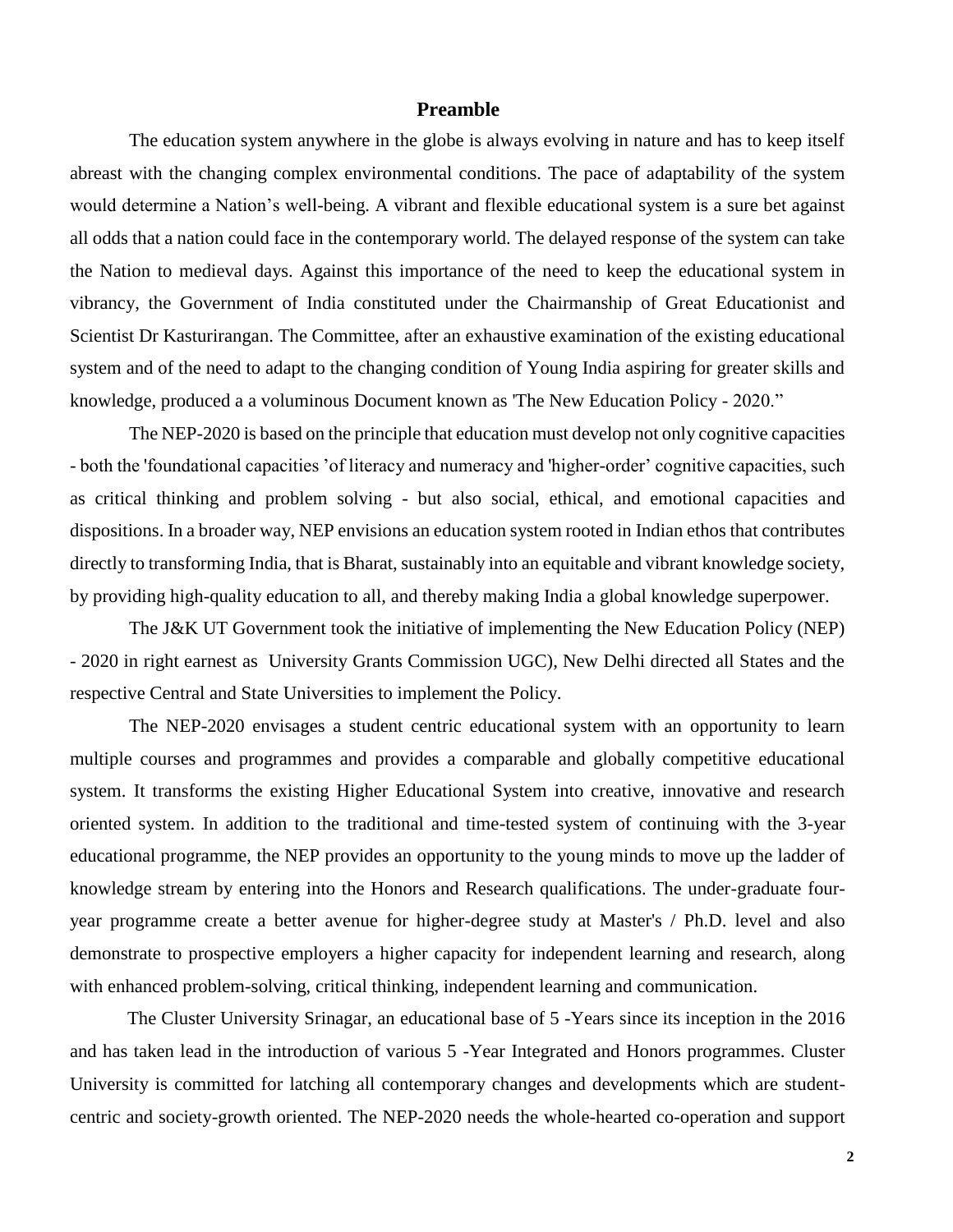of galaxy of academia and educationist. Hence, the University constituted a Committee under the Chairmanship of Hon'ble Vice Chancellor Prof. Qayyum Husain to frame regulations for all undergraduate programmes under the umbrella of NEP-2020. These Regulations shall be known as Regulations Governing Under Graduate Programmes under NEP-2020 of Cluster University, Srinagar

#### *The Salient Features of the Four Years Under Graduate Programmes*

- a. It is a Choice Based Credit System under Semester Scheme.
- b. The programmes comprise of about 50% Discipline Specific Core Courses as Major subjects, 20% Discipline Specific Core Courses / Multi-Discipline Specific Courses as Minor courses, and remaining 30% Ability Enhancement Compulsory Courses, Skill Enhancement Courses along with Open Elective Courses.
- c. The relative importance of Courses of the study is measured in terms of credits.
- d. The programme permits horizontal mobility in course selections and vertical growth in the core courses.
- e. The students shall take part in value-based activities.
- f. The declaration of result is based on Aggregate Percentage of marks obtained and Cumulative Grade Point Average (CGPA) earned.
- g. The candidate has an option to exit after two , four and six semesters of the programme and shall be awarded Certificate, Diploma, and General Degree, respectively with a provision to reenter and complete the degree.
- h. There is a provision to transfer the credits earned by the candidate during transfer from one institution to other.
- i. The programme permits the consideration of credits earned from SWAYAM,MOOCS and other platforms recognized by the University.
- j. The Programme has special provisions for independent learners to earn additional credits from inter / intra disciplinary subjects apart from mandatory credits.

**Definitions:** In these Regulations, unless the context otherwise requires:

- i. "University" means Cluster University, Srinagar.
- ii. "College" means the Higher Education Institution affiliated to University.
- iii. "Programme" or "Programme of study" means a higher education programme pursued for a degree specified by the Commission under sub-section (3) of section 22 of the University Grants Commission Act, 1956 (3 of 1956).
- iv. "Discipline" means faculty *viz.* Arts, Social Science, Science, Commerce, Management, etc.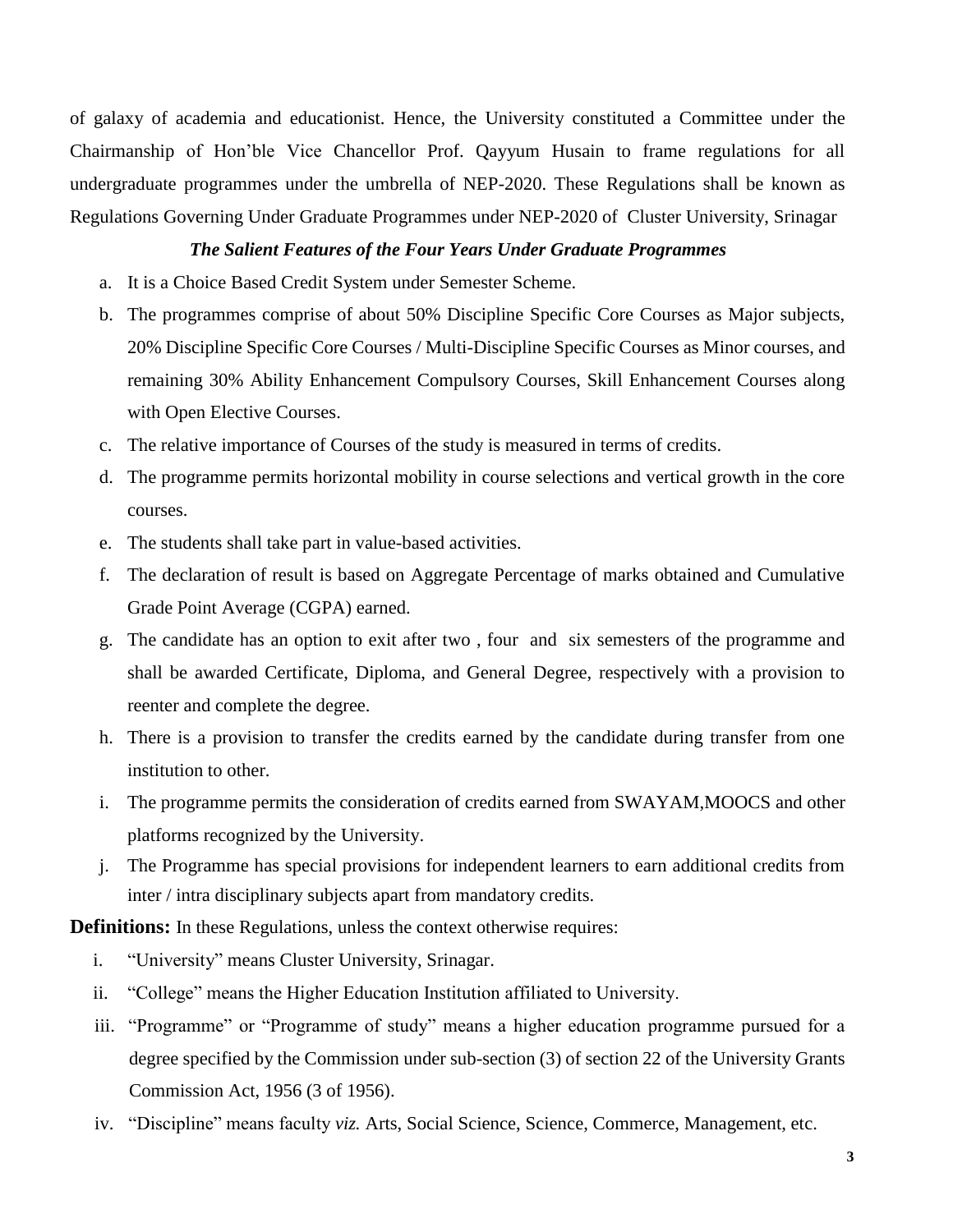- v. "Course" means subject or papers having specified units which go to comprise a specified programme of study.
- vi. "Credit" means the standard methodology of calculating teaching hours of the course per week in the semester system.
- vii. "Candidate" means, a person seeking admission or appearing for examination to the Under Graduate Programme.
- viii. "Student" means a person admitted to, and pursuing, a specified credit-based course/programme of study in a higher education institution.
- ix. "BoS" means Board of Studies in the various courses.

# 1. **TITLE AND COMMENCEMENT**

- a. These regulations shall be called **"**Regulations Governing Four-Year Undergraduate Programmes as per NEP-2020" for the Cluster University, Srinagar.
- b. These Regulations shall come into effect from the academic year: 2022-23.

# 2. **UNDER GRADUATE PROGRAMMES OFFERED (U. G. Degrees in Honors)**

## **2.1: Faculties of Arts and Social Sciences.**

- *a.* Bachelor of Arts (B.A.) and Social Sciences
- *b.* Any other Programme introduced by the University from time to time

## **2.2: Faculty of Science**

- a. Bachelor of Science (B.Sc.)
- b. Bachelor of Computers Applications (B.C.A.)
- c. Bachelor of Home Science/Community Science
- d. Any other Programme introduced by the University from time to time

## **2.3: Faculty of Commerce and Management Studies**

- a. Bachelor of Commerce (B.Com.)
- b. Bachelor of Business Administration (B.B.A.)
- c. Any other Programme introduced by the University from time to time

## **2.4: Faculty of Humanities and Languages**

- a. Bachelor of Humanities
- b. Any other Programme introduced by the University from time to time

# 3. **SEMESTER SYSTEM, DURATION OF THE PROGRAMMES, REQUIREMENTS AND OPTIONS:**

3.1**:** All the under graduate degree programmes shall have eight semesters duration unless specified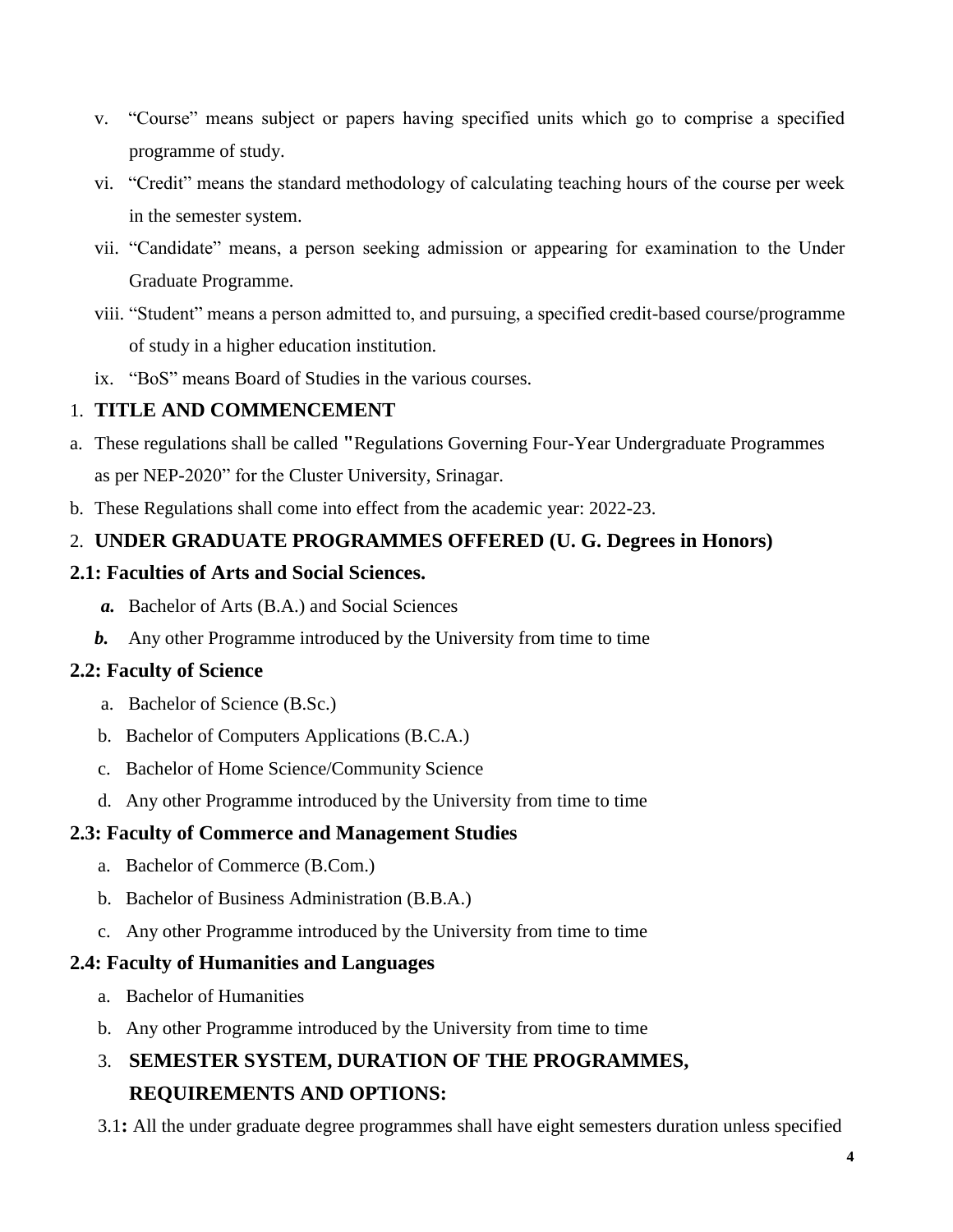otherwise.

- 3.2: Each academic year shall have two semesters; odd and even semesters.
- 3.3: Each semester shall have 16 weeks (06 days per week system) with 90 working days (excluding Sundays and other holidays).
- 3.4: The Programme shall have multiple exit option at the end of TWO/FOUR/SIX semesters (ONE, TWO or THREE academic years respectively) with the award of Certificate, Diploma and General Degree.
	- 3.5: The candidate availing exit option shall reenter the programme at the beginning of any academic year to complete the degree with the prevailing syllabi.
	- 3.6: All candidates shall be awarded Bachelor's degree with Honors on successful completion of EIGHT semesters (FOUR academic years) undergraduate programme.

## 4. **PROGRAMME STRUCTURE**

4.1: Each programme shall have three components, *Viz.,* i) Discipline Specific Core Courses (DSCC) ii) Elective Courses (EC) and iii) Ability Enhancement Courses (AEC), as given in

**Annexures-1(A, B, C, D)** (Course means subject / paper).

- a) **DSCC:** DSCC are Compulsory Core Courses of the programme.
- b) **EC:** Elective Courses shall have three categories, *viz.,* Discipline Specific Core Elective (DSE) Courses, Open Elective Course (OEC) and Dissertation/ Research Project.
- i. **DSE**: Elective courses offered under the core discipline of the study are Discipline Specific Core Elective (DSE).
- ii. **Open Elective Course (OEC):** An elective course chosen from any other discipline/subject, with an intention to seek exposure beyond core discipline is called Open Elective Course in all the programmes.

The student shall select any one OEC in the given semester, other than his / her DSCC across the discipline from the **Annexure 2**.

- iii. **Dissertation / Research Project:** An elective course designed to acquire special / advanced knowledge, such as supplement study / support study to a project work, and a candidate shall study such a course on his / her own, with an advisory support of a teacher / faculty member is called Dissertation / Research project.
- c) **Ability Enhancement Courses (AEC):** The Ability Enhancement Courses (AEC) shall be of two kinds: i) Ability Enhancement Compulsory Courses (AECC) and ii) Skill Enhancement Courses (SEC).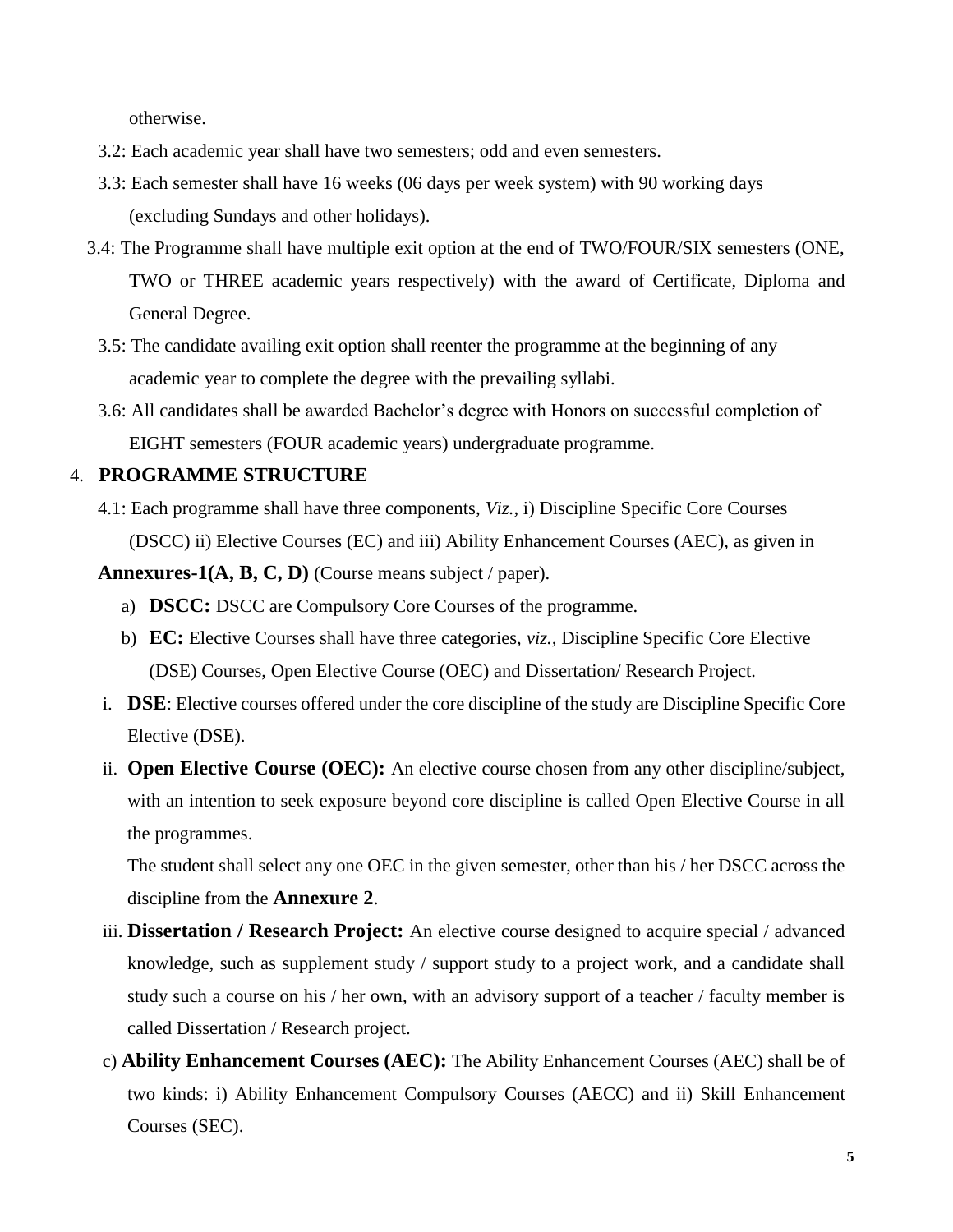i. **Ability Enhancement Compulsory Courses (AECC)**: Environmental Study, English and Modern Indian languages (MIL) / Modern European Language Communications (MEL) are AECCs. **(Annexure3).**

A Student shall study any language subject and English as MEL**.** 

P.S.: 1) A deaf/spastic/mentally retarded/visually impaired/learning deficiency student shall be exempted from learning any one of the languages like English or MIL.

2) MIL means the languages mentioned in VIII Schedule of the Constitution of India.

ii. **Skill Enhancement Courses (SEC):** These courses shall be chosen from a pool of courses designed to provide value-based and skill-based knowledge and should contain lab/hands-on training/ fieldwork **(Annexure4).**

**d) Special provision for independent learners:** Apart from the above mentioned structure of the programme, a student can study any number of courses from Open Elective

Courses (OEC) / SEC (**Annexure-2 /4**)**.** The student shall have an option to study any number of courses from OEC from SWAYAM or similar platforms recognized by the University.

4.2: **DSCC: a.** Students of B.A. and B.Sc. shall choose any two DSCC from 1 to 4 semesters (Annexure-5 A&B). Among such two DSCCs, the student shall select one DSCC as Major and other as Minor course in 5<sup>th</sup> and 6<sup>th</sup> semesters. DSCC other than the discipline of the programme shall be considered as Minor and the DSCC belonging to the concerned discipline shall be considered as the Major course.

Illustration:

- i. **Case 1 in B.Sc.**: If the student opts Anthropology from Social Science Discipline as one DSCC and Chemistry from Science Discipline as another DSCC in 1 to 4 semesters, Anthropology shall be considered as Minor and Chemistry as Major in 5th and 6<sup>th</sup> semesters.
- ii. **Case 2 in B.A.:** If the student opts Statistics from Science Discipline as one DSCC and Economics from Social Science Discipline as another DSCC in 1 to 4 semesters, Statistics shall be considered as Minor and Economics as Major in  $5<sup>th</sup>$  and  $6<sup>th</sup>$ semesters.
- iii. Some of the courses are allowed as Minor courses only (Annexure-5A  $\&$  B).
- **b.** The student shall continue to study the previously opted Major course in  $7<sup>th</sup>$  and  $8<sup>th</sup>$ semesters.
- **c.** Once the DSCC is chosen, there shall not be any provision for change of DSCC**.**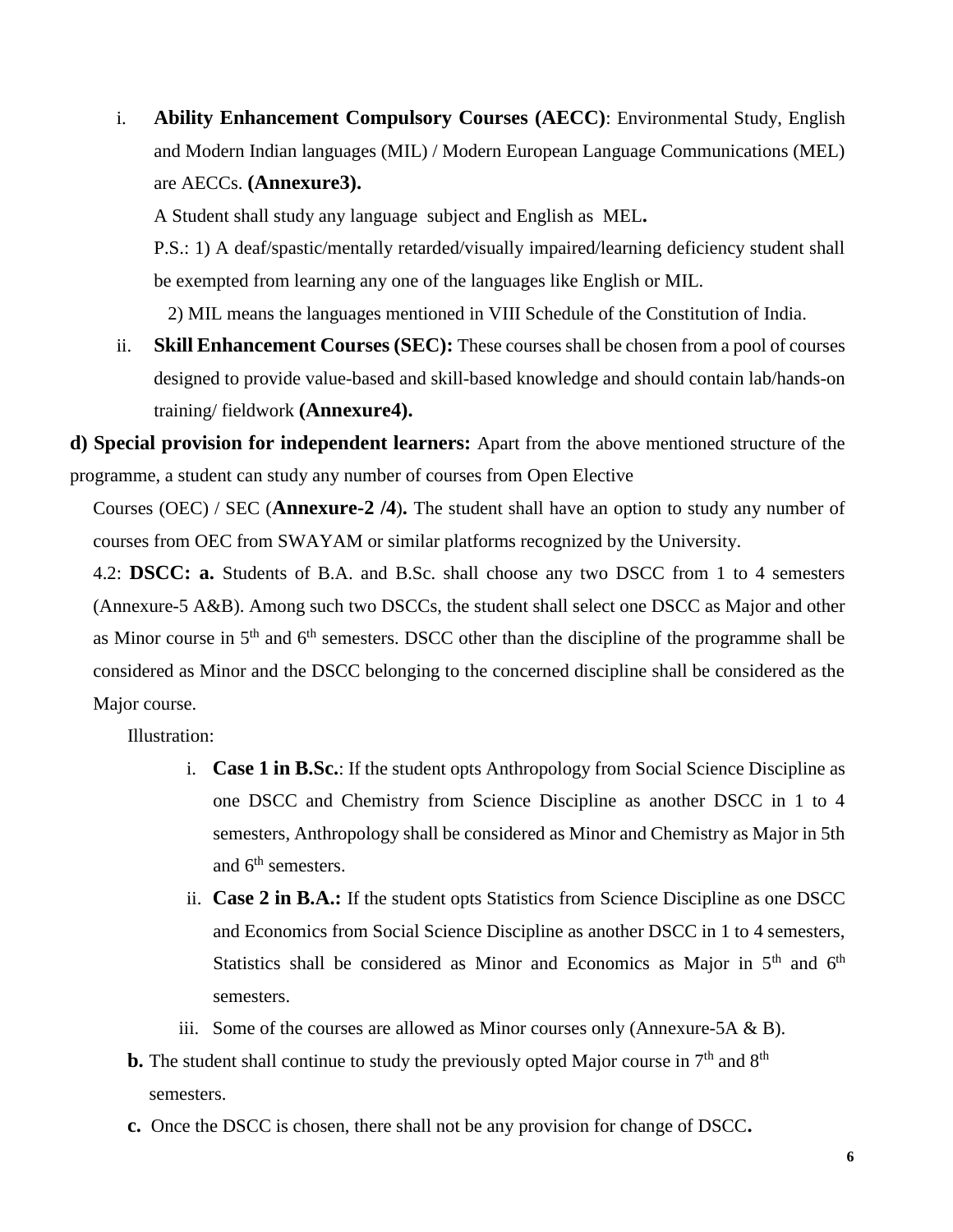- **d.** For other programmes, Board of Studies (BoS) of the respective programmes shall decide the DSCCs.
- 4.3: Each course shall have two components i) Lecturing (L) and ii) Tutorial (T)/ Practical (P). Tutorial consists of participatory discussions, seminar presentations, desk work, etc. by the students of the respective courses.

P.S: There shall be no tutorial for Practical subjects and the courses having 2 credits.

# 4.4: **Credit system of the programme:** Each programme shall have **176 credits** as mentioned in the **Annexures- 1 (A, B, C & D)**. Credit means the unit by which a course is measured.

a) 1 hour lecture or 1 hour tutorial per week is equal to 1 credit and that of 2 hours practical is equal to 1 credit. Tutorial is not mandatory for all the courses. However, the concerned BoS shall decide the necessity for any Course.

b) Courses with 3 to 6 credits shall be evaluated for 100 marks and courses with less than 3 credits, including practical, shall be evaluated for 50 marks.

## **5. WORKLOAD FOR TEACHERS**

- 5.1: Each theory session may have up to a maximum of 80 students, extendable to 90 students for B.A., B.Com. and B.Sc. programmes; up to a maximum of 40 students extendable to 50 students for other programmes irrespective of DSCC, DSE, SEC, OEC, Vocational and AECC in the class rooms.
- 5.2: For a practical batch, each 30 students shall have one teacher.

5.3: To determine a teacher's work load one hour theory/tutorial/practical class shall be considered equal to one hour work load.

## **6. ADMISSION PROCEDURE**

## 6.1: **Invitation of Applications:**

- a) The University shall issue a notification for admission to various UG Programmes soon after the announcement of 10+2 results of the feeding board of school of Education( JK BOSE).
- b) Admissions shall be purely based on entrance merit cum or as per the norms of the university or as per the directions of the Government of JK UT from time to time.
- c) Academic year normally commences in the month of March/April every year. The exact date for commencement of academic year shall be decided by the University.
- d) Constituent/Affiliated colleges shall admit students for each programme not exceeding the approved intake. Prior approval from the University is mandatory in case the admissions exceed approved limit.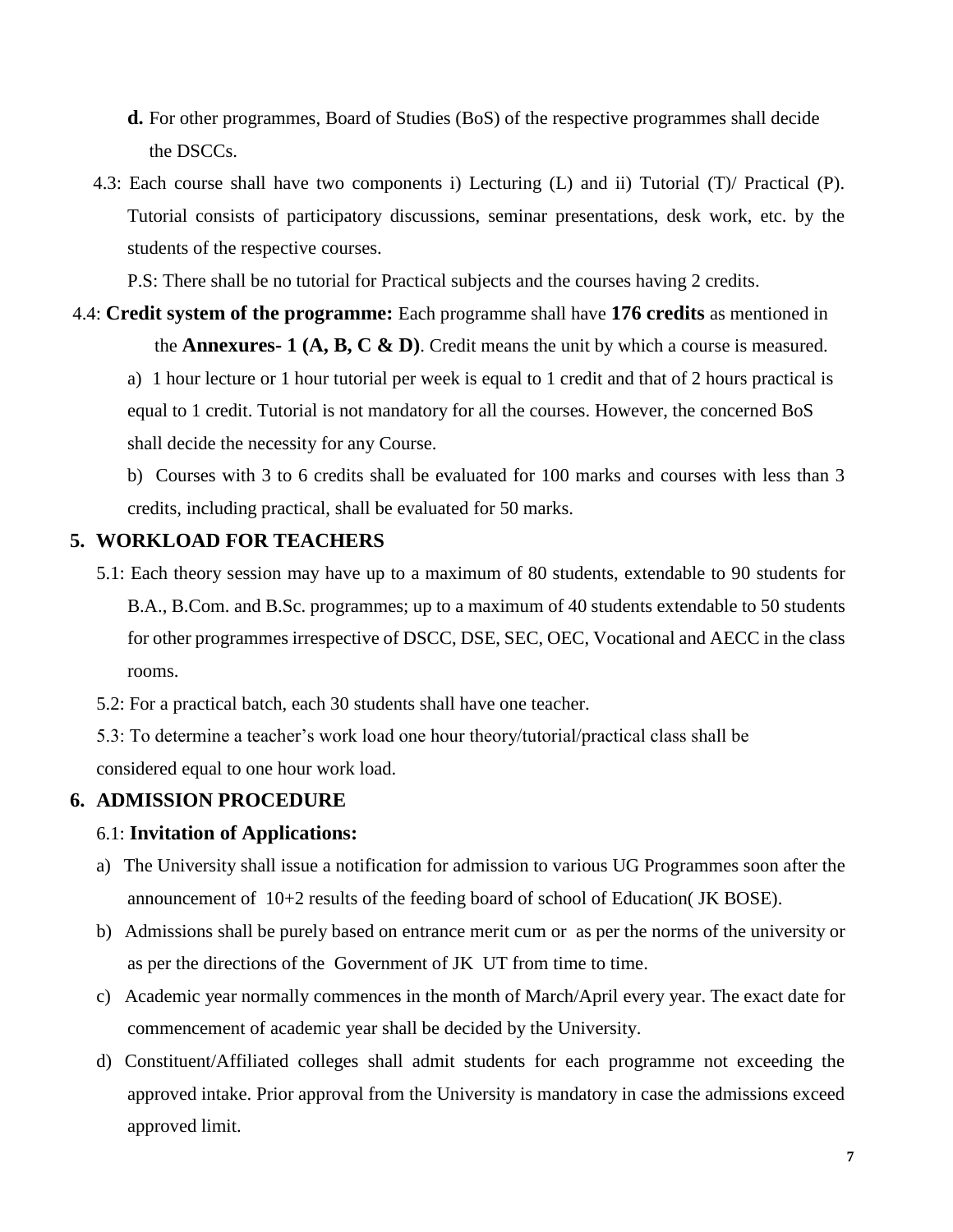- e) Admission for reserved category seats shall be governed by university/UT reservation policy.
- 6.2**: ELIGIBILITY:** A candidate who has passed 10+2 Examination conducted by BOSE or CBSE or equivalent examinations by any Other State or any other recognized Board / Department shall be eligible for admission to First Semester U.G. Programme.
	- a) For **B.Sc.** Programmes, a candidate who has passed 10+2 with Science or Diploma in Paramedical courses (not less than 2 year duration) shall be eligible for admission.
		- i. A candidate opting life science subjects like Botany, Zoology, Biotechnology, Genetics, Microbiology, Home Science, etc, as DSCC in the B.Sc. Programme must have studied Physics, Chemistry and Biology as pre-requisite subjects at the qualifying examination.
		- ii. A candidate opting subjects like Physics, Chemistry and Mathematics as DSCC must have studied Physics, Chemistry and Mathematics as pre-requisite subjects at the qualifying examination.
		- iii. A candidate opting Statistics as DSCC for B.Sc. degree must have studied Statistics or Mathematics as pre-requisite subject at the qualifying examination.
		- iv. A candidate opting subjects like Geology and Geography as DSCC must have studied at least two science subjects as pre-requisite subjects at the qualifying examination.
		- v. A student of diploma in paramedical course is eligible for Chemistry and any other Life Science subjects as DSCC
		- vi. For other B.Sc. degree programmes such conditions shall not apply.
	- b) For **B.C.A.** Programme, a candidate with 10+2 Science or Commerce with Mathematics / Business Mathematics / Accountancy / Computer Science/Information Technology or In 3 year Diploma with Computer Science / Information Science shall be eligible.
	- c) For **B.Com** Programme, a candidate with 10+2 Commerce/Science/ Arts related subjects shall be eligible.
	- d) **For B.A. /B.B.A. Programmes**: A candidate with 10+2 of any stream or 3-year Diploma Course with any subject shall be eligible.

#### 6.3: **Admission Eligibility and Promotion to next higher Semesters:**

a) All U G. Programmes shall have carry over system up to  $4<sup>th</sup>$  Semester. A candidate shall be only promoted from 4<sup>th</sup> to 5<sup>th</sup> Semester in case he/she has **not** a backlog of more than 50% credits of study in the  $1<sup>st</sup>$  to  $3<sup>rd</sup>$  semester end examinations, exclusive of any awaited reevaluation result for determining the eligibility. Other admission/examination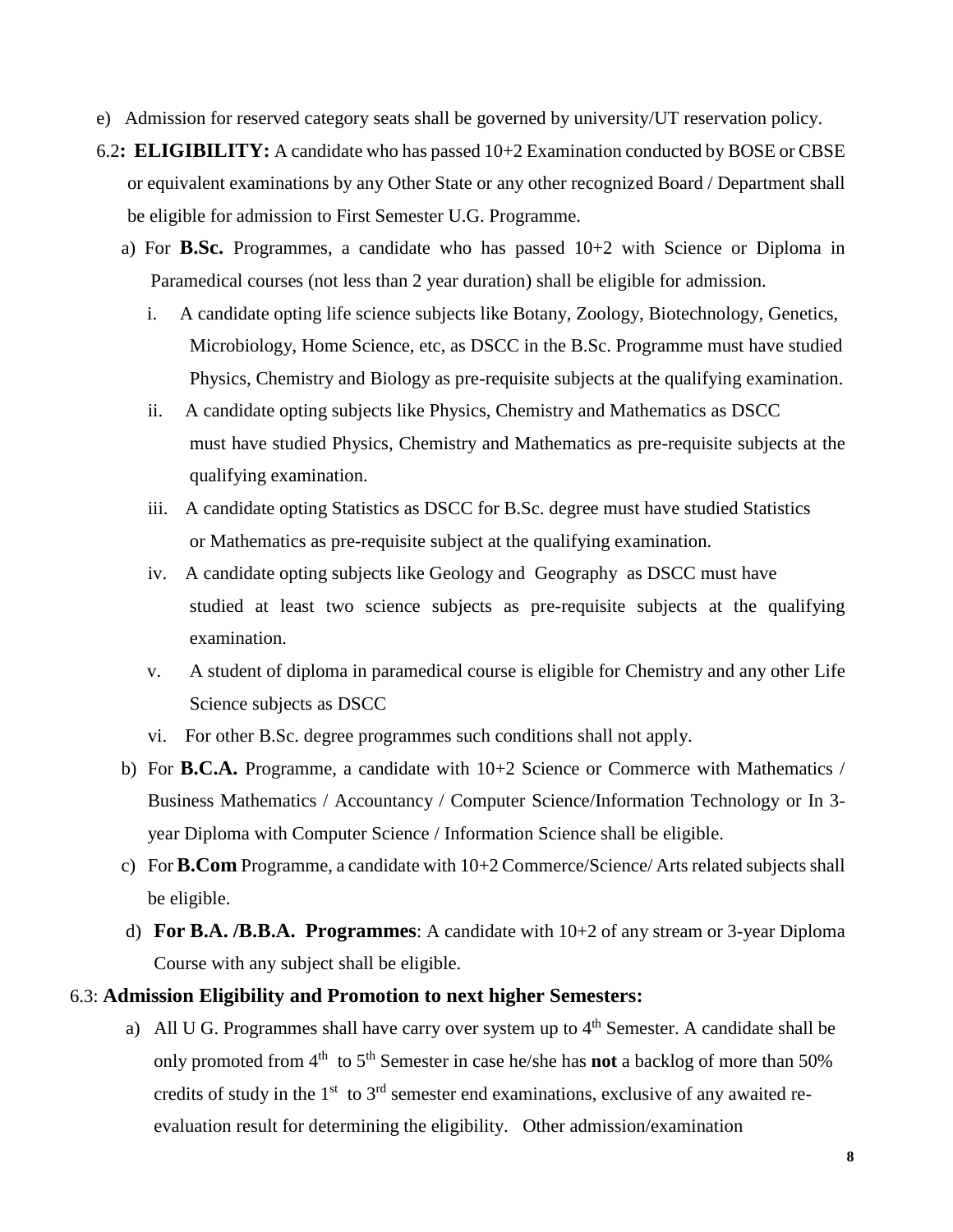requirements are:

- i. 75% attendance shall be mandatory for each semester and for each course to appear for semester-end examination. Further, 20% attendance shall be condoned for the students participating/involved in Co-curricular/Extra-Curricular activities like NCC/NSS/Sports/Cultural Activities/Study Tours/Field Work/Seminars, etc., with prior permission of the Principal of the College in writing.
- ii.Candidates with 75% attendance with completion of internal assessment but failing to appear for semester-end examination shall also be eligible to seek the admission for immediate higher semester.
- iii. Mere submission of application by the candidate to appear for examination without 75% attendance shall not be eligible for higher semester.
- iv. Candidates not submitting examination application forms but maintaining 75% attendance shall not be eligible for admission to higher semester.
- v. If the candidate appears for II semester end examination and discontinued for III semester and wishes to take admission for IV semester in future, such candidates shall not be allowed for IV semester. Such candidate shall again seek admission to III semester as per University schedule. This is also applicable to other odd semesters.
- vi. A candidate who does not satisfy the requirement of 75% attendance even in one Course (subject/paper) shall not be permitted to take the University examination of that semester and he/she shall seek re-admission to that Semester in a subsequent year as per University schedule.
- vii. **Eligibility for admission to Bachelor's Degree (Honors):** A candidate seeking admission to Bachelor's degree under  $(3+1)$  scheme in a specified field of learning is eligible to continue the  $4<sup>th</sup>$  year (Honor's) programme subject to following conditions:
	- Availability of Honor's programme in the major subject in any constituent colleges
	- Shall have passed the three-year bachelor's degree with respective major subject with minimum CGPA of 7.5
	- Intake capacity fixed for that programme.
	- In case the number of candidates exceed the fixed quota, the promotion to  $4<sup>th</sup>$  year (7<sup>th</sup>) Semester) shall be based on academic overall academic merit of corresponding 3 year course.

viii. There shall be a provision for carryover system from  $7<sup>th</sup>$  to  $8<sup>th</sup>$  semester, subject to the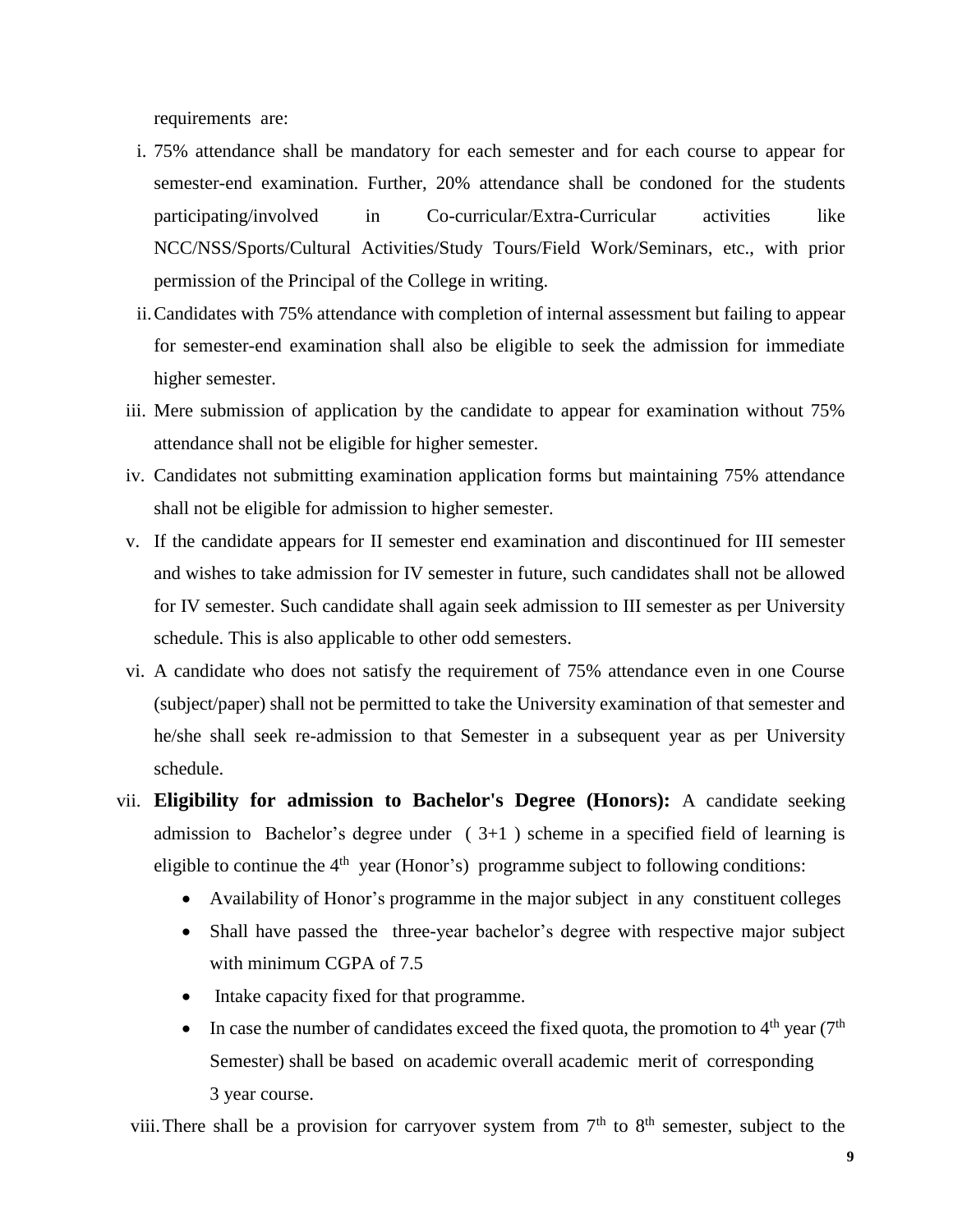fulfillment of 75% attendance in each Course and submitting the examination application form.

### **6.4: Medium of instruction:**

The medium of instruction shall be English as decided by the concerned BoS.

### **6.5: Change of Programme:**

Every U. G. Programme is specific in nature and hence, there shall not be any provision to change the programme.

### **6.6: Change of subject / DSCC**

- a) The MIL/MEL subject studied by the Students in Ist semester shall be the same for all other semesters as per programme structure.
- b) The DSCC chosen for I semester for B.A. and B.Sc. shall remain same for all other semesters as per programme structure and hence, there shall not be any provision to change the DSCC.

### **6.7: Change of College/Transfer**

- a) Candidate shall be permitted for change of college only for the odd semesters by seeking admission within the stipulated period mentioned in the admission notification with the due consent from both the colleges. There shall not be any provision for transfer/change of college for even semesters. Further, lower semester examination failure candidates are not eligible for transfer/change of college within the Cluster University's constituent/affiliated colleges.
- b) The same shall be applicable for the candidate seeking transfer from the colleges of other University within or outside the state or country by producing the eligibility certificate issued by Cluster University with the confirmation of similarity of the programmes with each other. Other conditions shall be same as in 6.7(a).
- c) Such transfer of admission shall be within the intake capacity of the respective class/ subject of the respective College.
- d) The Degree of 3 or 4 years shall be awarded from the University where the candidate has earned a minimum 50% of the credits prescribed for the programme.

## **7: Examination**

- 7.1: The prescribed courses of 3 to 6 credits shall be evaluated for 100 marks and that of less than 3 credits, including practical, shall be evaluated for 50 marks. The project work / dissertation shall have 6 credits and be evaluated for 100 marks.
- 7.2: There shall be a continuous assessment of the student. For this purpose, semester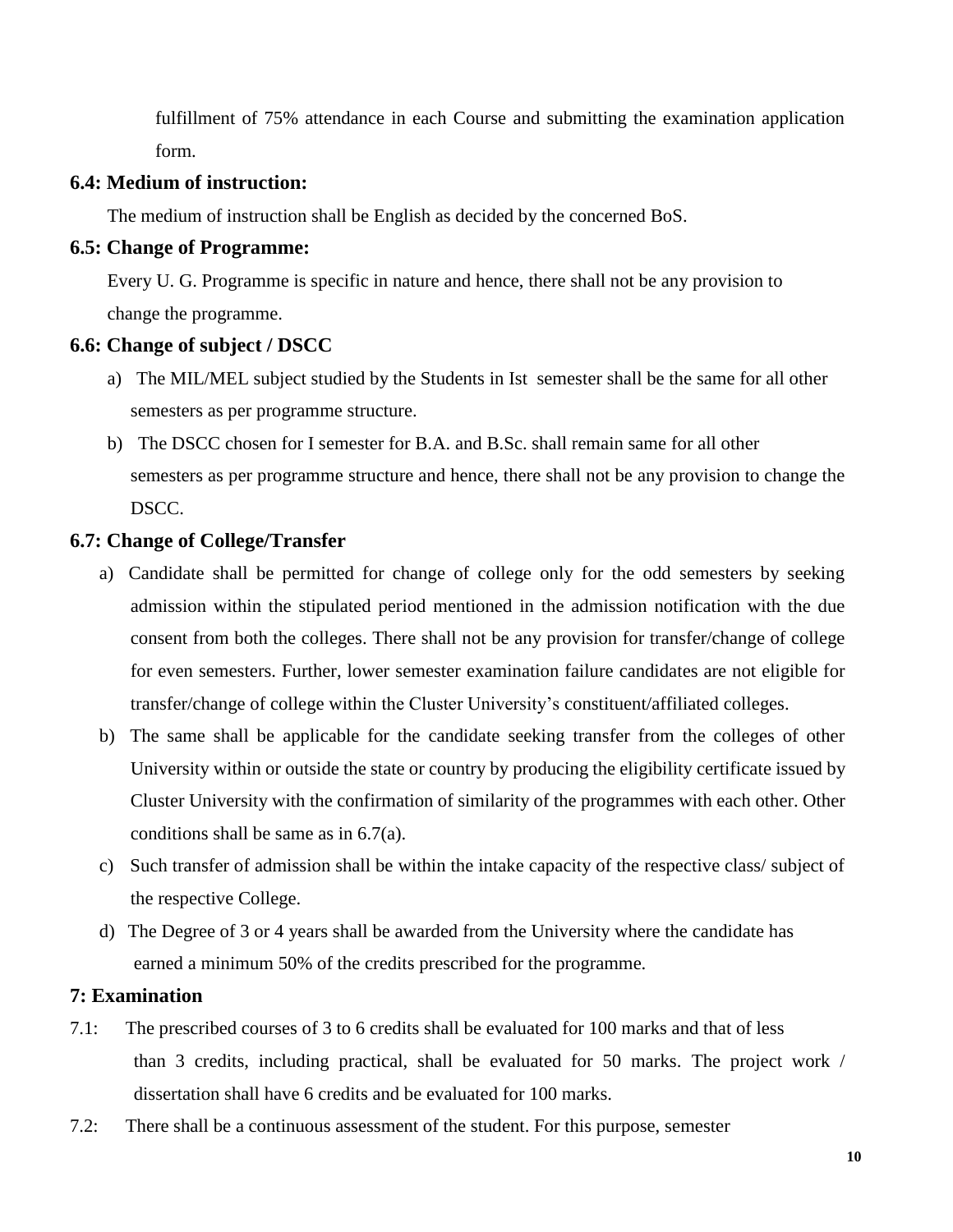examination is divided into two components:

- i. Internal assessment written examinations conducted by the College for 20% of maximum marks allotted for each Course; and
- ii. Semester-end written examination conducted by University after  $16<sup>th</sup>$  week of the Commencement of semester for 80% of the maximum marks allotted for each Course.

#### 7.3: **Internal assessment (IA) examinations:**

- i. **Theory Papers:** The College shall conduct Internal Assessment examination for theory subjects in the  $8<sup>th</sup>$  week for 10% and 12<sup>th</sup> week for remaining 10% of maximum marks allotted for each Course. Duration of examination shall be 1 hour each.
- ii. **Practical:** The College shall conduct Internal Assessment examination for practical paper in the 14th week for 20% of maximum marks allotted for each Course. Duration of examination shall be 3 hours.
- iii. **Project work /dissertation:** The College shall conduct written Internal Assessment examination for Project work /dissertation in the  $14<sup>th</sup>$  week for 20% of maximum marks allotted for each Project work /dissertation. Duration of examination shall be 1 hour.
- iv.The Course teacher shall display the marks on notice board within 4 days after Internal Assessment examination and allow the student for verification of Internal Assessment Booklet if he/she wishes. Grievances shall be solved by the Course teacher and in complicated cases by the Principal/ representative of Principal as per internal mechanism of the College.
- v. There shall not be any provision for improvement of Internal Assessment marks or for remaining absent. However, Internal Assessment exam shall be conducted for students who remained absent due to participation in the events related to **co-curricular / curricular activities**  conducted by recognized organizations**.**
- vi. The College shall submit the Internal Assessment marks to the University if student satisfies 75% attendance in the semester and shall be eligible to appear for semester-end examination.

### **7.4: Semester-end examination:**

The semester-end examination, for 80% of maximum marks allotted for each paper, shall be conducted by the University after  $16<sup>th</sup>$  week of the commencement of the semester. The University shall conduct the semester-end examination for either odd or even semesters but not both simultaneously, unless otherwise specified.

i. Duration of theory examination shall be 03 hours for 100 marks per Course (including Internal Assessment marks) having 3 to 6 credits.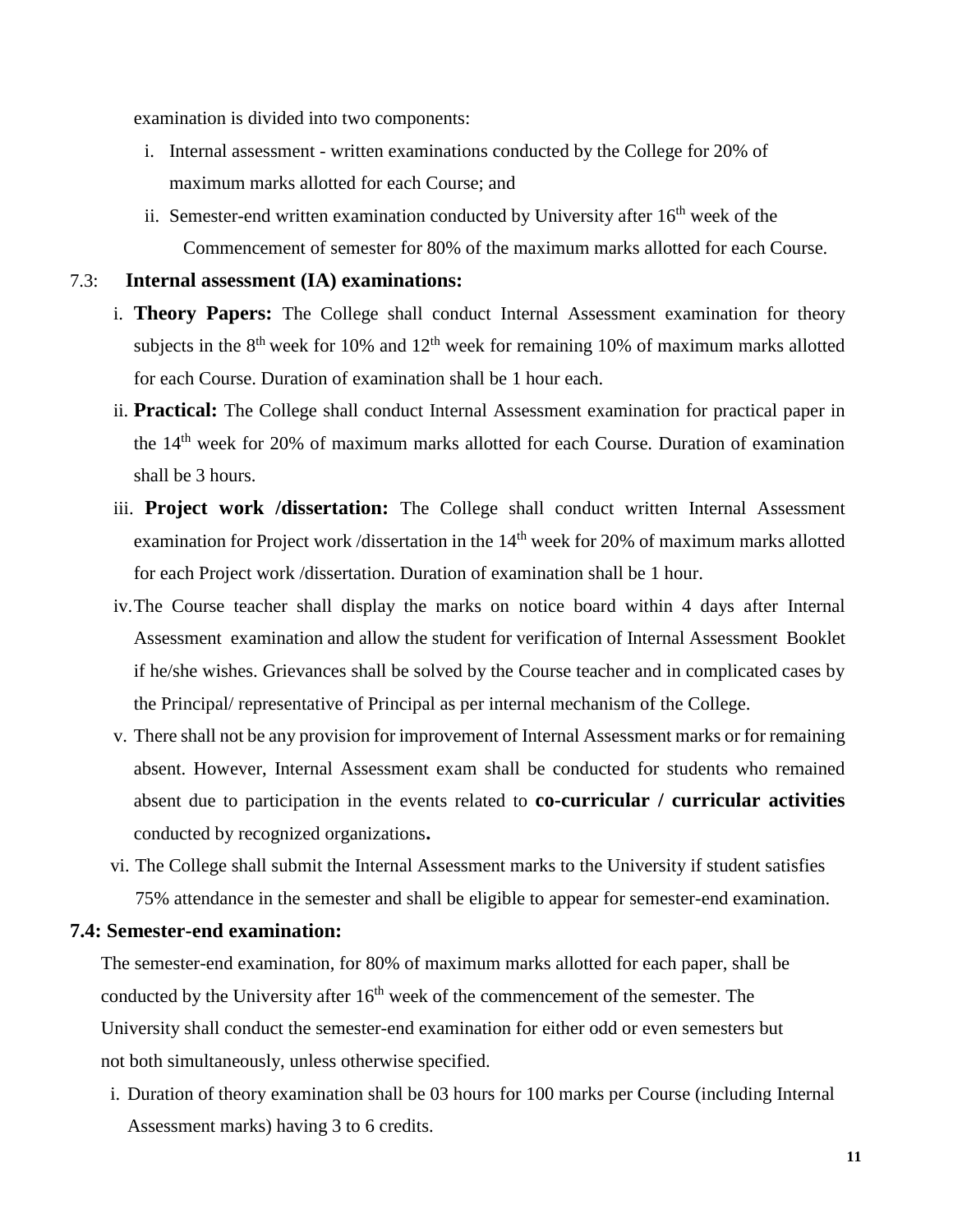- ii.Duration of theory examination shall be 1.5 hours for 50 marks Course (including Internal Assessment marks) having the credits of less than 3.
- iii. Duration of practical examination shall be 3 hours for 50 marks Course (including Internal Assessment marks) having the credits of less than 3.
- iv. Each BoS, in consultation with the concerned Faculty, shall decide the pattern of question paper for uniformity for all the core courses and elective courses.
- v. There shall be evaluation of theory papers as per the norms of university.
- vi. Practical/evaluation of project/dissertation work/Field Work assessment shall be conducted before the commencement of theory examination at the concerned colleges by two examiners; one from the same college as internal examiner and other from other colleges appointed by University as external examiner. There may be two external examiners but not two internal examiners to conduct the examination. A pair of examiners shall conduct practical examinations for two batches per day having a maximum of 30 students in each batch.

#### **7.5: Passing criteria**

- a) A candidate has to score 40% in each course including the Internal Assessment marks for passing the course, subject to the condition that:
	- i. There shall be no minimum marks or separate passing for the Internal Assessment examination. The candidate has to score minimum 40% in the semester-end examination (Ex. for 100 marks paper; 20 IA  $+$  80 semester-end exam and hence, minimum 32 marks for semester-end exam required). If candidate scores 40% by cumulating marks from Internal Assessment and semester-end examination but fails to score 40% from the semester-end examination, such candidate shall be declared as fail.
	- ii. If the course is having both theory and practical, candidate has to pass both theory and practical independently. If the candidate fails in practical and passes in theory examination, such candidate shall reappear for practical examination only and vice versa.
	- iii. In all cases of failure in particular course, Internal Assessment marks shall be protected and carried forward; and the candidate need not reappear for Internal Assessment examinations in such cases.
- b) On successful scoring of minimum 40% in all courses, the candidate shall be declared pass in the programme in that semester.
- c) On successful scoring of minimum 40% in all courses and all the semesters, the candidate shall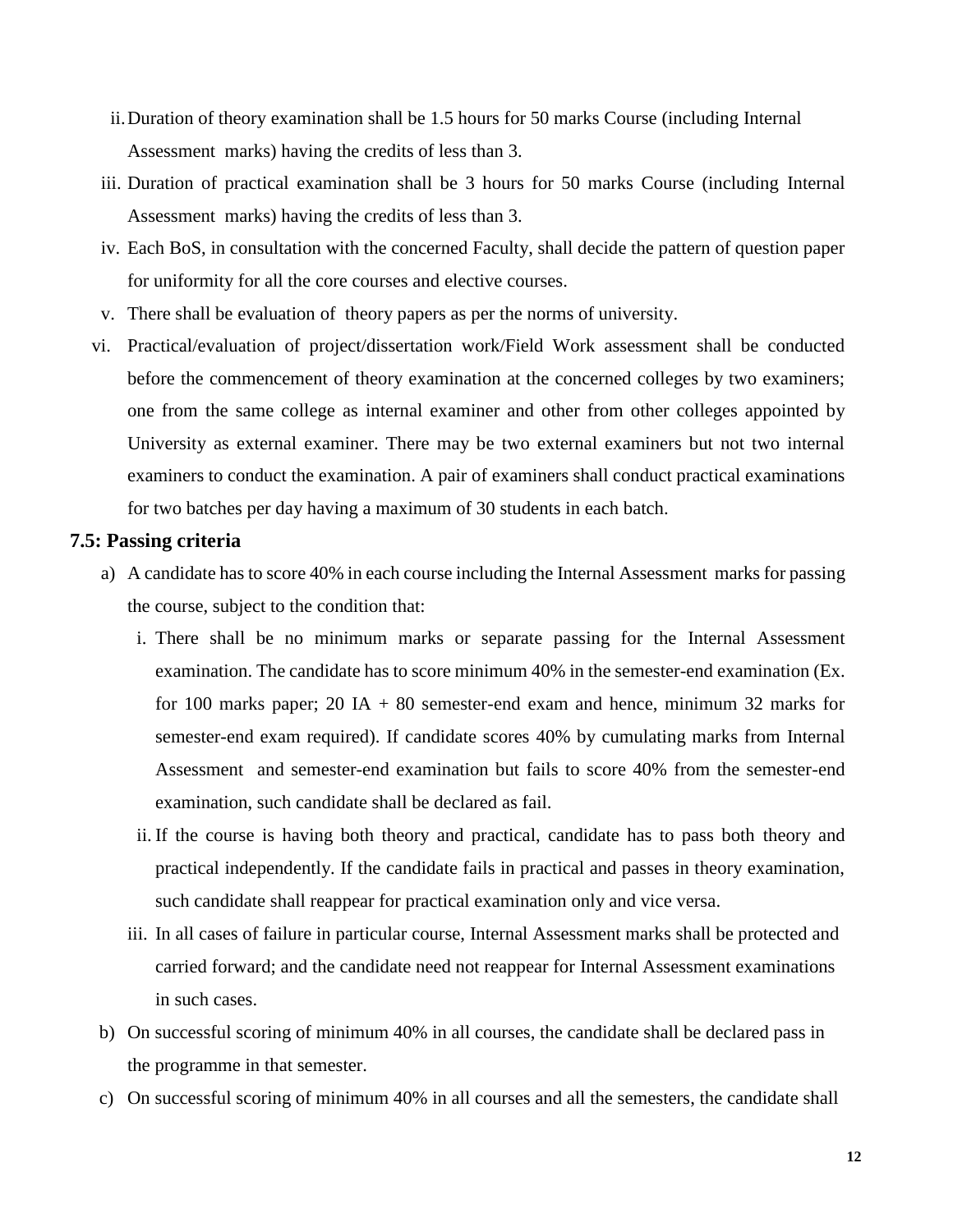be declared pass in the entire programme.

### **7.6: Percentage and Grading**

a) If P is the percentage of marks secured (Internal Assessment + semester end score) by the candidate in a course which is rounded off to the nearest integer, the grade point (GP) earned by the candidate in that course will be given as below:

| Percentage $(\%)$ | Grade(GP) | Percentage $(\% )$ | Grade(GP) |
|-------------------|-----------|--------------------|-----------|
| Below 40          | 0 (Fail)  | 60-70              |           |
| 40-50             |           | 70-80              |           |
| 50-55             |           | 80-90              |           |
| 55-60             |           | 90-100             |           |
|                   |           |                    |           |

- b) A student's level of competence shall be categorized by grade point (GP), semester grade point Average (SGPA) and Cumulative Grade Point Average (CGPA) of the programme.
- c) **Semester Grade Point Average (SGPA):** The SGPA is a ratio of sum of the number of Credit Grade Points scored from all the courses (subject) of given semester to the total credits of such semester in which the candidate studied.

(Credit Grade Points of each course = Credits x GP)

d) **Cumulative Grade Point Average (CGPA):** It is calculated as below for 6 semester programme:.

{(CreditxSGPAi) + (Credit2xSGPA2)+ (Credit3xSGPA3)+ (Credit4xSGPA4)+ (Credit5xSGPA5)+ (Credit6xSGPA6)}

 CGPA= Total credits of programme (sum of credits of all semesters) Total credit grade points of all the courses(subjects) in the programme Or CGPA= ---------------------------------------------------------------------------------------------------- Total credits of programme

- e) After studying and passing, all the credits prescribed for the programme the degree shall be awarded with CGPA score after rounding off to second decimal and class distinguishing as second class, first class, and distinction along with grade letter as under.
- f) 40% of Credits earned on par with the conventional mode of the respective courses if any through SWAYAM and other recognized platforms shall be considered for calculation of SGPA / CGPA.
- g) Additional Credits with minimum 4 Grade points in each OEC/SEC earned by the independent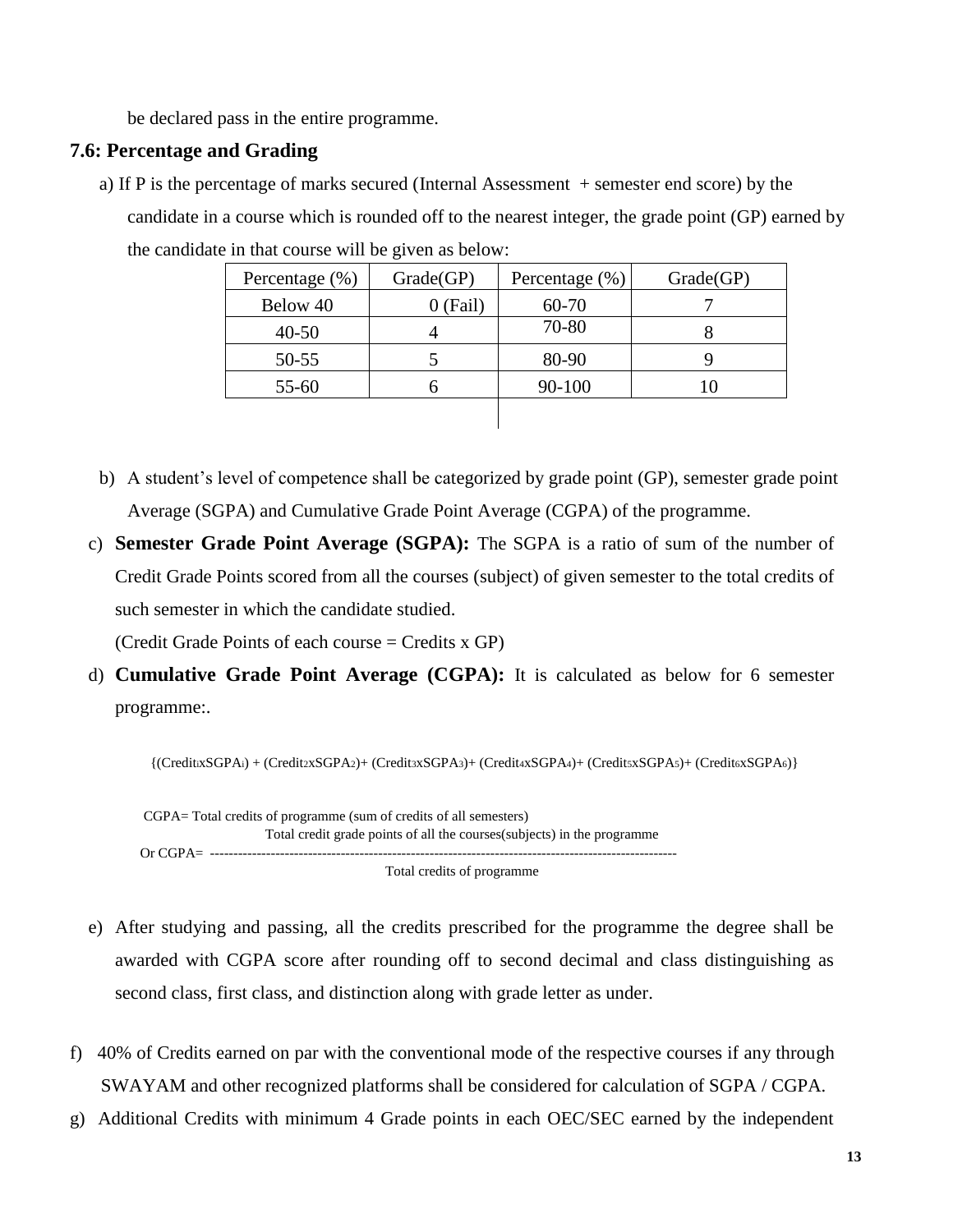| <b>CGPA</b> of the programme(Degree) | <b>Class obtained</b> | <b>Grade Letter</b> |
|--------------------------------------|-----------------------|---------------------|
| 10                                   | Outstanding           | $\left( \right)$    |
| 9                                    | Excellent             | $A+$                |
| 8                                    | Very Good             | A                   |
| 7                                    | Good                  | $B+$                |
| 6                                    | Above Average         | B                   |
| 5                                    | Average               | $\subset$           |
| $\overline{4}$                       | Pass                  | P                   |
| Less than 4.0                        | Fail/Reappear         | F                   |

learner under the provision of Section 4.1(d) of these Regulations shall be considered for CGPA subject to candidate's consent for inclusion.

h) Nevertheless, such students have to complete the mandatory credits of 48/96/136/176

(as mentioned in Annexure-1 A, B, C and D) with minimum Grade point  $=4$  in each course to declare the result pass.

## **7.7. CRITERIA FOR AWARD OF DEGREE**

On successful scoring of minimum 4 grade points in all courses of the programme, the Certificate/Diploma/Degree/Honors Degree shall be awarded for the candidates.

## *CLASSIFICATION OF SUCCESSFUL CANDIDATES: CLASSES AND GRADES*

The results of successful candidates at the end of II, IV, VI and VIII semesters shall be classified on the basis of aggregate percentage of marks obtained in all the two, four, six or eight semesters and the aggregate or cumulative grade point average (CGPA) for award of:

- a) Certificate course for completion of first two semesters if the candidate wishes to exit.
- b) Diploma course for completion of first four semesters in the programme if the candidate wishes to exit.
- c) Bachelors degree on completion of first six semesters in the programme if the candidate wishes to exit.
- d) Bachelor degree with honors for completion of all the eight semesters of the programme.
- e) Nomenclature of the certificate, diploma, and degrees in different programmes is mentioned in Annexure-6.

The university shall issue the final grade card (Marks card) consisting of grade points along with marks of all courses successfully completed by the candidate at each stage the candidate wishes to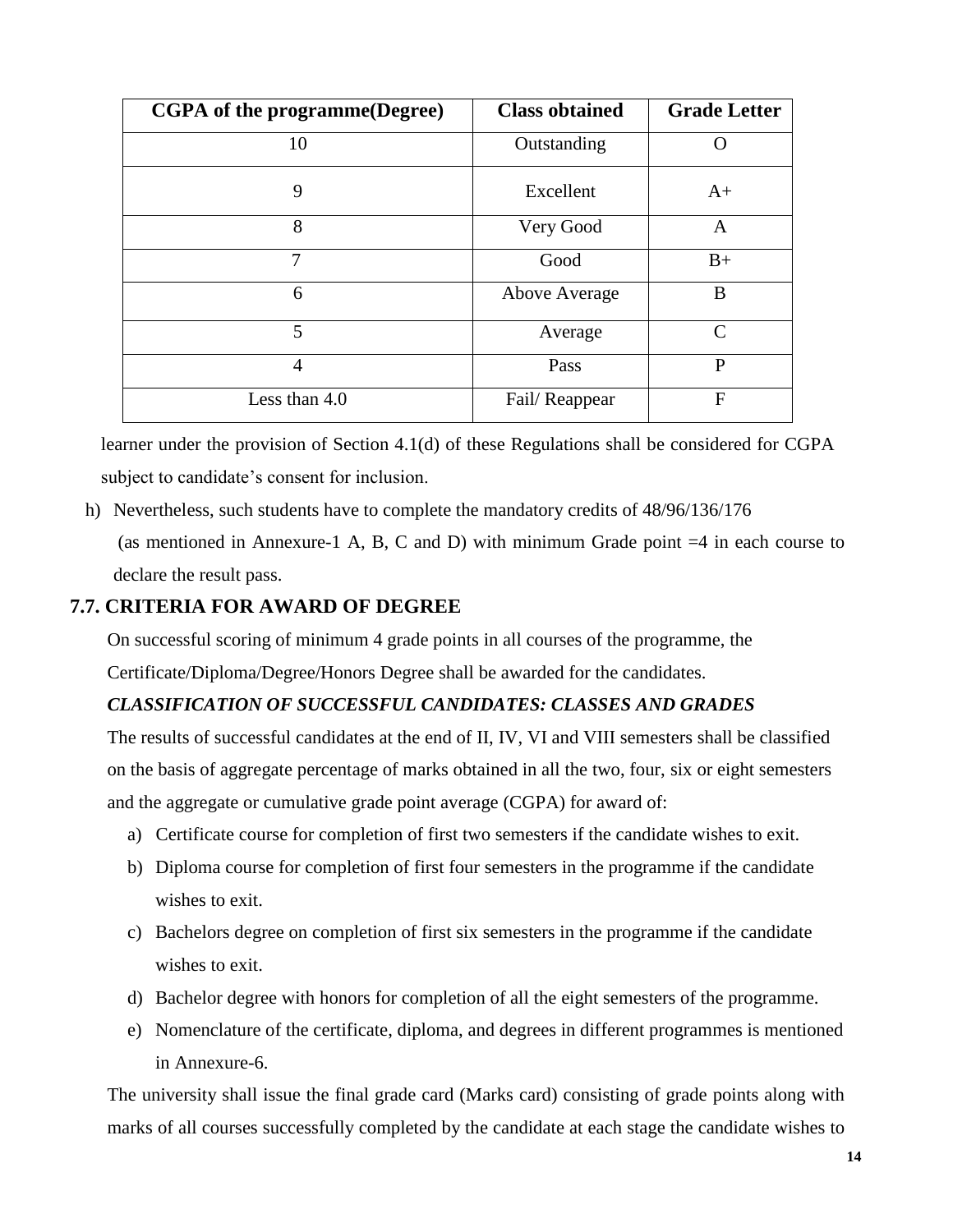exit with SGPA for all the semesters, CGPA with grade letter of the entire programme and class obtained.

The degree (General / Honors) shall be awarded in the annual / special convocation. The degree certificate shall consist of CGPA of the programme and Class obtained.

#### **7.8: Recounting, revaluation, challenge valuation, photo copying of answer papers**

There shall be provision for recounting of marks, revaluation, challenge valuation and photo copying of answer papers. The University shall invite applications for such purpose immediately after announcing the results for every semester within 30 days after the declaration of results.

#### **Gold medals**.

The University Ranks and Gold-Medals shall be awarded to both the students of 3-year Degree and 4-year Honor Degree. A 4-year Honors Degree student shall be considered for the award of Rank and Gold Medal who complete the honors degree without a break. A student who exits at the end of 3-year and re-enters into the honors degree shall not be considered. The students who complete a 3-year degree without break in the examination including lateral entry from other college and does not continue the education anywhere in India shall be considered for the award of medals and ranks. However, this is not applicable for the award of classes like, second/first class/ distinction to the students.

Further, there shall not be any provision for rank and gold medal for the certificate and diploma candidates in the exit option.

## **7.10: Makeup Examination.**

- a) There shall be no immediate make up examination for all semesters to the courses where candidate failed to score minimum 40% for semester end examination unless specified otherwise as in (c).
- b) However, such candidate shall appear for examination during the regular schedule of examination conducted by the University.
- c) There shall be a make up examination for the V and VI semesters (6 semesters programme) or VII and VIII semesters (8 semesters programme) immediately after declaring the final semester results of the programme.

## **8. Provision for improvement of the marks (Grade Point)**

**Improvement of the marks (Grade Point):** There shall be a provision for candidates to reappear for the examination for the concerned course of theory papers only (subject) in which candidate wishes for improvement of his/ her grade point of SGPA in general and CGPA in total of the programme subject to the condition that: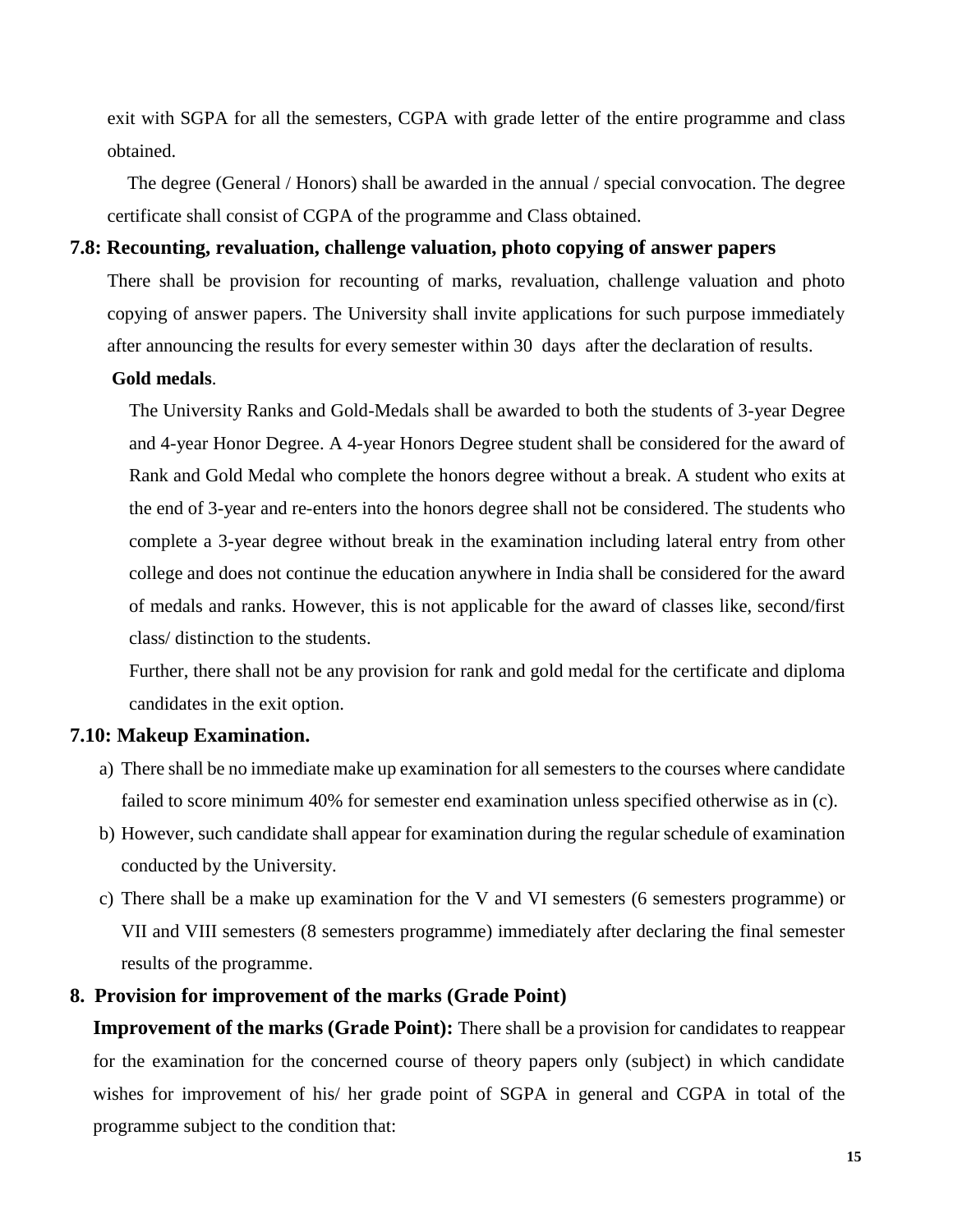- i. The candidate shall be eligible to reappear for improvement of grade points only after successfully passing the programme.
- ii. The candidate may opt for the examination for any number of courses (subject / paper) of the programme for improvement of grade point but not more than three times for each course (subject / paper) as per the prevailing syllabus of the examination conducted in the regular schedule of university examinations.
- iii. All such provisions are there within 04 years from successful completion of the programme, but not exceeding the period of 08 years of the duration of completion of the programme.
- iv. In all such cases grade points are considered if there is a progress in such improvements, otherwise original grade points shall be retained.
- v. No such candidates shall be eligible for the award of rank, gold medal, cash prize, etc.

#### **9. Duration for completion of the U. G. Programme**

There is no minimum duration for completion of the programme. However, the candidate has to write the examination based on existing syllabi at the time of appearing for examination.

#### **10. REPEAL AND SAVINGS FOR UG PROGRAMMES**

All the existing regulations governing various three / four years bachelor degree programmes in the disciplines of Arts, Social Sciences, Science, Commerce and Management under semester and non semester schemes or any ordinances or regulations or guidelines issued or adopted earlier by the university in this matter for constituent and affiliated colleges of Cluster University are hereby repealed.

However, the above regulations shall continue to be in force for the students who have been admitted to the degree programmes concerned before the enforcement of these new regulations.

*Provided that* the said repeal shall not affect the previous operation of the said regulations / ordinances or anything duly done or suffered there under or affect any right, liability or obligation acquired, accrued, or incurred under the said regulations.

#### **11. Removal of Difficulties**:

If any difficulty arises in giving effect to the provisions of these regulations, the Vice Chancellor may, by order, make such provisions not inconsistent with the Act, Statutes, Ordinances, or other regulations, as appears to be necessary or expedient to remove the difficulty. Every order made under this rule shall be subject to ratification by the appropriate university authorities.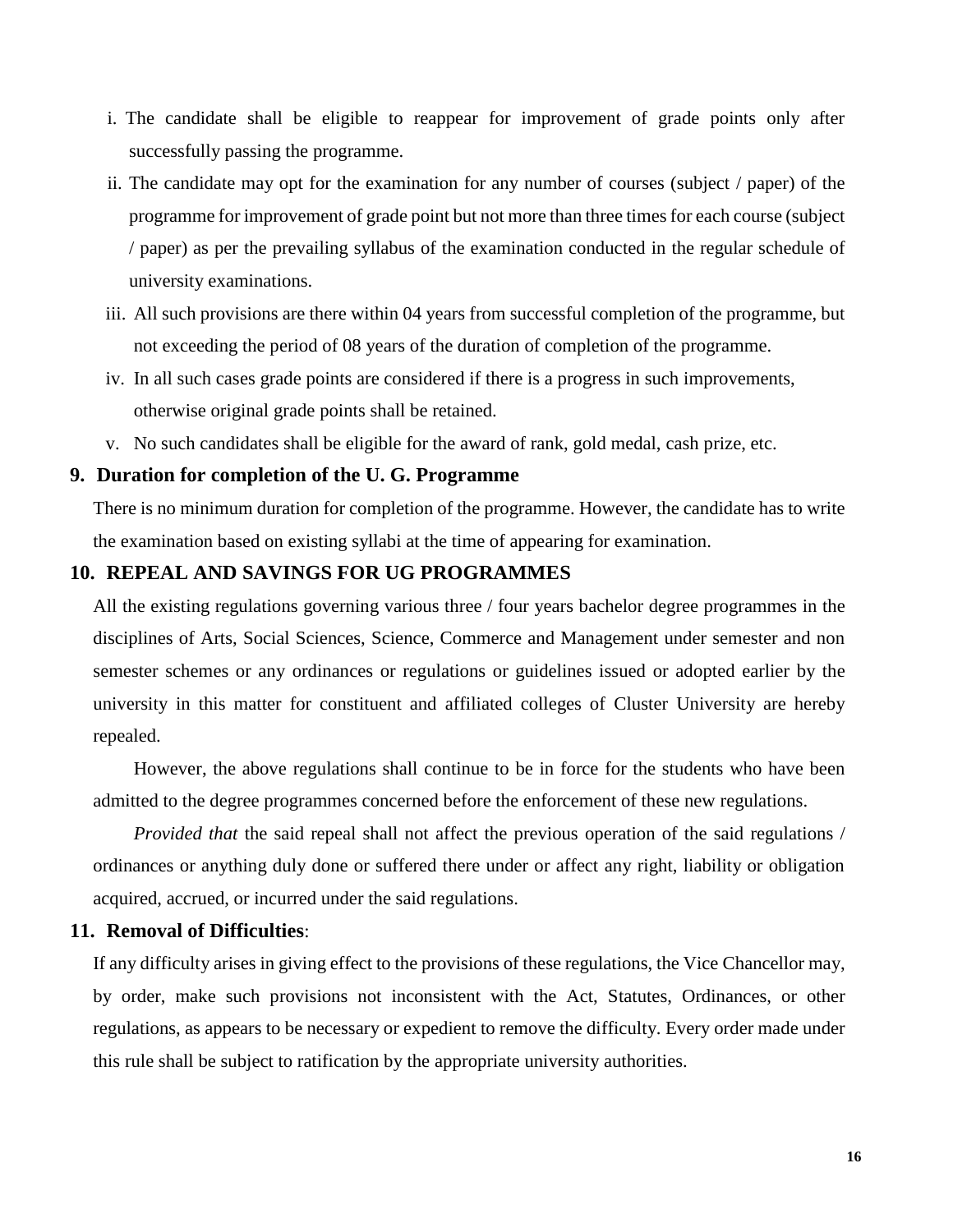# **Annexure: 1 A: B.Sc. / B.A. Programme structure having practical core courses**

| <b>Semester</b>    | Discipline Specific Core Courses                                      | (DSCC)      |               |                   | <b>Elective Courses</b><br>Discipline Specific Elective<br>$(DSE)$ /<br>Open Elective course(OEC) |                                                                                       |                      |                    |               | <b>Ability Enhancement Course</b><br>Skill Enhancement Course |                    |               | <b>Ability Enhancement Compulsory</b> | Course (AECC)          |               | Total Credits |
|--------------------|-----------------------------------------------------------------------|-------------|---------------|-------------------|---------------------------------------------------------------------------------------------------|---------------------------------------------------------------------------------------|----------------------|--------------------|---------------|---------------------------------------------------------------|--------------------|---------------|---------------------------------------|------------------------|---------------|---------------|
|                    |                                                                       |             |               |                   |                                                                                                   |                                                                                       |                      | <b>Skill Based</b> |               |                                                               | <b>Value Based</b> |               |                                       |                        |               |               |
|                    | Core<br>Course                                                        | $L+T+P$     | <b>Credit</b> | Course            | $L+T+P$ Credit                                                                                    |                                                                                       | Course               | $L+T+P$            | <b>Credit</b> | Course                                                        | $L+T+P$            | <b>Credit</b> | Course                                | Instruc<br>tion<br>Hrs | <b>Credit</b> |               |
| $\mathbf I$        | DSCC-A $1 \, 4+0+4$                                                   |             | $4 + 2 = 6$   | OEC-1             | $2+0+0$ $2+0=2$                                                                                   |                                                                                       | $SEC-1: 1+0+2$       |                    | $1+1=2$       | Health and<br>Wellness/                                       | $1+0+2$            | $1+1=2$       | $MIL-1$                               | $\overline{4}$         | $3+0=3$       | 24            |
|                    | DSCC-B 1 $ 4+0+4 $                                                    |             | $4 + 2 = 6$   |                   |                                                                                                   |                                                                                       |                      |                    |               | Social &<br>Emotional<br>Learning                             |                    |               | $MEL-1$                               | $\overline{4}$         | $3+0=3$       |               |
|                    | DSCC-A 2 $4+0+4$                                                      |             | $4 + 2 = 6$   |                   |                                                                                                   |                                                                                       |                      |                    |               | Activity                                                      |                    |               | $MIL-2$                               | $\overline{4}$         | $3+0=3$       |               |
| $\mathbf{I}$       | DSCC-B 2 $4+0+4$                                                      |             | $4 + 2 = 6$   | OEC-2             | $2+0+0$ $2+0=2$                                                                                   |                                                                                       |                      |                    |               | based                                                         | $1+0+2$            | $1+1=2$       | /MEL-2                                | $\overline{4}$         | $3+0=3$       | 24            |
|                    |                                                                       |             |               |                   |                                                                                                   |                                                                                       |                      |                    |               | course                                                        |                    |               | Environmental<br>Studies              | $\overline{2}$         | $2+0=2$       |               |
|                    |                                                                       |             |               |                   |                                                                                                   | Exit option with Certificate (48 credits)                                             |                      |                    |               |                                                               |                    |               |                                       |                        |               |               |
|                    | DSCC- A $3\;4+0+4$                                                    |             | $4 + 2 = 6$   |                   |                                                                                                   |                                                                                       | $SEC-2:$             |                    |               |                                                               |                    |               | $MIL-3$                               | $\overline{4}$         | $3+0=3$       |               |
| $\mathop{\rm III}$ | DSCC-B $3\;4+0+4$                                                     |             | $4 + 2 = 6$   | OEC-3             | $2+0+0$ 2+0=2                                                                                     |                                                                                       |                      | $1+0+2$            | $1+1=2$       |                                                               |                    |               | MEL-3                                 | $\overline{4}$         | $3+0=3$       | 24            |
|                    |                                                                       |             |               |                   |                                                                                                   |                                                                                       |                      |                    |               |                                                               |                    |               | Disaster<br>Management                | $\overline{2}$         | $2+0=2$       |               |
|                    | DSCC-A4 $4+0+4$                                                       |             | $4 + 2 = 6$   |                   |                                                                                                   |                                                                                       |                      |                    |               | Activity                                                      |                    |               | $MIL-4$                               | $\overline{4}$         | $3+0=3$       |               |
| IV                 | DSCC-B4 $4+0+4$                                                       |             | $4 + 2 = 6$   | OEC-4             | $2+0+0$ $2+0=2$                                                                                   |                                                                                       | SEC-3: $1+0+2$       |                    | $1+1=2$       | based $ 1+0+2 $<br>course                                     |                    | $1+1=2$       | MEL-4                                 | $\overline{4}$         | $3+0=3$       | 24            |
|                    |                                                                       |             |               |                   |                                                                                                   | Exit option with Diploma (96 credits)                                                 |                      |                    |               |                                                               |                    |               |                                       |                        |               |               |
|                    | Choose any one Discipline as Major, the other as the Minor: Ex DSCC A |             |               |                   |                                                                                                   |                                                                                       |                      |                    | as            | Major                                                         |                    |               |                                       |                        |               |               |
|                    | DSCC-A 5 $4+0+4$                                                      |             | $4 + 2 = 6$   |                   |                                                                                                   |                                                                                       |                      |                    |               |                                                               |                    |               |                                       |                        |               |               |
| V                  | DSCC-A $6\,4+0+4$                                                     |             | $4 + 2 = 6$   | DSE A1            | $3+0+0$                                                                                           | 3                                                                                     | <b>SEC-4</b> $2+0+2$ |                    | $2+1=3$       |                                                               |                    |               |                                       |                        |               | 24            |
|                    | DSCC-B $5\;4+0+4$                                                     |             | $4 + 2 = 6$   |                   |                                                                                                   |                                                                                       |                      |                    |               |                                                               |                    |               |                                       |                        |               |               |
|                    | DSCC-A7 4+0+4                                                         |             | $4 + 2 = 6$   |                   |                                                                                                   |                                                                                       |                      |                    |               |                                                               |                    |               |                                       |                        |               |               |
| VI                 | DSCC- A $8\,4+0+4$                                                    |             | $4 + 2 = 6$   | DSE <sub>A2</sub> | $3+0+0$                                                                                           | 3                                                                                     | SEC-5: $2+0+2$       |                    | $2+1=3$       |                                                               |                    |               |                                       |                        |               | 20            |
|                    | DSCC-B6                                                               |             |               |                   |                                                                                                   |                                                                                       |                      |                    |               |                                                               |                    |               |                                       |                        |               |               |
|                    |                                                                       | $4 + 0 + 4$ | $4 + 2 = 6$   |                   |                                                                                                   |                                                                                       |                      |                    |               |                                                               |                    |               |                                       |                        |               |               |
|                    |                                                                       |             |               |                   |                                                                                                   | Exit option with Bachelor of Arts / Science, B.A. / B. Sc. Basic Degree (136 credits) |                      |                    |               |                                                               |                    |               |                                       |                        |               |               |
| VII <sup></sup>    | DSCC-A 9 $3+0+4$                                                      |             |               |                   | $3+2=5$ DSE A3 $3+0+0$                                                                            | 3                                                                                     |                      |                    |               |                                                               |                    |               |                                       |                        |               |               |
|                    |                                                                       |             |               |                   |                                                                                                   |                                                                                       |                      |                    |               |                                                               |                    |               |                                       |                        |               |               |
|                    |                                                                       |             |               |                   |                                                                                                   |                                                                                       |                      |                    |               |                                                               |                    |               |                                       |                        |               | 20            |
|                    |                                                                       |             |               |                   |                                                                                                   |                                                                                       |                      |                    |               |                                                               |                    |               |                                       |                        |               |               |
|                    |                                                                       |             |               |                   |                                                                                                   |                                                                                       |                      |                    |               |                                                               |                    |               |                                       |                        |               |               |
|                    |                                                                       |             |               |                   |                                                                                                   |                                                                                       |                      |                    |               |                                                               |                    |               |                                       |                        |               |               |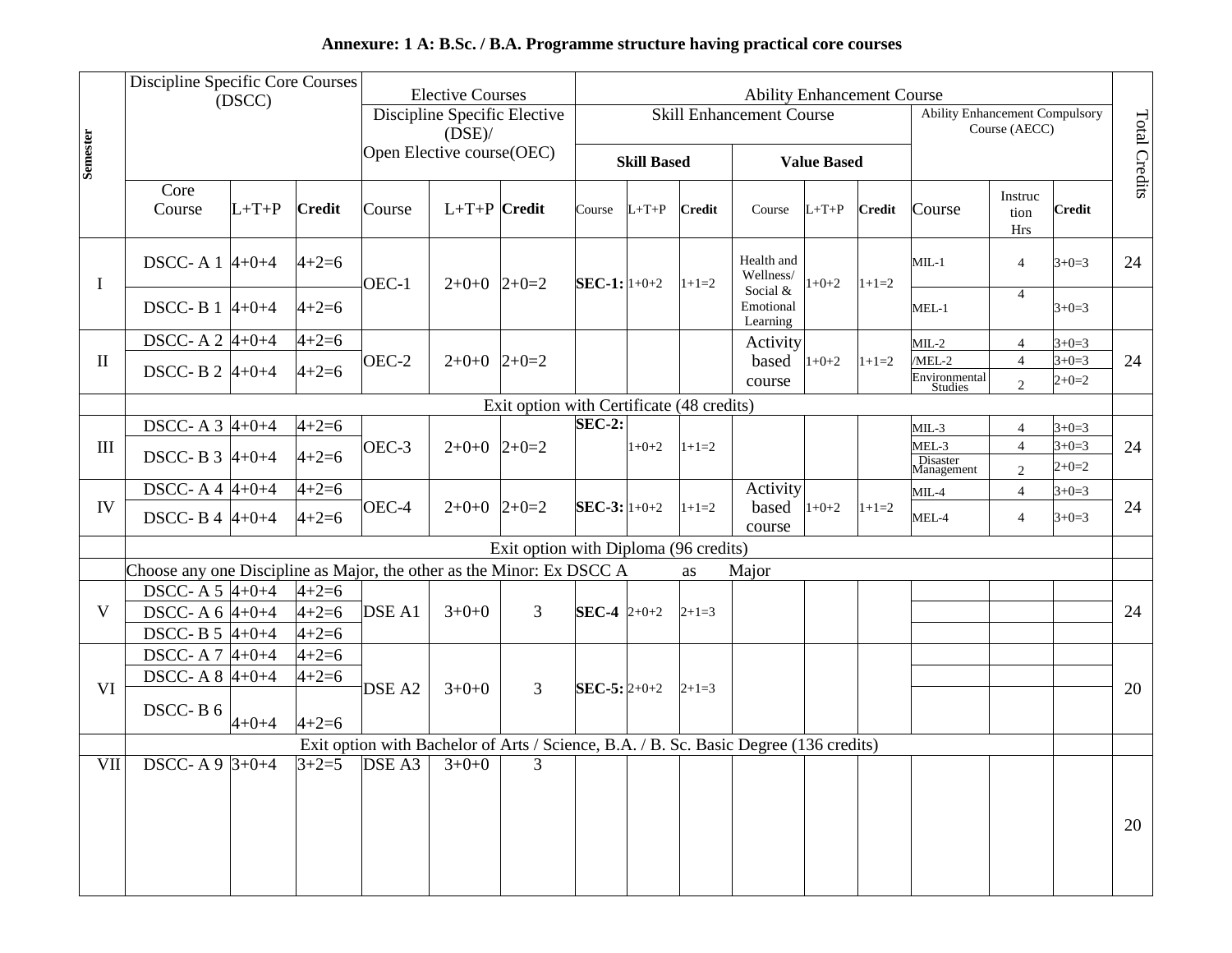|      | DSCC-A <sub>10</sub> $3+0+4$ |                                                                                                                                             | $3 + 2 = 5$ | Res.            |         |   |  |  |  |                                                                                               |  |  |  |               |
|------|------------------------------|---------------------------------------------------------------------------------------------------------------------------------------------|-------------|-----------------|---------|---|--|--|--|-----------------------------------------------------------------------------------------------|--|--|--|---------------|
|      | DSCC- A $11 3+0+2$           |                                                                                                                                             | $3+1=4$     | Methodo<br>logy | $3+0+0$ |   |  |  |  |                                                                                               |  |  |  |               |
|      | DSCC- A $12 3+0+2$ $ 3+1=4$  |                                                                                                                                             |             | DSE A4          | $3+0+0$ | 3 |  |  |  |                                                                                               |  |  |  |               |
| VIII | DSCC- A $13 3+0+2$           |                                                                                                                                             | $3+1=4$     | Research        |         |   |  |  |  |                                                                                               |  |  |  | <sup>20</sup> |
|      | DSCC- A $14 3+0+0$           |                                                                                                                                             | $3+0=3$     | $Project**$     |         | 6 |  |  |  |                                                                                               |  |  |  |               |
|      |                              | 176<br>Award of Bachelor of Arts Honours, B.A. (Hons.)/ Bachelor of Science Honours, B.Sc. (Hons) degree in a discipline etc. (176 credits) |             |                 |         |   |  |  |  |                                                                                               |  |  |  |               |
|      |                              |                                                                                                                                             |             |                 |         |   |  |  |  | **In lieu of the research Project, two additional elective papers/ Internship may be offered. |  |  |  |               |

\* A and B are two core courses within or across the Disciplines for the Programme.

L+T+P= Lecturing in Theory + Tutorial + Practical Hours per Week (no tutorial for practical course).

Each DSE shall have at least two papers and student shall choose any one paper from each DSE.

- Note: 1. Each DSCC/ DSE Shall have 45-60 hrs syllabus / semester for 100 marks in theory (80 Sem. End exam +20 IA Exam) and 52 hrs practical/sem for 50 marks(40 Sem. End exam +10 IA Exam).
	- 2. MEL /MIL Shall have 45 hrs syllabus / semester for 100 marks in theory (80 Sem. End exam +20 IA Exam).
	- 3. OEC/ Environmental Study / Disaster Management / SEC shall have 25-30 hrs syllabus / semester for 50 marks in theory /Practical (40 Sem. End exams +10 IA Exam).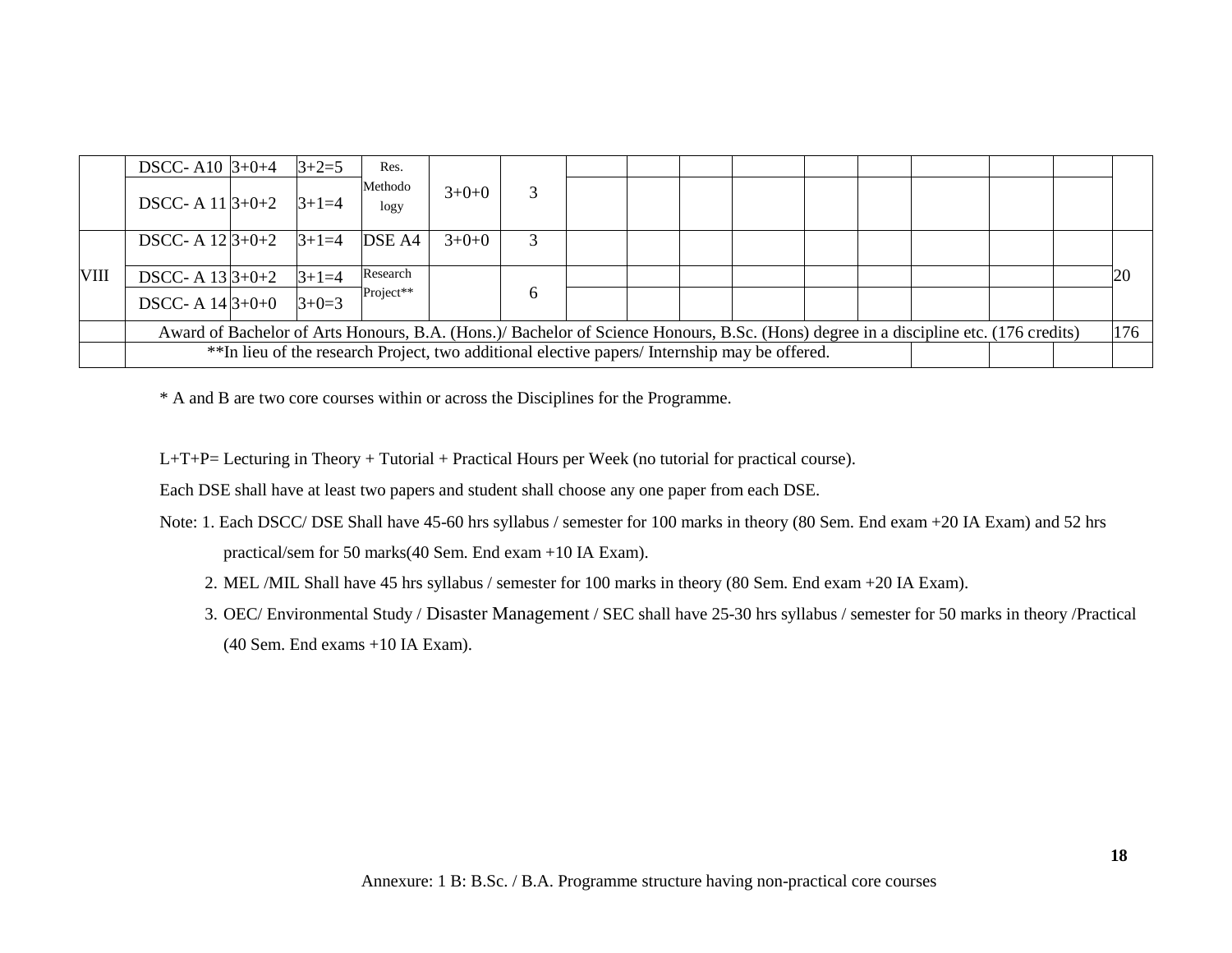|                 | Discipline Specific Core Courses      |         |                            |                      | <b>Elective Courses</b><br>Discipline Specific Elective |                                                                |                           |                    |               | <b>Ability Enhancement Course</b> |                    |               |                                 |                                                        |                    |                      |
|-----------------|---------------------------------------|---------|----------------------------|----------------------|---------------------------------------------------------|----------------------------------------------------------------|---------------------------|--------------------|---------------|-----------------------------------|--------------------|---------------|---------------------------------|--------------------------------------------------------|--------------------|----------------------|
|                 |                                       | (DSCC)  |                            |                      | $(DSE)$ /                                               |                                                                |                           |                    |               | <b>Skill Enhancement Course</b>   |                    |               |                                 | <b>Ability Enhancement</b><br><b>Compulsory Course</b> |                    | <b>Total Credits</b> |
| <b>Semester</b> |                                       |         |                            |                      |                                                         | Open Elective Course(OEC)                                      |                           | <b>Skill Based</b> |               |                                   | <b>Value Based</b> |               |                                 |                                                        |                    |                      |
|                 | *Core<br>Course                       | $L+T+P$ | <b>Credit</b>              | Course               | $L+T+P$ Credit                                          |                                                                | Course                    | $L+T+P$            | <b>Credit</b> | Course                            | $L+T+P$            | <b>Credit</b> | Course                          | Instruc<br>tion<br>Hrs                                 | <b>Credit</b>      |                      |
|                 | DSCC-A $1 \overline{3} + 0 + 0$       |         | $3+0=3$                    |                      |                                                         |                                                                |                           |                    |               | Health and                        |                    |               | $MIL-1$                         | $\overline{4}$                                         | $3+0=3$            |                      |
| $\bf{I}$        | DSCC- A 2 $3+0+0$                     |         | $3+0=3$                    | OEC-1                | $2+0+0$ $2+0=2$                                         |                                                                | <b>SEC-1:</b> $ _{1+0+2}$ |                    | $1+1=2$       | Wellness/<br>Social &             | $1+0+2$            | $1+1=2$       | $MEL-1$                         | $\overline{4}$                                         |                    | 24                   |
|                 | DSCC-B $1 \, 3+0+0$<br>DSCC-B 2 3+0+0 |         | $3+0=3$<br>$3+0=3$         |                      |                                                         |                                                                |                           |                    |               | Emotional<br>Learning             |                    |               |                                 |                                                        | $3+0=3$            |                      |
|                 | DSCC-A $3 \frac{3+0+0}{2}$            |         | $3+0=3$                    |                      |                                                         |                                                                |                           |                    |               |                                   |                    |               | $MIL-2$                         | $\overline{4}$                                         | $3+0=3$            |                      |
|                 | DSCC-A4 $ 3+0+0 $                     |         | $3+0=3$                    |                      |                                                         |                                                                |                           |                    |               | Activity                          |                    |               | /MEL-2                          | $\overline{4}$                                         | $3+0=3$            |                      |
| $\mathbf{I}$    | DSCC-B $3 \frac{1}{3} + 0 + 0$        |         | $3+0=3$                    | OEC-2                | $2+0+0$ $2+0=2$                                         |                                                                |                           |                    |               | based<br>course                   | $1+0+2$            | $1+1=2$       | Environmental<br>study          | 2                                                      | $2+0=2$            | 24                   |
|                 | DSCC-B 4 $3+0+0$                      |         | $3+0=3$                    |                      |                                                         |                                                                |                           |                    |               |                                   |                    |               |                                 |                                                        |                    |                      |
|                 |                                       |         |                            |                      |                                                         | Exit option with Certificate (48 credits)                      |                           |                    |               |                                   |                    |               |                                 |                                                        |                    |                      |
|                 | DSCC- A 5 $3+1+0$                     |         | $3+1=4$                    | OEC-3                | $2+0+0$                                                 | $2+0=2$                                                        | <b>SEC-2:</b>             |                    |               |                                   |                    |               | $MIL - 3$                       | $\overline{4}$                                         | $3+0=3$            |                      |
| $\mathbf{III}$  | DSCC-B $5 \frac{3+1+0}{2}$            |         | $3 + 1 = 4$                | Vocati<br>onal-1     | $3+1+0$                                                 | 4                                                              |                           | $1+0+2$            | $1+1=2$       |                                   |                    |               | MEL-3<br>Disaster<br>Management | $\overline{4}$<br>$\overline{2}$                       | $3+0=3$<br>$2+0=2$ | 24                   |
|                 | DSCC-A $6 \frac{3+1+0}{2}$            |         | $3+1=4$                    | OEC-4                | $2+0+0$                                                 | $2+0=2$                                                        |                           |                    |               | Activity                          |                    |               | $MIL-4$                         | $\overline{4}$                                         | $3+0=3$            |                      |
| IV              | DSCC-B $6 \frac{3+1+0}{2}$            |         | $3+1=4$                    | Vocati<br>onal-2     | $3+1+0$                                                 | $\overline{4}$                                                 | SEC-3: $1+0+2$            |                    | $1+1=2$       | based<br>course                   | $1+0+2$            | $1+1=2$       | MEL-4                           | $\overline{4}$                                         | $3+0=3$            | 24                   |
|                 |                                       |         |                            |                      |                                                         | Exit option with Diploma (96 credits)                          |                           |                    |               |                                   |                    |               |                                 |                                                        |                    |                      |
|                 |                                       |         |                            |                      |                                                         | Choose any one Discipline as Major, the other as the Minor: Ex |                           |                    |               |                                   | A as               | Major         |                                 |                                                        |                    |                      |
|                 | DSCC-A7 3+1+0                         |         | $3 + 1 = 4$                | <b>DSE</b>           | $3+0+0$                                                 | $\overline{3}$                                                 |                           |                    |               |                                   |                    |               |                                 |                                                        |                    |                      |
| V               | DSCC-A8 $ 3+1+0 $                     |         | $3+1=4$                    | Vocati               |                                                         |                                                                | <b>SEC-4</b> $1+0+2$      |                    | $1+1=2$       |                                   |                    |               |                                 |                                                        |                    | 20                   |
|                 | DSCC-B7                               | $3+0+0$ | $3+1=4$                    | nal-3                | $3+0+0$                                                 | 3                                                              |                           |                    |               |                                   |                    |               |                                 |                                                        |                    |                      |
| <b>VI</b>       | DSCC-A9 $ 3+1+0$<br><b>DSCC-A</b>     | $3+1+0$ | $3 + 1 = 4$<br>$3 + 1 = 4$ | <b>DSE</b><br>Vocati | $3+0+0$                                                 | $\overline{3}$                                                 | $SEC-5:  1+0+2 $          |                    | $1+1=2$       |                                   |                    |               |                                 |                                                        |                    | 20                   |

10

o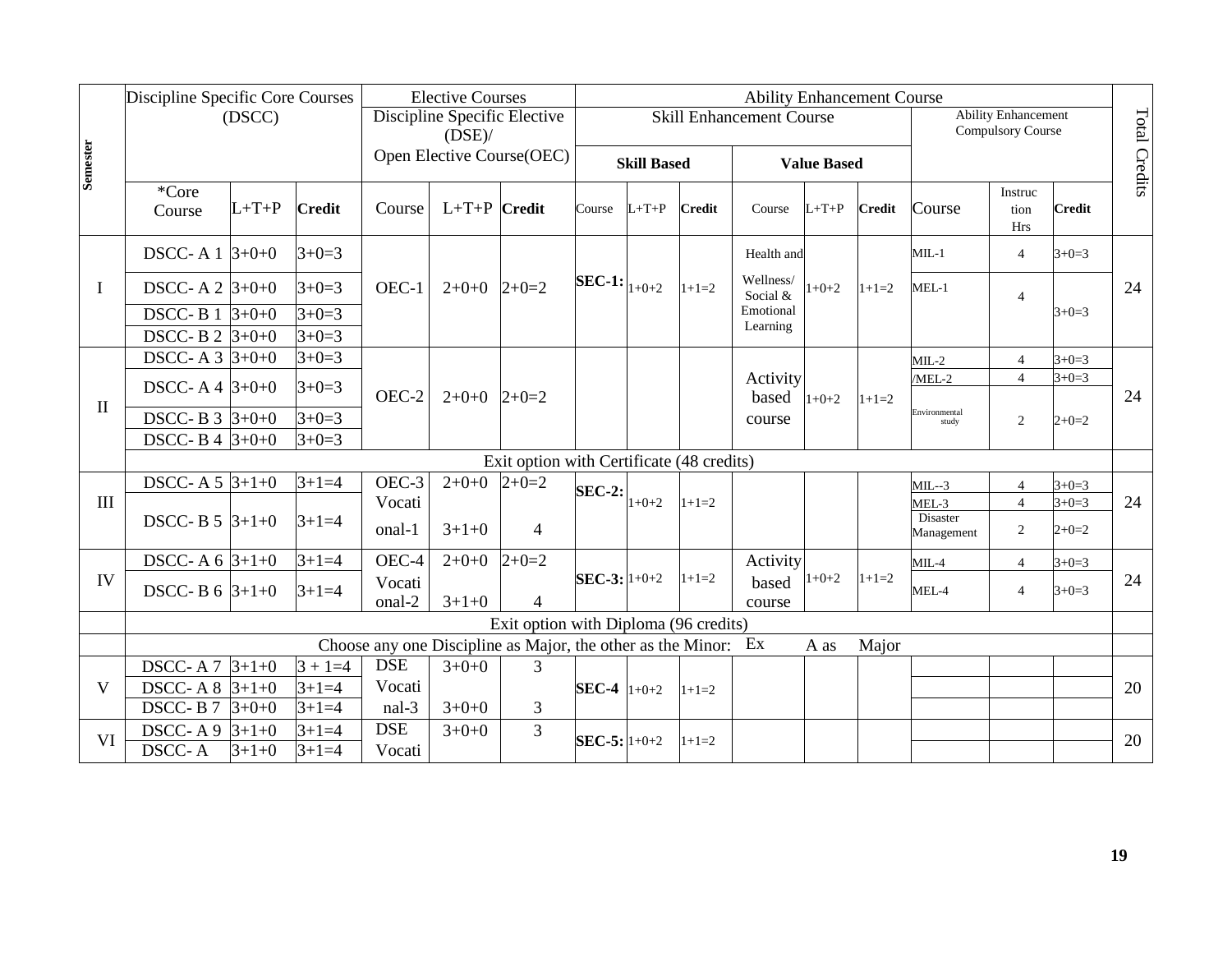|             | <b>DSCC-B 8</b> $ 3+1+0 $                       |  | $3+1=4$ | nal-4                                                                                         | $2+1+0$ $ 2+1=3$ |   |  |  |  |  |  |  |                                                                                                                                      |  |     |
|-------------|-------------------------------------------------|--|---------|-----------------------------------------------------------------------------------------------|------------------|---|--|--|--|--|--|--|--------------------------------------------------------------------------------------------------------------------------------------|--|-----|
|             |                                                 |  |         | Exit option with Bachelor of Arts / Science, B.A. / B. Sc. Basic Degree (136 credits)         |                  |   |  |  |  |  |  |  |                                                                                                                                      |  |     |
|             | DSCC-A $11 3+1+0$                               |  | $3+1=4$ | DSE A3:                                                                                       | $3+0+0$          | 3 |  |  |  |  |  |  |                                                                                                                                      |  |     |
|             | DSCC- A $12 3+1+0$                              |  | $3+1=4$ | DSE A4:                                                                                       | $3+0+0$          | 3 |  |  |  |  |  |  |                                                                                                                                      |  |     |
| VII         | DSCC- A $13 3+0+0$                              |  | $3+0=3$ | Res.<br>Methodo<br>logy                                                                       | $3+0+0$          | 3 |  |  |  |  |  |  |                                                                                                                                      |  | 20  |
|             | DSCC- A $14 3+1+0$                              |  | $3+1=4$ | DSE A5:                                                                                       | $3+0+0$          | 3 |  |  |  |  |  |  |                                                                                                                                      |  |     |
| <b>VIII</b> | DSCC- A $15 3+1+0$                              |  | $3+1=4$ | Research                                                                                      |                  |   |  |  |  |  |  |  |                                                                                                                                      |  | 20  |
|             | Project**<br>6<br>$3+0=3$<br>DSCC- A $16 3+0+0$ |  |         |                                                                                               |                  |   |  |  |  |  |  |  |                                                                                                                                      |  |     |
|             |                                                 |  |         |                                                                                               |                  |   |  |  |  |  |  |  | Award of Bachelor of Arts Honours, B.A. (Hons.)/ Bachelor of Science Honours, B.Sc. (Hons) degree in a discipline etc. (176 credits) |  | 176 |
|             |                                                 |  |         | **In lieu of the research Project, two additional elective papers/ Internship may be offered. |                  |   |  |  |  |  |  |  |                                                                                                                                      |  |     |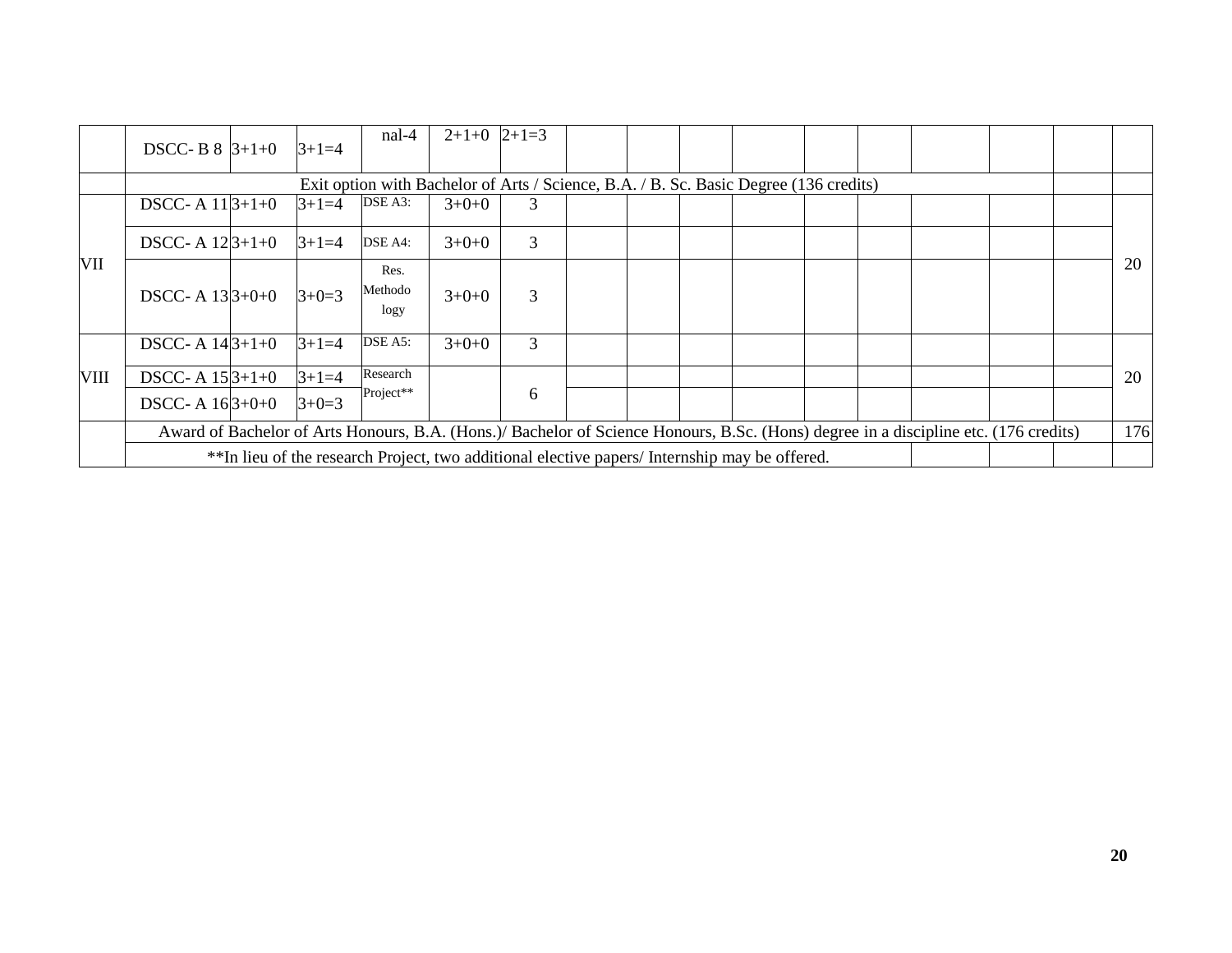\* "A" and "B" are two core courses within or across the Disciplines for the Programme.

L+T+P= Lecturing in Theory + Tutorial + Practical Hours per Week (no tutorial for practical course).

Each DSE shall have at least two papers and student shall choose any one paper from each DSE.

- Note: 1. Each DSCC/ DSE /Vocational Shall have 45-60 hrs syllabus / semester for 100 marks in theory (80 Sem. End exam +20 IA Exam) and 52 hrs practical/sem for 50 marks(40 Sem. End exam +10 IA Exam).
	- 2. MEL /MIL Shall have 45 hrs syllabus / semester for 100 marks in theory (80 Sem. End exam +20 IA Exam).
	- 3. OEC/ Environmental Study / Disaster Management / SEC shall have 25-30 hrs syllabus / semester for 50 marks in theory / Practical (40 Sem. End exams +10 IA Exam).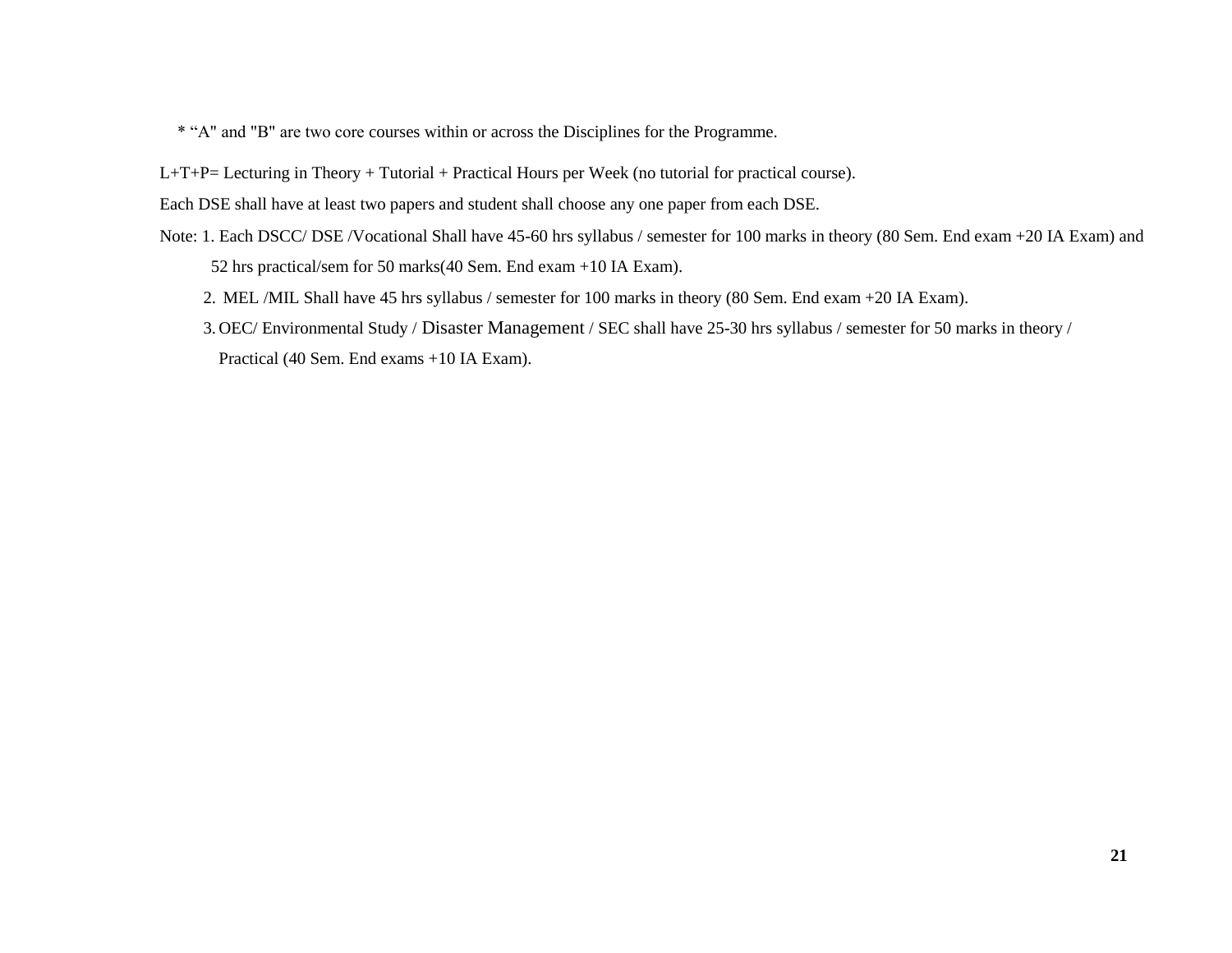|              | Discipline Specific Core Courses |                    |                    | <b>Elective Courses</b><br>Discipline Specific Elective |                    |                                           |               |                    |               | <b>Ability Enhancement Course</b> |                    |               |                                                                                                               |                                                 |                    |               |
|--------------|----------------------------------|--------------------|--------------------|---------------------------------------------------------|--------------------|-------------------------------------------|---------------|--------------------|---------------|-----------------------------------|--------------------|---------------|---------------------------------------------------------------------------------------------------------------|-------------------------------------------------|--------------------|---------------|
|              |                                  | (DSCC)             |                    |                                                         |                    |                                           |               |                    |               | <b>Skill Enhancement Course</b>   |                    |               |                                                                                                               | <b>Ability Enhancement</b><br>Compulsory Course |                    | Total Credits |
|              |                                  |                    |                    | Open Elective                                           | $(DSE)$ /          |                                           |               |                    |               |                                   |                    |               |                                                                                                               |                                                 |                    |               |
| Semester     |                                  |                    |                    | Course(OEC)                                             |                    |                                           |               | <b>Skill Based</b> |               |                                   | <b>Value Based</b> |               |                                                                                                               |                                                 |                    |               |
|              | Core                             | $L+T+P$            | <b>Credit</b>      | Course                                                  | $L+T+P$            | <b>Credit</b>                             | Course        | $L+T+P$            | <b>Credit</b> | Course                            | $L+T+P$            | <b>Credit</b> | Course                                                                                                        | Instruc<br>tion                                 | <b>Credit</b>      |               |
|              | Course                           |                    |                    |                                                         |                    |                                           |               |                    |               |                                   |                    |               |                                                                                                               | <b>Hrs</b>                                      |                    |               |
|              | DSCC-1                           | $3+1+0$            | $3+1=4$            |                                                         |                    |                                           | <b>SEC-1:</b> |                    |               | Health and<br>Wellness/           |                    |               | $MIL-1$                                                                                                       | $\overline{4}$                                  | $3+0=3$            |               |
| I            | DSCC-2                           | $3+1+0$            | $3 + 1 = 4$        | OEC-1                                                   | $2+0+0$            | $2+0=2$                                   |               | $1+0+2$            | $1+1=2$       | Social &<br>Emotional             | $1+0+2$            | $1+1=2$       | $MEL-1$                                                                                                       | $\overline{4}$                                  | $3+0=3$            | 24            |
|              | $DSCC-3$                         | $3+1+0$            | $3+1=4$            |                                                         |                    |                                           |               |                    |               | Learning                          |                    |               |                                                                                                               |                                                 |                    |               |
|              | DSCC-4                           | $3+1+0$            | $3+1=4$            | OEC-2                                                   | $2+0+0$            | $2+0=2$                                   |               |                    |               | Activity                          |                    |               | $MIL-2$                                                                                                       | $\overline{4}$                                  | $3+0=3$            |               |
| $\mathbf{I}$ | DSCC-5                           | $3+1+0$<br>$3+1+0$ | $3+1=4$<br>$3+1=4$ |                                                         |                    |                                           |               |                    |               | based<br>course                   | $1+0+2$            | $1+1=2$       | MEL-2<br>Environmental<br>study                                                                               | $\overline{4}$<br>$\overline{2}$                | $3+0=3$<br>$2+0=2$ | 24            |
|              | DSCC-6                           | $3+1+0$            | $3+1=4$            |                                                         |                    |                                           |               |                    |               |                                   |                    |               |                                                                                                               |                                                 |                    |               |
|              |                                  |                    |                    |                                                         |                    | Exit option with Certificate (48 credits) |               |                    |               |                                   |                    |               |                                                                                                               |                                                 |                    |               |
|              | DSCC-7                           | $3+1+0$            | $3+1=4$            | OEC-3                                                   | $2+0+0$            | $2+0=2$                                   | <b>SEC-2:</b> |                    |               |                                   |                    |               | $MIL -3$                                                                                                      | $\overline{4}$                                  | $3+0=3$            |               |
| III          | DSCC-8                           | $3+1+0$            | $3+1=4$            |                                                         |                    |                                           |               | $1+0+2$            | $1+1=2$       |                                   |                    |               | MEL-3<br>Disaster                                                                                             | $\overline{4}$                                  | $3+0=3$            | 24            |
|              | DSCC-9                           | $3+1+0$            | $3+1=4$            | DSE <sub>1</sub><br>OEC-4                               | $3+1+0$<br>$2+0+0$ | $3+1=4$<br>$2+0=2$                        |               |                    |               | Activity                          |                    |               | Management                                                                                                    | $\sqrt{2}$                                      | $2+0=2$            |               |
| IV           |                                  |                    |                    |                                                         |                    |                                           | $SEC-3:$      | $1+0+2$            | $1+1=2$       | based                             | $1+0+2$            | $1+1=2$       | $MIL-4$                                                                                                       | 4                                               | $3+0=3$            | 24            |
|              | DSCC-10                          | $3+1+0$            | $3 + 1 = 4$        | DSE <sub>2</sub>                                        | $3+1+0$ $3+1=4$    |                                           |               |                    |               | course                            |                    |               | MEL-4                                                                                                         | $\overline{4}$                                  | $3+0=3$            |               |
|              |                                  |                    |                    |                                                         |                    | Exit option with Diploma (96 credits)     |               |                    |               |                                   |                    |               |                                                                                                               |                                                 |                    |               |
|              | DSCC-11                          | $3+1+0$            | $3 + 1 = 4$        | DSE <sub>3</sub>                                        | $3+0+0$            | $\overline{3}$                            |               |                    |               |                                   |                    |               |                                                                                                               |                                                 |                    |               |
| V            | DSCC-12                          | $3+1+0$            | $3+1=4$            | Vocati                                                  |                    |                                           | SEC-4         | $1+0+2$            | $1+1=2$       |                                   |                    |               |                                                                                                               |                                                 |                    | 20            |
|              | $DSCC-13$                        | $3+1+0$            | $3+1=4$            | nal-1                                                   | $3+0+0$            | 3                                         |               |                    |               |                                   |                    |               |                                                                                                               |                                                 |                    |               |
| VI           | DSCC-14<br>DSCC-15               | $3+1+0$            | $3+1=4$<br>$3+1=4$ | DSE4                                                    | $3+0+0$            | 3                                         |               |                    |               |                                   |                    |               |                                                                                                               |                                                 |                    |               |
|              |                                  | $3+1+0$            |                    | Vocati                                                  |                    |                                           | <b>SEC-5:</b> |                    |               |                                   |                    |               |                                                                                                               |                                                 |                    |               |
|              | DSCC-16                          | $3+1+0$            | $3 + 1 = 4$        | $\Omega$                                                | $3+0+0$            | 3                                         |               | $2+0+2$            | $2+0=2$       |                                   |                    |               |                                                                                                               |                                                 |                    | 20            |
|              |                                  |                    |                    |                                                         |                    |                                           |               |                    |               |                                   |                    |               | Exit option with Bachelor of Commerce, Business Management, Computer Applications Degree 3, etc (136 credits) |                                                 |                    |               |

**Annexure: 1 C: B.Com. / B. B.A**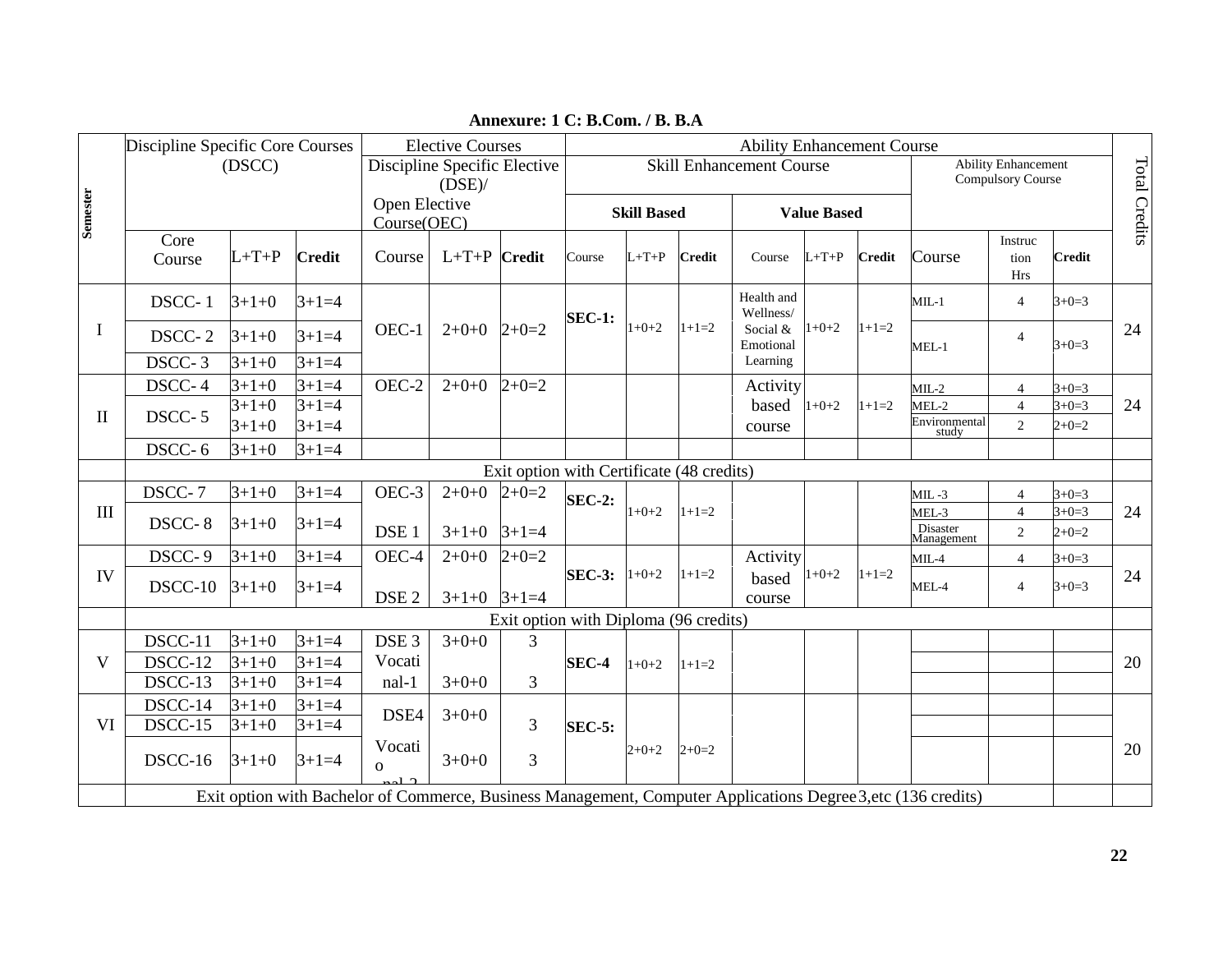|      | DSCC-17                                                                                                                                    | $3+1+0$ | $3+1=4$     | DSE <sub>5</sub>        | $3+0+0$                                                                                       | 3 |  |  |  |  |  |  |  |    |
|------|--------------------------------------------------------------------------------------------------------------------------------------------|---------|-------------|-------------------------|-----------------------------------------------------------------------------------------------|---|--|--|--|--|--|--|--|----|
| VII  | DSCC-18                                                                                                                                    | $3+1+0$ | $3 + 1 = 4$ | DSE 6                   | $3+0+0$                                                                                       | 3 |  |  |  |  |  |  |  | 20 |
|      | $DSCC-19$                                                                                                                                  | $3+0+0$ | $3+0=3$     | Res.<br>Methodo<br>logy | $3+0+0$                                                                                       | 3 |  |  |  |  |  |  |  |    |
|      | DSCC-20                                                                                                                                    | $3+1+0$ | $3+1=4$     | DSE <sub>7</sub>        | $3+0+0$                                                                                       | 3 |  |  |  |  |  |  |  |    |
| VIII | DSCC-21                                                                                                                                    | $3+1+0$ | $3+1=4$     | DSE <sub>8</sub>        | $3+0+0$                                                                                       | 3 |  |  |  |  |  |  |  | 20 |
|      |                                                                                                                                            |         |             | Research<br>Project**   |                                                                                               | 6 |  |  |  |  |  |  |  |    |
|      | 176<br>Award of Bachelor of Commerce (Hons), Business Management (Hons), Computer Applications (Hons) degree in a discipline (176 credits) |         |             |                         |                                                                                               |   |  |  |  |  |  |  |  |    |
|      |                                                                                                                                            |         |             |                         | **In lieu of the research Project, two additional elective papers/ Internship may be offered. |   |  |  |  |  |  |  |  |    |

L+T+P= Lecturing in Theory + Tutorial + Practical Hours per Week (no tutorial for practical course).

\* Each DSE shall have at least two papers and student shall choose any one paper from each DSE.

- Note: 1. Each DSCC/ DSE /Vocational Shall have 45hrs syllabus / semester for 100 marks in theory (80 Sem. End exam +20 IA Exam) and 52 hrs practical/sem for 50 marks(40 Sem. End exam +10 IA Exam).
	- 2. MEL /MIL Shall have 45 hrs syllabus / semester for 100 marks in theory (80 Sem. End exam +20 IA Exam).
	- 3. OEC/ Environmental Study / Disaster Management / SEC shall have 25-30 hrs syllabus / semester for 50 marks in theory / Practical (40 Sem. End exams +10 IA Exam).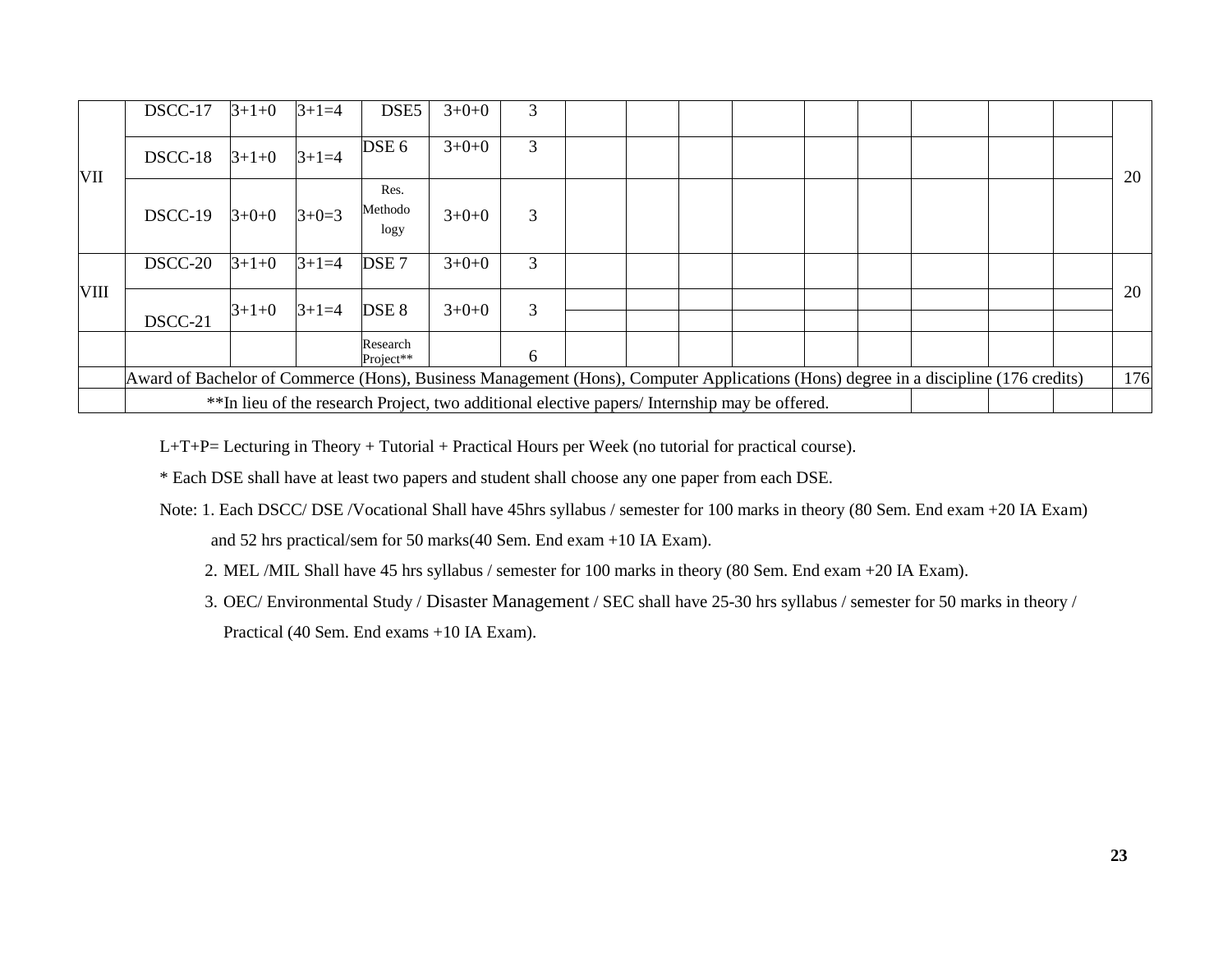#### **Annexure: 1 D: B.C.A./and any other Programmes**

|                                  | Discipline Specific Core Courses |                    |                    |                  | <b>Elective Courses</b>             |                |                                           |                    |         | <b>Ability Enhancement Course</b> |                    |         |                                   |                                                        |                    |               |
|----------------------------------|----------------------------------|--------------------|--------------------|------------------|-------------------------------------|----------------|-------------------------------------------|--------------------|---------|-----------------------------------|--------------------|---------|-----------------------------------|--------------------------------------------------------|--------------------|---------------|
|                                  |                                  | (DSCC)             |                    |                  | Discipline Specific Elective (DSE)/ |                |                                           |                    |         | <b>Skill Enhancement Course</b>   |                    |         |                                   | <b>Ability Enhancement</b><br><b>Compulsory Course</b> |                    | Total Credits |
| Semester                         |                                  |                    |                    |                  | Open Elective Course(OEC)           |                |                                           | <b>Skill Based</b> |         |                                   | <b>Value Based</b> |         |                                   |                                                        |                    |               |
|                                  | *Core<br>Course                  | $L+T+P$            | <b>Credit</b>      | Course           | $L+T+P$ Credit                      |                | Course                                    | $L+T+P$            | Credit  | Course                            | $L+T+P$            | Credit  | Course                            | Instruc<br>tion<br>Hrs                                 | Credit             |               |
|                                  | DSCC-1                           | $3+1+0$            | $3+1=4$            |                  |                                     |                | <b>SEC-1:</b>                             |                    |         | Health and<br>Wellness/           |                    |         | $ML-1$                            | $\overline{4}$                                         | $3+0=3$            |               |
| $\mathbf I$                      | DSCC-2                           | $3+1+0$            | $3+1=4$            | OEC-1            | $2+0+0$                             | $2+0=2$        |                                           | $1+0+2$            | $1+1=2$ | Social &<br>Emotional             | $1+0+2$            | $1+1=2$ | $MEL-1$                           | $\overline{4}$                                         | $3+0=3$            | 24            |
|                                  | $DSCC-3$                         | $3+1+0$            | $3+1=4$            |                  |                                     |                |                                           |                    |         | Learning                          |                    |         |                                   |                                                        |                    |               |
|                                  | DSCC-4                           | $3+1+0$<br>$3+1+0$ | $3+1=4$<br>$3+1=4$ | OEC-2            | $2+0+0$                             | $2+0=2$        |                                           |                    |         | Activity<br>based                 | $1+0+2$            | $1+1=2$ | $MIL -2$<br>$MEL-2$               | $\overline{4}$<br>$\overline{4}$                       | $3+0=3$<br>$3+0=3$ | 24            |
| $\mathbf{I}$                     | DSCC-5                           | $3+1+0$            | $3+1=4$            |                  |                                     |                |                                           |                    |         | course                            |                    |         | Environmental<br>study            | 2                                                      | $2+0=2$            |               |
|                                  | DSCC-6                           | $3+1+0$            | $3+1=4$            |                  |                                     |                |                                           |                    |         |                                   |                    |         |                                   |                                                        |                    |               |
|                                  |                                  |                    |                    |                  |                                     |                | Exit option with Certificate (48 credits) |                    |         |                                   |                    |         |                                   |                                                        |                    |               |
|                                  | DSCC-7                           | $3+1+0$            | $3+1=4$            | OEC-3            | $2+0+0$                             | $2+0=2$        | <b>SEC-2:</b>                             |                    |         |                                   |                    |         | $MIL-3$                           | $\overline{4}$                                         | $3+0=3$            |               |
| $\mathop{\mathrm{III}}\nolimits$ | DSCC-8                           | $3+1+0$            | $3+1=4$            | DSE <sub>1</sub> | $3+1+0$                             | $3+1=4$        |                                           | $1+0+2$            | $1+1=2$ |                                   |                    |         | $MEL-3$<br>Disaster<br>Management | $\overline{4}$<br>$\overline{c}$                       | $3+0=3$<br>$2+0=2$ | 24            |
|                                  | DSCC-9                           | $3+1+0$            | $3+1=4$            | OEC-4            | $2+0+0$                             | $2+0=2$        |                                           |                    |         | Activity                          |                    |         | $MIL-4$                           | $\overline{4}$                                         | $3+0=3$            |               |
| IV                               | $DSCC-10$                        | $3+1+0$            | $3+1=4$            | DSE <sub>2</sub> | $3+1+0$ $3+1=4$                     |                | SEC-3: $1+0+2$                            |                    | $1+1=2$ | based<br>course                   | $1+0+2$            | $1+1=2$ | MEL-4                             | $\overline{4}$                                         | $3+0=3$            | 24            |
|                                  |                                  |                    |                    |                  |                                     |                | Exit option with Diploma (96 credits)     |                    |         |                                   |                    |         |                                   |                                                        |                    |               |
|                                  | DSCC-11                          | $3+1+0$            | $3+1=4$            | DSE <sub>3</sub> | $3+0+0$                             | 3              |                                           |                    |         |                                   |                    |         |                                   |                                                        |                    |               |
| V                                | DSCC-12                          | $3+1+0$            | $3+1=4$            | Vocatio          |                                     |                | SEC-4                                     | $1+0+2$            | $1+1=2$ |                                   |                    |         |                                   |                                                        |                    | 20            |
|                                  | DSCC-13                          | $3+1+0$            | $3+1=4$            | $nal-1$          | $3+0+0$                             | $\overline{3}$ |                                           |                    |         |                                   |                    |         |                                   |                                                        |                    |               |
|                                  | DSCC-14                          | $3+1+0$            | $3+1=4$            | DSE4             | $3+0+0$                             |                |                                           |                    |         |                                   |                    |         |                                   |                                                        |                    |               |
| VI                               | DSCC-15                          | $3+1+0$            | $3+1=4$            | Vocatio          |                                     | 3              | <b>SEC-5:</b>                             |                    |         |                                   |                    |         |                                   |                                                        |                    |               |
|                                  | DSCC-16                          | $3+1+0$            | $3+1=4$            | nal-2            | $3+0+0$                             | 3              |                                           | $2+0+2$            | $2+0=2$ |                                   |                    |         |                                   |                                                        |                    | 20            |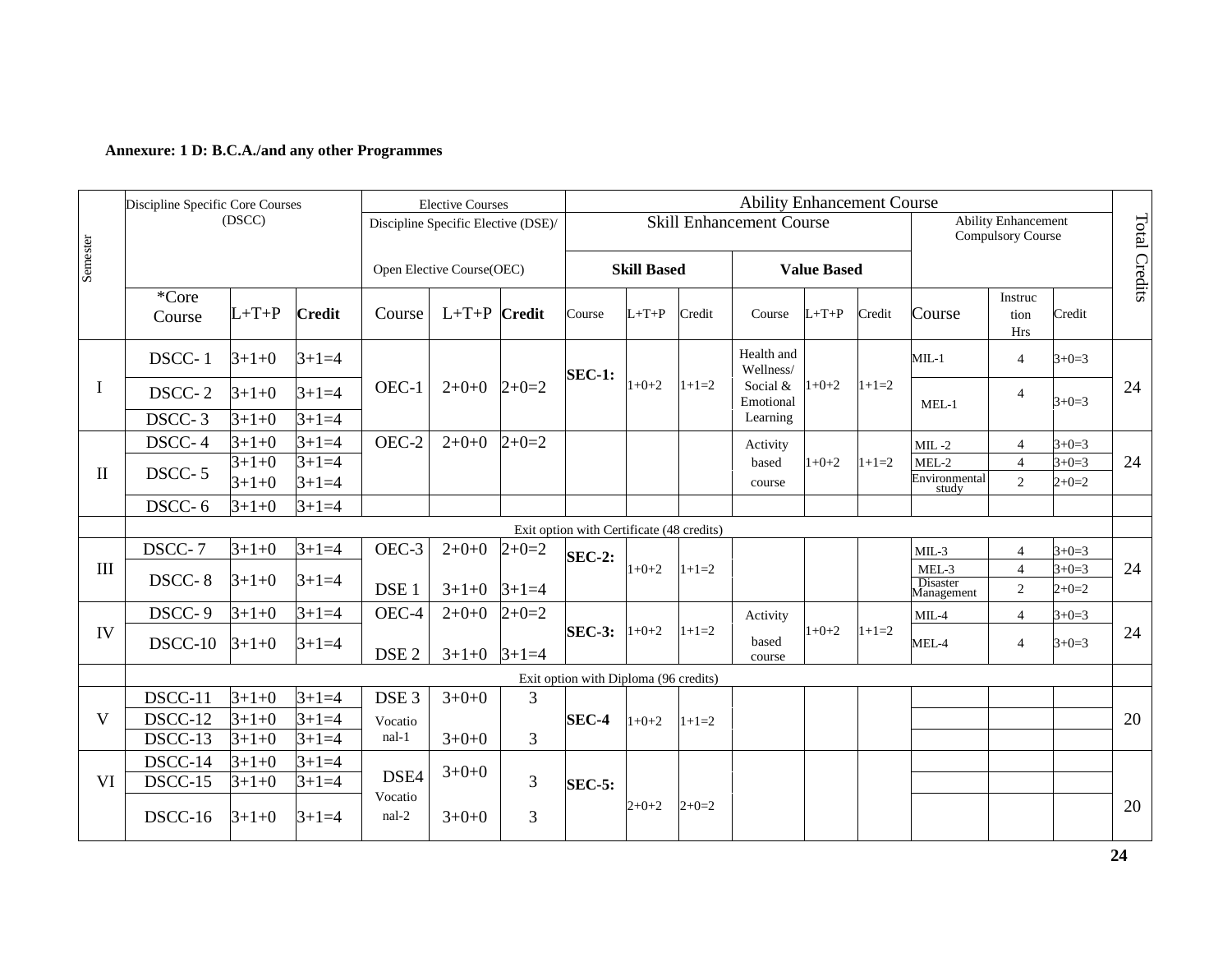|             |                                                                                                                                     |                                                               |         |                       | Exit option with Bachelor of Commerce, Business Management, Computer Applications Degree, etc (136 credits) |   |  |  |  |  |  |  |  |     |
|-------------|-------------------------------------------------------------------------------------------------------------------------------------|---------------------------------------------------------------|---------|-----------------------|-------------------------------------------------------------------------------------------------------------|---|--|--|--|--|--|--|--|-----|
|             | DSCC-17                                                                                                                             | $3+1+0$                                                       | $3+1=4$ | DSE5                  | $3+0+0$                                                                                                     | 3 |  |  |  |  |  |  |  |     |
| VII         | DSCC-18                                                                                                                             | $3+1+0$                                                       | $3+1=4$ | Vocatio<br>$nal-3$    | $3+0+0$                                                                                                     | 3 |  |  |  |  |  |  |  | 20  |
|             | $DSCC-19$                                                                                                                           | Res.<br>Methodo<br>$3+0+0$<br>3<br>$3+0=3$<br>$3+0+0$<br>logy |         |                       |                                                                                                             |   |  |  |  |  |  |  |  |     |
|             | DSCC-20                                                                                                                             | $3+1+0$                                                       | $3+1=4$ | DSE <sub>6</sub>      | $3+0+0$                                                                                                     | 3 |  |  |  |  |  |  |  |     |
| <b>VIII</b> |                                                                                                                                     |                                                               |         | Vocatio               |                                                                                                             |   |  |  |  |  |  |  |  | 20  |
|             | DSCC-21                                                                                                                             | $3+1+0$                                                       | $3+1=4$ | nal-4                 | $3+0+0$                                                                                                     | 3 |  |  |  |  |  |  |  |     |
|             |                                                                                                                                     |                                                               |         | Research<br>Project** |                                                                                                             | 6 |  |  |  |  |  |  |  |     |
|             | Award of Bachelor of Commerce (Hons), Business Management (Hons), Computer Applications (Hons) degree in a discipline (176 credits) |                                                               |         |                       |                                                                                                             |   |  |  |  |  |  |  |  | 176 |
|             |                                                                                                                                     |                                                               |         |                       | **In lieu of the research Project, two additional elective papers/ Internship may be offered.               |   |  |  |  |  |  |  |  |     |

L+T+P= Lecturing in Theory + Tutorial + Practical Hours per Week (no tutorial for practical course).

Each DSE shall have at least two papers and student shall choose any one paper from each DSE.

\*Core Courses as DSCC may have Practicals also and under such condition, No. of DSCC may be altered without changing the total credits in the given semesters

Note: 1. Each DSCC/ DSE Shall have 45hrs syllabus / semester for 100 marks in theory (80 Sem. End exam +20 IA Exam) and 52 hrs

practical/sem for 50 marks(40 Sem. End exam +10 IA Exam).

- 2. MEL /MIL Shall have 45 hrs syllabus / semester for 100 marks in theory (80 Sem. End exam +20 IA Exam).
- 3. OEC/ Environmental Study / Disaster Management / SEC shall have 25-30 hrs syllabus / semester for 50 marks in theory /Practical (40 Sem. End exams +10 IA Exam).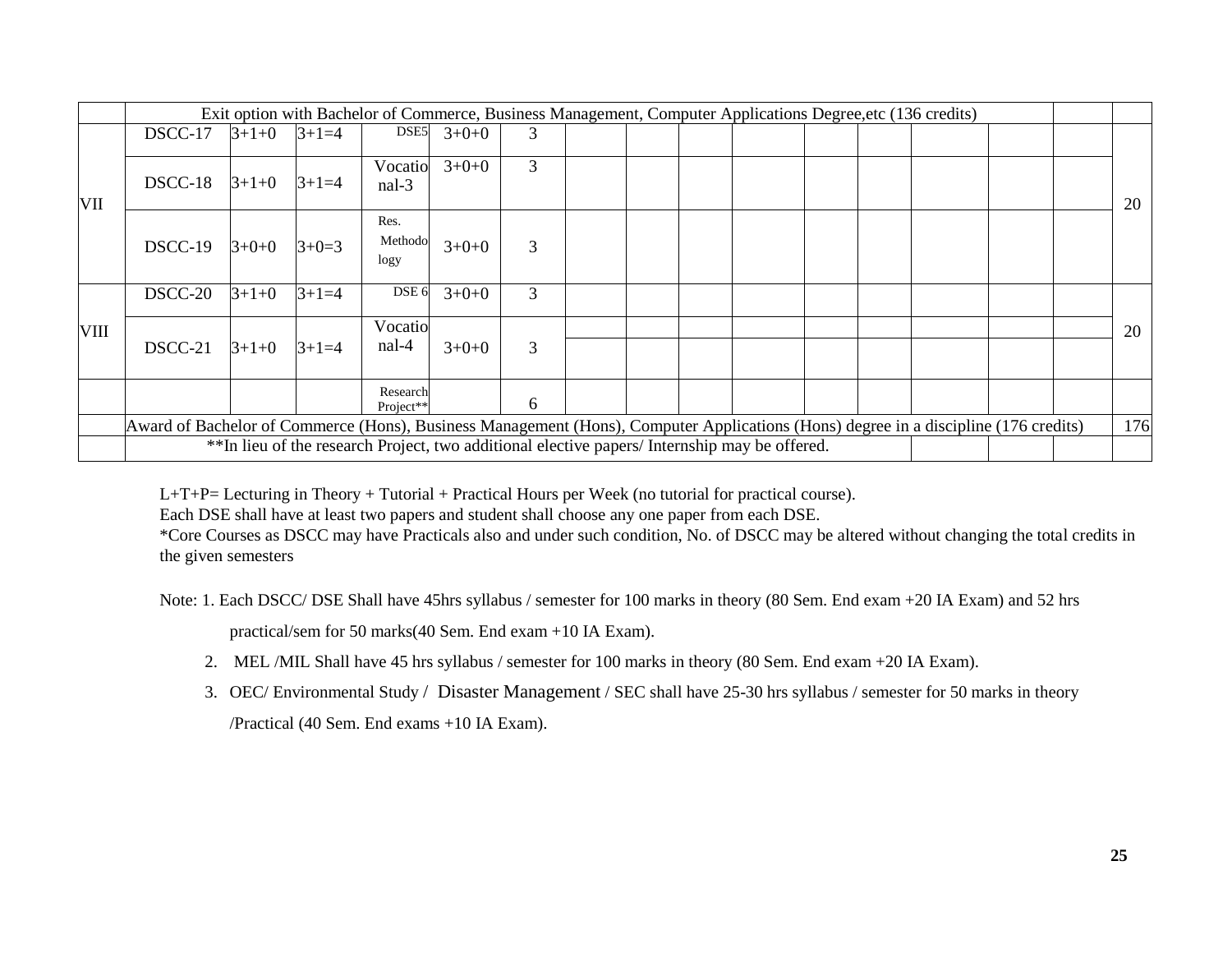| B.A.                             | B.Sc.            |                            |                       | Home/Community      |
|----------------------------------|------------------|----------------------------|-----------------------|---------------------|
|                                  |                  |                            | B.Com/BBA and any     | Science             |
|                                  |                  |                            | other programmes      |                     |
| 1. Kashmiri                      | 1.               | Chemistry                  | Commerce<br>$1_{-}$   |                     |
| 2. English                       | $\overline{2}$ . | Physics                    | 2. Tourism and Travel |                     |
| 3. Hindi                         | 3.               | Mathematics                | Management            | Subjects related to |
| 4. Sanskrit                      | 4.               | <b>Botany</b>              | 3. Business           |                     |
| 5. Urdu                          | 5.               | Zoology                    | administration        | Stream              |
| 6. Punjabi                       | 6.               | Electronics                |                       |                     |
| 7. Persian                       | 7.               | <b>Computer Science</b>    |                       |                     |
| 8. Arabic                        | 8.               | <b>Statistics</b>          |                       |                     |
| 9. Persian                       | 9.               | Geology                    |                       |                     |
| 10. French                       |                  | 10. Human Genetics         |                       |                     |
| 11. German                       |                  | 11. Information Technology |                       |                     |
| 12. Russian                      |                  | 12. Bio-technology         |                       |                     |
| 13. Political Science            |                  | 13. Industrial Fish &      |                       |                     |
| 14. Psychology                   |                  | Fisheries                  |                       |                     |
| 15. Marketing                    |                  | 14. Food Science & Tech    |                       |                     |
| 16. Fun. English                 |                  |                            |                       |                     |
| 17. Fine Arts $\&$               |                  | 15. Industrial Chemistry   |                       |                     |
| Music                            |                  | 16. Nutrition and          |                       |                     |
| 18. Mathematics                  |                  | Dietetics                  |                       |                     |
| 19. Statistics                   |                  | 17. Biochemistry           |                       |                     |
| 20. Education                    |                  | 18. Bio resources          |                       |                     |
| 21. History                      |                  | 19. Computer               |                       |                     |
| 22. Islamic Studies              |                  | Applications               |                       |                     |
| 23. Englis Literature            |                  | 20. Environmental          |                       |                     |
| 24. Economics<br>25. Social Work |                  | Sciences                   |                       |                     |
| 26. Philosophy                   |                  | 21. Environment Water      |                       |                     |
| 27. Sociology                    |                  | Management                 |                       |                     |
| 28. Geography                    |                  | 22. Human                  |                       |                     |
| 29. Pub. Adm                     |                  | Development                |                       |                     |
| 30. Anthropology                 |                  | 23. Clinical               |                       |                     |
| 31. Media Studies                |                  | Biochemistry               |                       |                     |
| 32. Tourism & Travel             |                  | 24. Geography              |                       |                     |
| Management                       |                  | 25. Bioinformatics         |                       |                     |
| 33. Human                        |                  | 26. Resource               |                       |                     |
| Development                      |                  | Mangemnet                  |                       |                     |
| 34. Computer                     |                  |                            |                       |                     |
| Applications                     |                  |                            |                       |                     |

Annexure-2.List of Open Elective courses for B.A., B.Sc. B.Com. and other Programmes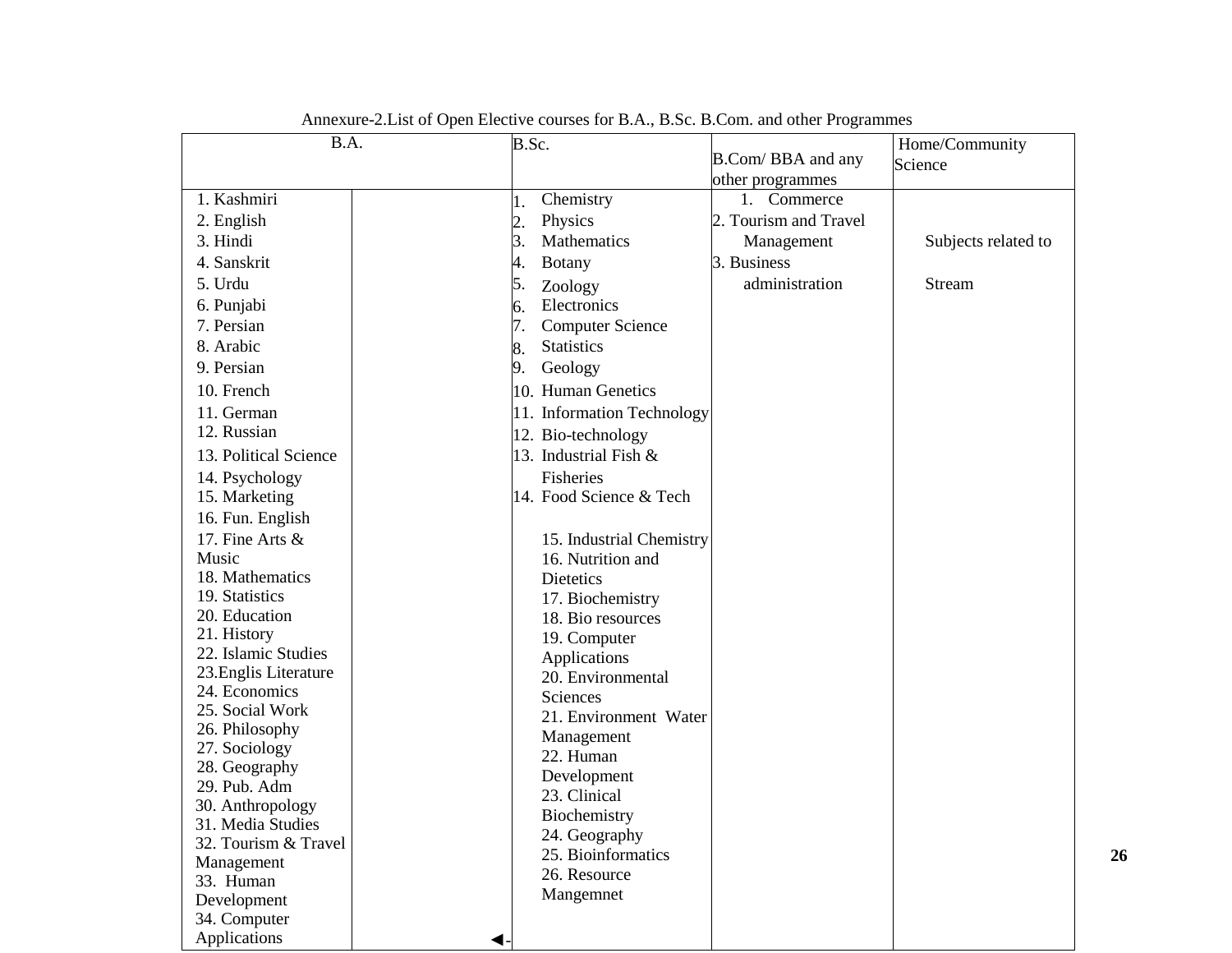Note:1) Student shall choose other than his /her DSCC even across the discipline

2) A candidate selects any one OEC in the given semester. Further, the same OEC shall not be repeated in subsequent semesters and hence he/ she shall choose new OEC in every semester as per the structure of the programme.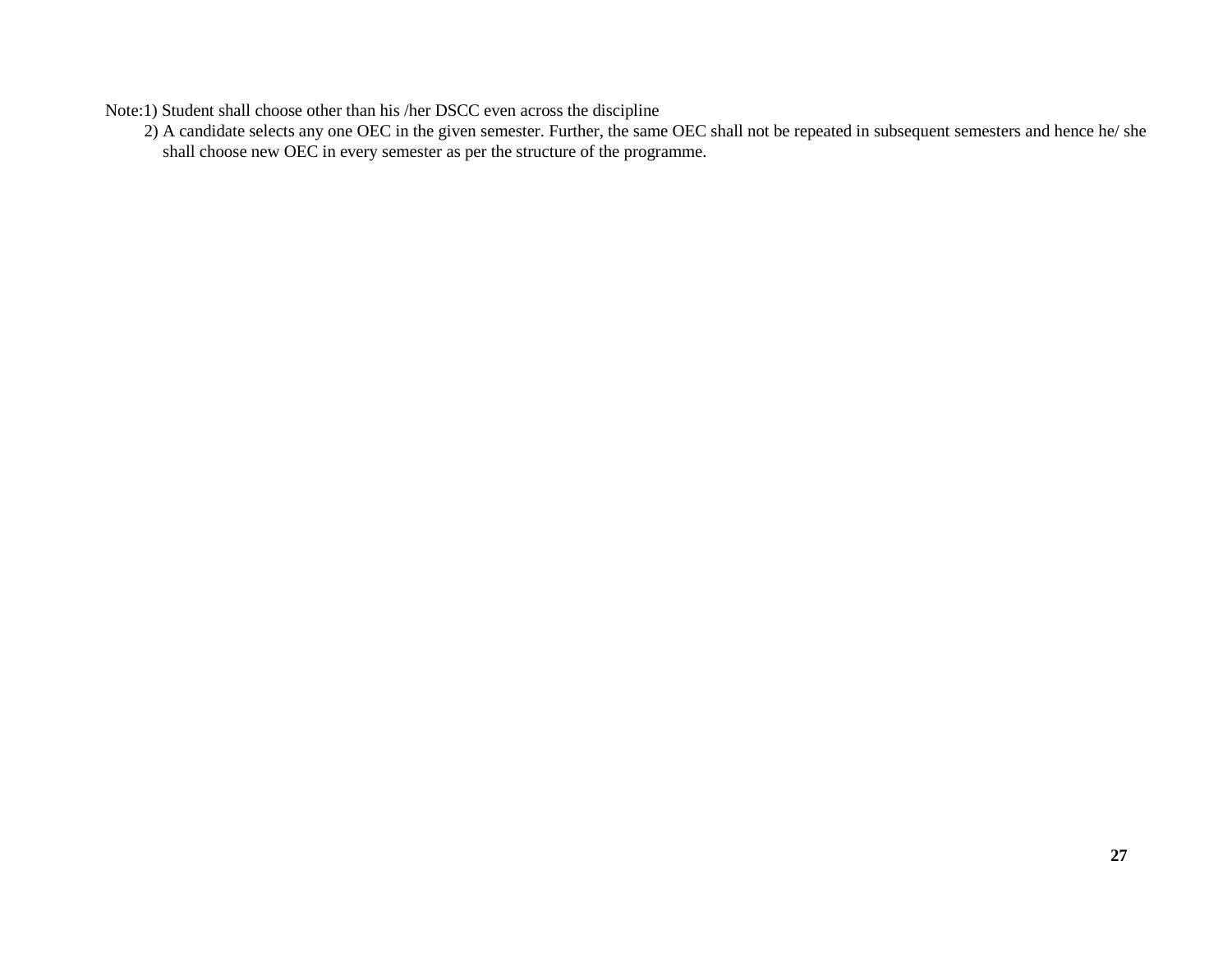#### **Annexure-3.**

| List of MIL and MEL for all Programmes |  |                                                     |  |  |  |  |  |  |  |
|----------------------------------------|--|-----------------------------------------------------|--|--|--|--|--|--|--|
| 1. Kashmiri                            |  | MIL                                                 |  |  |  |  |  |  |  |
| 2. Hindi                               |  | MIL                                                 |  |  |  |  |  |  |  |
| 3. Sanskrit                            |  | МIL                                                 |  |  |  |  |  |  |  |
| 4. Persian                             |  | MIL                                                 |  |  |  |  |  |  |  |
| 5. Punjabi                             |  | MIL                                                 |  |  |  |  |  |  |  |
| 6. Urdu                                |  | MIL                                                 |  |  |  |  |  |  |  |
| 7. Persian                             |  | MIL                                                 |  |  |  |  |  |  |  |
| 8. Arabic                              |  | MIL                                                 |  |  |  |  |  |  |  |
| 9. English                             |  | MEL                                                 |  |  |  |  |  |  |  |
| 10.German                              |  | MEL                                                 |  |  |  |  |  |  |  |
| 11. Russian                            |  | MEL                                                 |  |  |  |  |  |  |  |
| 12. French                             |  | MEL                                                 |  |  |  |  |  |  |  |
|                                        |  | 13. Any other MIL/MEL as decided by respective BoS. |  |  |  |  |  |  |  |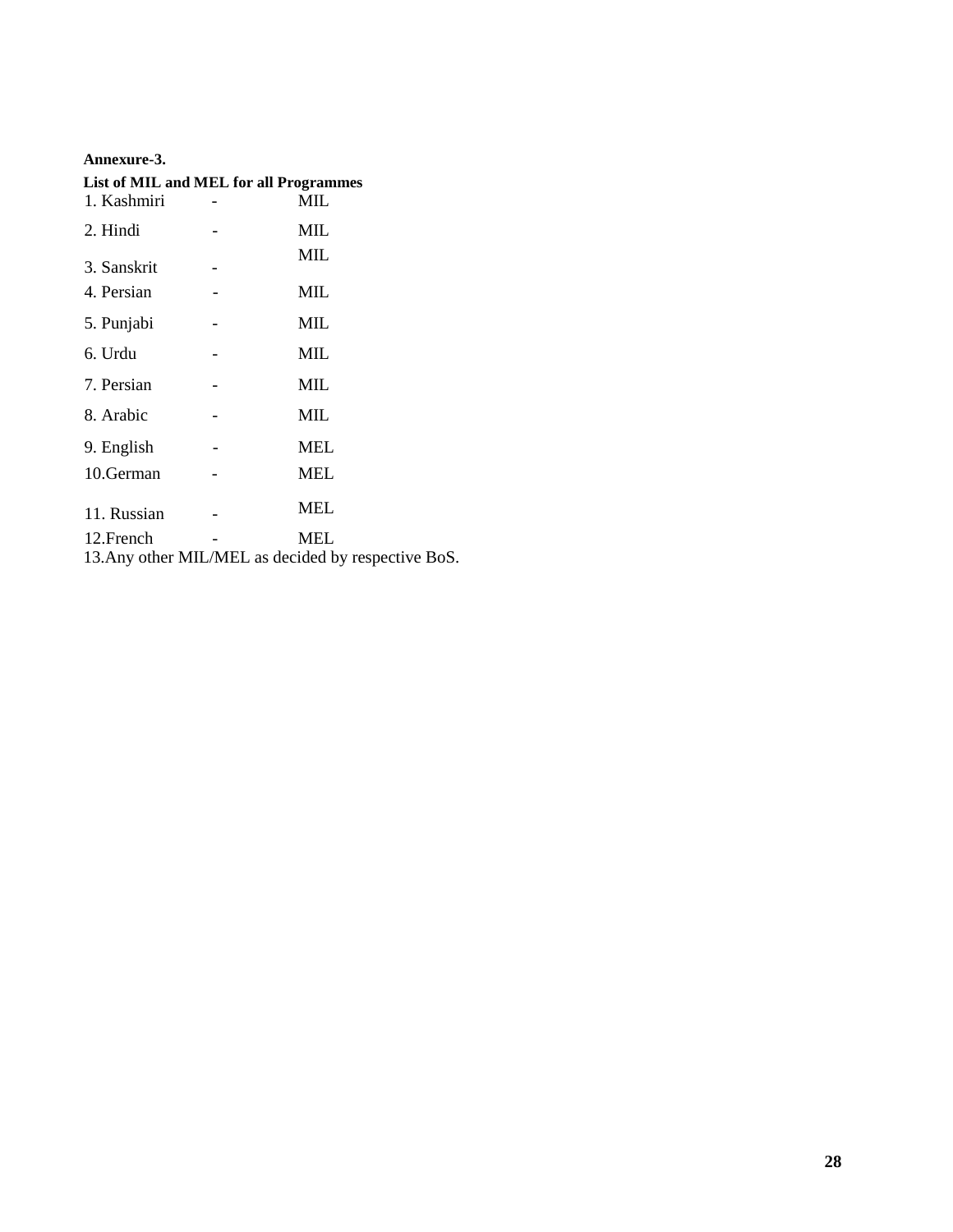#### **Annexure-4. SKILL ENHANCEMENT COURSES FOR ALL THE PROGRAMMES**

#### **A) Value Based Course and Evaluation: 2 x 3 = 06Credits in the Programme**

A student shall opt for one of the following activities offered in the college in each of the second and fourth semesters of the undergraduate programmes. The activity carries two credits each per semester and will be internally assessed for 50 marks by the staff like NCC Officer/ NSS Officer / Physical Education Teacher / Librarian / Teacher shouldering the responsibility of activities. The concerned staff shall submit the marks to the university during submission of internal assessment marks.

#### **Activity based for semesters II and III for all programmes**

- a. N.S.S. / N.C.C
- b. Indoor/ Outdoor Sports and Games
- c. Physical Education Activities Cum Class Room Learning
- d. Activities related to Yoga
- e. Field studies
- f. Computer assisted/web-based learning and e-library skills
- g. Leadership Qualities and Organisational Skills

# **Health and Wellness of the Society /Ethics and Self Awareness /Societal connect etc for semester I for all the programmes**

- a. Innovative compositions and creations in Music, Performing Arts, Fine arts and visual arts etc.
- b. Involvement in popularization programmes such as scientific temper
- c. Publication of articles in news papers, magazines or other publications
- d. Activity exploring different aspects of Indian civilizations
- e. Community work such as promotion of values of National Integration, Environment, Human rights and duties, Peace, Civic Sense, Social responsibility, etc
- f. Evolution of study groups/seminar circles on Indian thoughts and ideas
- g. Involvement in campus publication
- h. A Small project work concerning the achievements of India in different fields
- i. Other Activities such as Cultural Activities as prescribed by the University.

Evaluation of Value Based Activities shall be as per the procedure evolved by the university from time to time.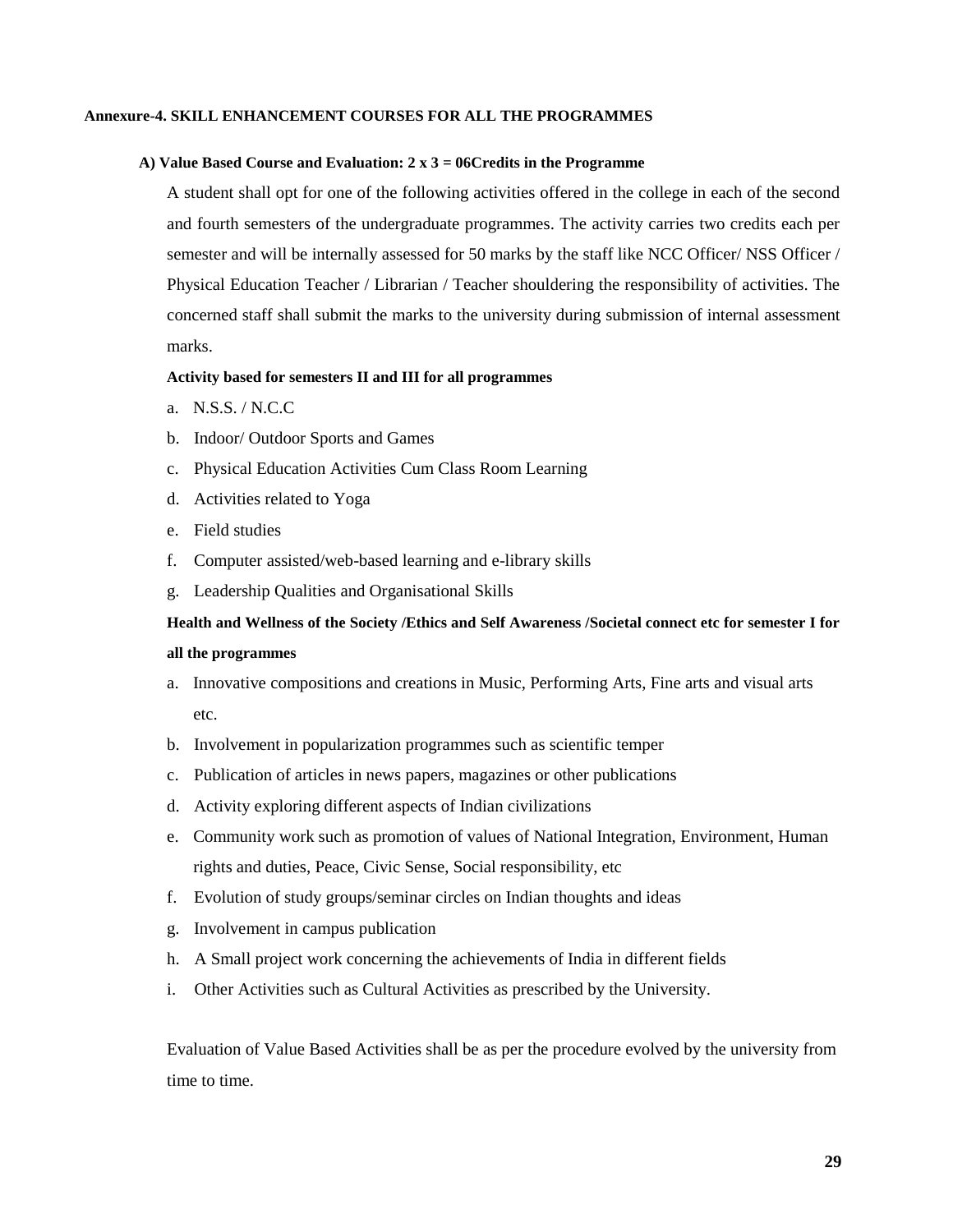#### **B) Skill Based**

Student shall study any skill course / trade from National Skill Qualification Frame work (NSQF) or training partner with the institution has MOU.

**\* In case if student opts optional DSCC from any of the courses from** Biological / Chemical Sciences/ Physical / Mathematical / Earth Sciences, he / she has a freedom to select

either of the two. Skill Based Activities shall be evaluated as per the procedure similar to Core Courses as practicals but not as theory.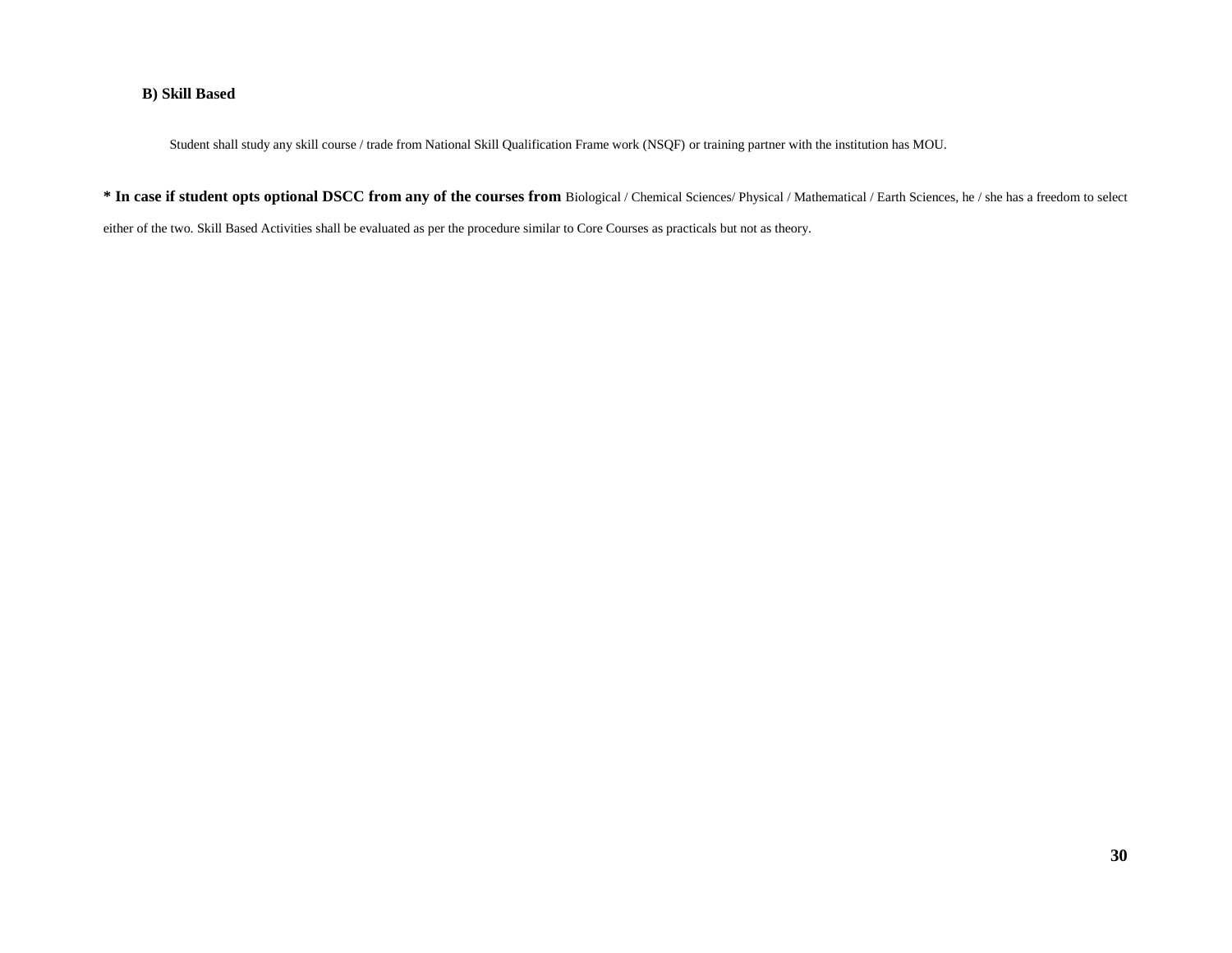| Group-A         | Group-B        | Group-C        | Group-D                           |  |  |
|-----------------|----------------|----------------|-----------------------------------|--|--|
| 1. Physics      | 1. Chemistry   | 1. Mathematics | 1. Statistics                     |  |  |
| 2. Botany       | 2. Electronics | 2. Zoology     | 2. Geology                        |  |  |
| 3. Home Science | 3. Computer    | 3. Geography   | 3. Genetics                       |  |  |
|                 | Science        |                | 4. Micro-Biology                  |  |  |
|                 | 4. Industrial  |                | 5. Bio-technology                 |  |  |
|                 | Chemistry      |                | 6. $*$ Industrial Fish &          |  |  |
|                 |                |                | Fisheries                         |  |  |
|                 |                |                |                                   |  |  |
|                 |                |                |                                   |  |  |
|                 |                |                |                                   |  |  |
|                 |                |                | <b>Social Science Discipline:</b> |  |  |
|                 |                |                | *Psychology<br>Π.                 |  |  |
|                 |                |                | *Anthropology<br>2.               |  |  |
|                 |                |                | *Economics<br>3.                  |  |  |

**Annexure-5 A. B.Sc. Programme: List of the Discipline Specific Core Courses (DSCC)**

**\* indicates that the courses are allowed only for minor.**

Note:

- 1. A student shall select any two of the DSCC, subject to the condition that not more than one DSCC from given groups.
- 2. Out of two DSCC, if anyone is from Social Science Discipline, such DSCC will be minor from 5<sup>th</sup>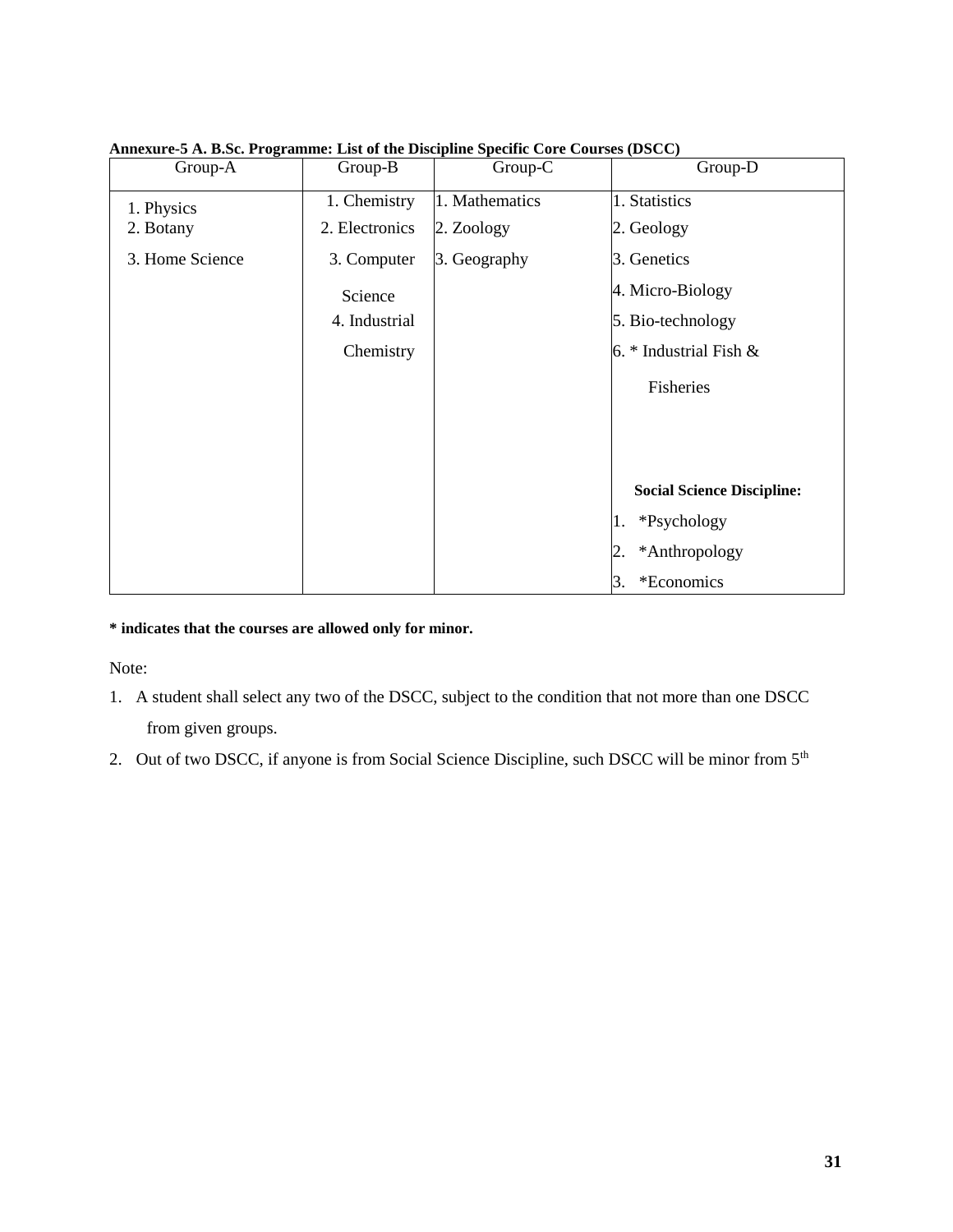semester.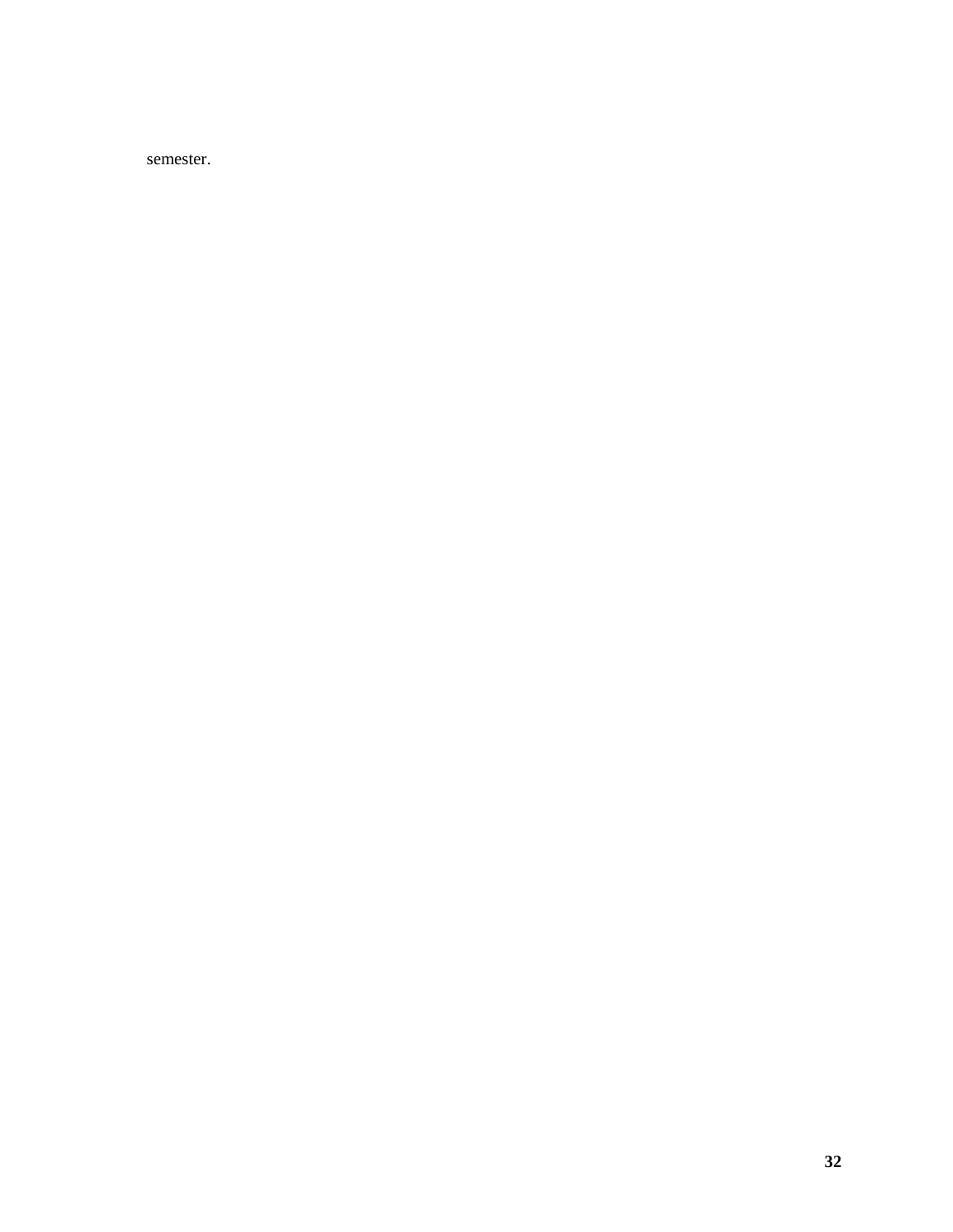|                 | $\mu$ microsecopy $\mu$ . The set of the optional Discipline operative courses (DDCC) |                           |                   |
|-----------------|---------------------------------------------------------------------------------------|---------------------------|-------------------|
| Group-A         | Group-B                                                                               | Group-C                   | Group-D           |
|                 |                                                                                       |                           |                   |
| 1. Kashmiri     | 1. Political Science                                                                  | 2. Economics              | 1. History        |
|                 |                                                                                       |                           |                   |
| 2. Geography    | 2. English                                                                            | 3. Criminology $\&$       | 2. Sociology      |
| 3. Hindi        | 3. Sanskrit                                                                           | Forensic Science          | 3. Journalism $&$ |
|                 |                                                                                       |                           |                   |
| 4. Urdu         | 4. Psychology                                                                         | 4. Rural Development      | <b>Mass</b>       |
|                 |                                                                                       |                           |                   |
| 5. Persian      | 5. German                                                                             | 5. *Agricultural          | Communication     |
|                 |                                                                                       |                           |                   |
| 6. Anthropology | 6. French                                                                             | marketing                 |                   |
|                 |                                                                                       |                           |                   |
| 7. Philosophy   |                                                                                       |                           |                   |
|                 |                                                                                       |                           |                   |
| 8. Social work  |                                                                                       | 6. Education              | 5. linguistics    |
|                 |                                                                                       |                           |                   |
|                 |                                                                                       | <b>Science Discipline</b> |                   |
|                 |                                                                                       |                           |                   |
|                 | <b>Science Discipline</b>                                                             | 1.Home Science            |                   |
|                 | 1. *Statistics                                                                        |                           |                   |
|                 |                                                                                       |                           |                   |

**Annexure- 5B:** B.A. Programme: List of the optional Discipline Specific Core Courses (DSCC)

\* indicates that the courses are allowed only for minor.

Note:

- 1. A student shall select any two of the DSCC, subject to the condition that not more than one DSCC from given group.
- 2. Out of two DSCC, if any one from Science Discipline, such DSCC will be minor from 5<sup>th</sup> semester.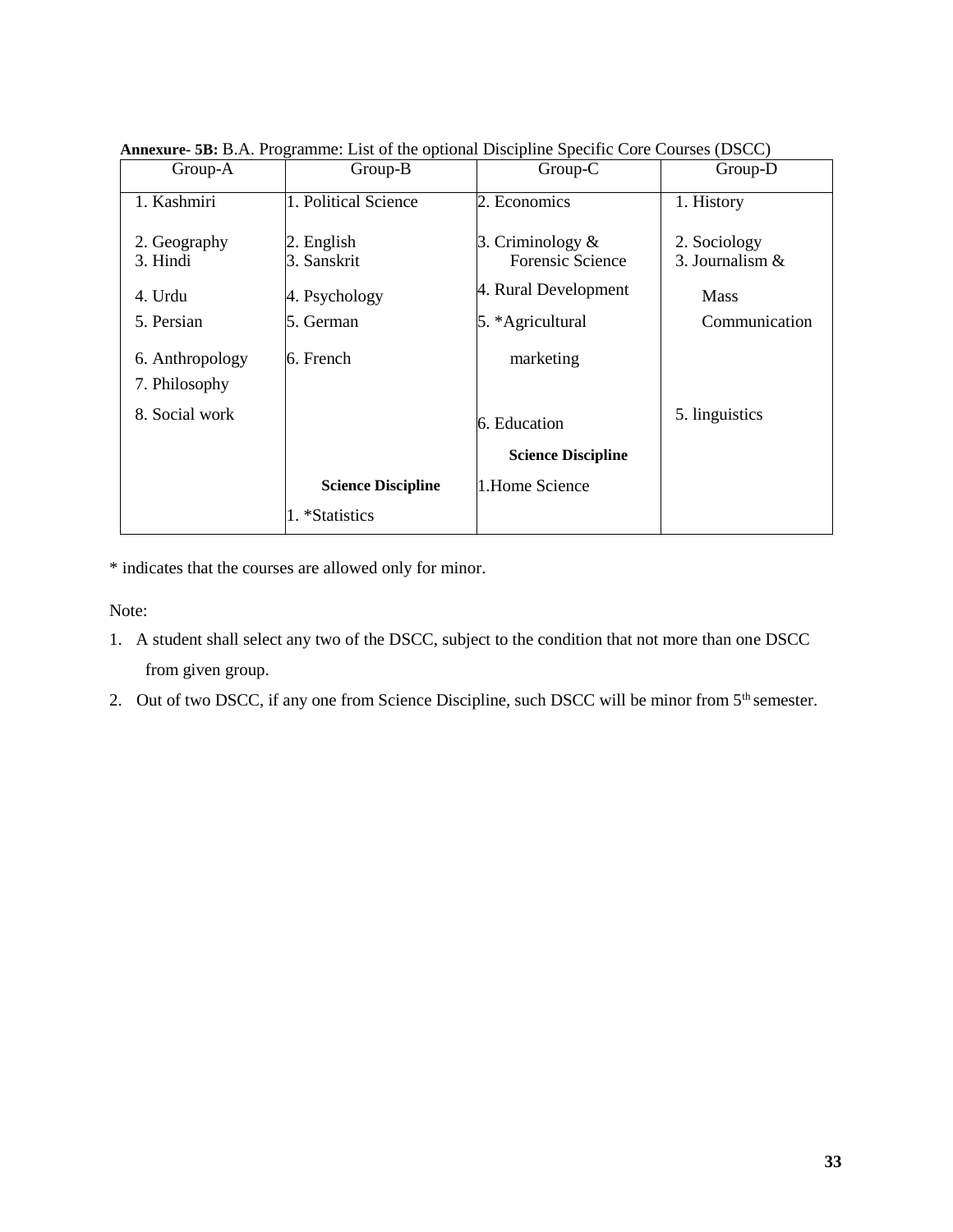#### **Annexure- 6:**

*Examples for Nomenclature of the certificate, diploma, and degrees in different programmes*

| <b>Programme</b> | <b>Example</b>                    | <i>*Certificate(1Year)</i>                | <i><b>*Diploma(2-Year)</b></i> | 3 - Year Degree | 4- Year Degree          |
|------------------|-----------------------------------|-------------------------------------------|--------------------------------|-----------------|-------------------------|
| B.A.             | History as Major                  | U.G. Certificate course in $\blacksquare$ | U.G. Diploma in                | B.A.            | B.A. (Honor) History    |
| B.Sc.            | Chemistry as Major                | U.G. Certificate course in $\blacksquare$ | U.G. Diploma in                | B.Sc            | B.Sc. (Honor) Chemistry |
|                  |                                   |                                           |                                |                 |                         |
| B.Com.           | Commerce                          | U.G. Certificate course in-               | U.G. Diploma in                | B.Com.          | B.Com.(Honors)          |
| B.B.A.           | <b>Business</b><br>Administration | U.G. Certificate course in $\blacksquare$ | U.G. Diploma in                | B.B.A.          | B.B.A.(Honors)          |
| <b>BCA</b>       | Computer<br>Applications          | U.G. Certificate course in $\blacksquare$ | U.G. Diploma in $\blacksquare$ | <b>BCA</b>      | <b>BCA</b> (Honors)     |

Specified subject shall be mentioned as per the content introduced in the course for certificate and diploma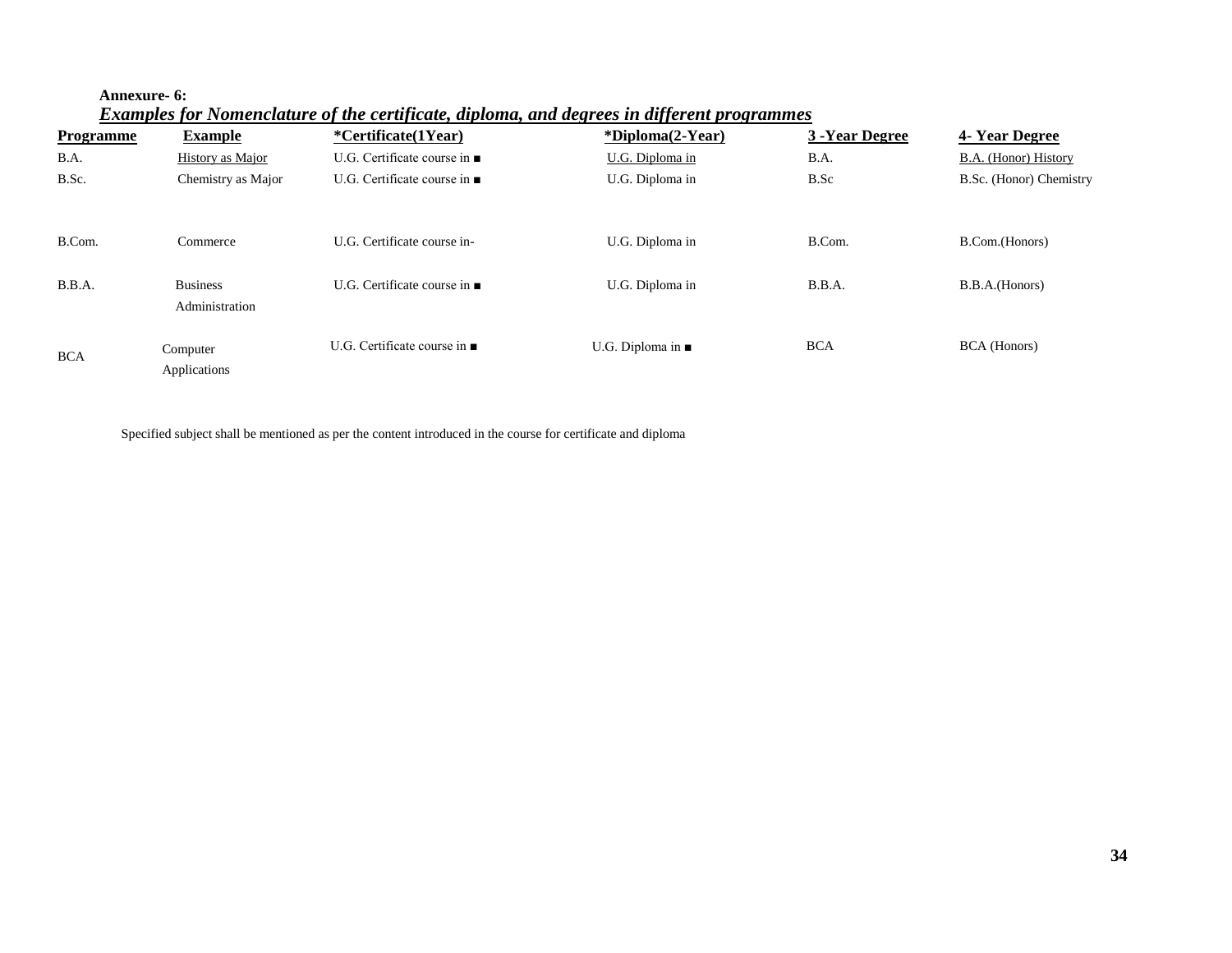#### **SUBJECT: OBSERVATIONS ON THE NEP 2020 BASED FYUGP DRAFT CURRICULAR FRAMEWORK ISSUED BY UGC ON 17.03.2022.**

Since NEP 2020 intends the revision of the Choice Based Credit System (CBCS) to bring about more flexibility for a big reform in education sector of our country. In this direction the policy supports the establishment of an Academic Bank of Credits (ABC), no hard boundaries between arts and science, besides encourages logical decision-making and innovation and also focuses on skills such as communication, cooperation, teamwork, and resilience with an aim of fairness and inclusivity. In bringing about this radical change following points need to be addressed:

- $\triangleright$  A strong feasible action plan is required to provide customized education to the aspiring students.
- $\triangleright$  The policy is in consonance with Sustainable Development Goals, wherein the Goal 4 reflects upon "Quality Education- ensuring inclusive and equitable education paving a way toward lifelong learning opportunities". The basic aim therefore, is to provide equitable access to educational opportunities avoiding discrimination on economic or social grounds. This surely requires major reforms and restructuring of the education system in India. But it needs to keep into consideration the different financial and cognitive abilities of the students.
- $\triangleright$  Fostering a student friendly eco system for sensitizing all the stakeholders about the new reforms.
- $\triangleright$  Moving a bit from too much of generalization to some sort of specialization.
- $\triangleright$  Reducing the burden of many foundational courses.
- $\triangleright$  To develop the scientific and evidence-based thinking, an important initiative includes the introduction of contemporary courses at relevant stages such as Global Citizenship Education (GCED), Artificial Intelligence, Design Thinking, Holistic Health, Environmental Education, etc. Special attention shall be given to develop mathematical thinking among students to justify their role in data sciences, artificial intelligence and machine learning. But there is strong need for reducing the level of academic difficulty in the students with average mathematical abilities.
- $\triangleright$  Maintaining the academic rigor of above average students.
- $\triangleright$  Enhancing the weight age of majors (core subjects).
- $\triangleright$  Reconsidering the uniform admission process and giving a choice to students to have at least a consideration set of course options to select a college with adequate infrastructure.
- $\triangleright$  The reduction in credits under the latest framework tends to dilute academic rigour and quality required for direct entry to PhD. It may also negatively affect research by doing away with the two-year master's programme, which prepared a student, to a significant extent, for exploring diverse career options including PhD and research. The current draft makes it hard to think about training an undergraduate student about writing synopsis and thesis, doing field research, preparing data tools etc. in such a short time. Mass drop-outs in research could result in this scheme. There is still a dominant understanding that the current three-year UG plus two-year PG is more robust and rigorous than the framework of higher education imposed by NEP 2020.
- $\triangleright$  Dilution of common modules across first three semesters may diffuse the learning already made during class 11 and 12. The curriculum must logically flow across the levels of school, college and university.
- $\triangleright$  The influence on workload/reduction of teaching hours under the new scheme of things, i.e. change of credits from 196 to 176, may have a direct impact on teacher appointments and may lead to job losses.
- $\triangleright$  The student community especially at higher secondary and college levels, including different stakeholders, need to be made aware about the new scheme and curriculum.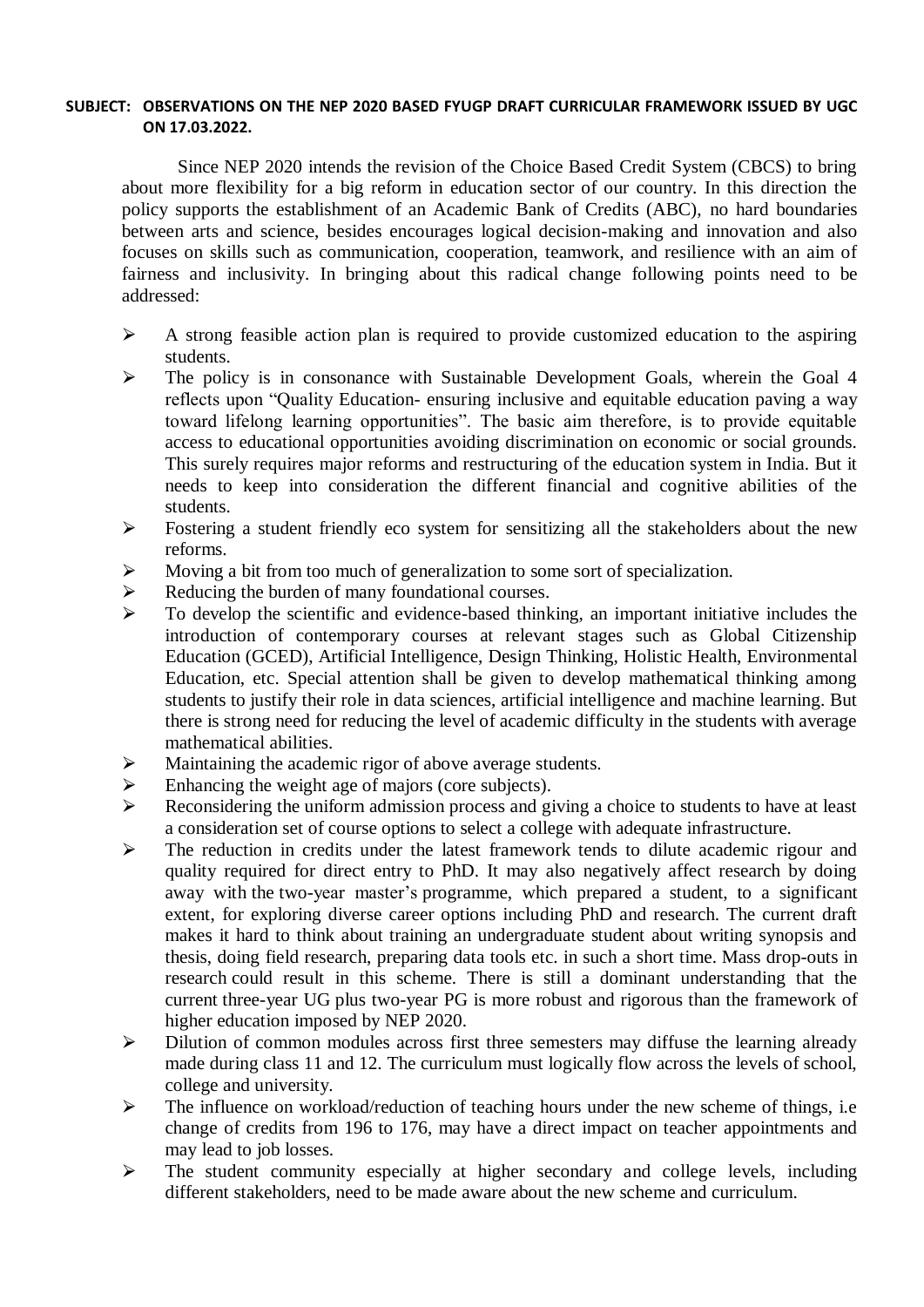In order to address some of the above observations the following may be considered before issuing the final UG curricular framework:

- 1. The students, after completing the uniform General Education up to  $10<sup>th</sup>$  standard are channelized into Science / Social Science & Arts / Commerce etc. streams, obviously for moving towards the professional or the traditional academic education. However, at the first three year semesters of under-graduate education the already channelized students are again converged towards General Education, which appears to be contrary to the natural course of action. Either they should not be forced towards specialization at the +2 stage or the process of channelization should continue at the +4 level as well without any break. In order to achieve this goal this university had already designed a credit framework table (appended as Annexure - A) to implement the programme at the UG level in anticipation of the issuance of draft guidelines. In this model the university had taken care not to force the students to take up any course from any stream, including Natural Sciences, Social Sciences or Humanities, against their wishes.
- 2. In the existing CBCS system a student opting for a major (Honours) in a subject would earn 108 Discipline related credits in the three-year programme whereas the present scheme offers only 48 such credits for the major discipline. This appears to be a major deviation in view of the fact that quantum of knowledge accumulation as a result of continuing research and development keeps on increasing but the quantum that is envisaged to be passed on to our graduates is proposed to be reduced in the framework.
- 3. There appears to be some mismatch in the text and tables with regard to allotment of credits to different courses like natural sciences, social sciences & humanities for the first semesters where 3 credit courses are indicated in the text but only 2 credit courses are reflected in the table. The possible reason could be that the total credit load for the programme is proposed to be flexible in the range of 160 and 176 credits, but in order to remove ambiguity the same may be indicated by adding a para in the text after indicating same credit load in the text as well as the table.
- 4. In order to make the framework unambiguous, it is proposed that a model semester-wise credit breakup table indicating the proposed breakup of different courses in different semesters (like the one annexed to this communication as Annexure - B) be included in the frame-work with an explanation "as notes to the table" regarding the changes that the institutions can allow at their level depending upon the permissible flexibility in credit distribution.
- 5. From a perusal of the Draft framework it appears that the multi-disciplinary 4 year Honours concept, which was envisaged to be the preferred mode as per NEP 2020 has been abandoned, which may require clarification. Besides, there is no mention of the envisaged 3+2 year (UG+PG) and 5 year integrated PG in the draft guidelines, which also may require clarification.
- 6. There is no mention of the 4 x 2 credit life skill courses and the 3 credit Disaster Risk Reduction Foundation Course notified through two different draft UGC guidelines in the FYUGP where a clarification may also be required, so that the guidelines become all encompassing.

Hope it is possible to consider these observations while finalizing the Curricular Framework Guidelines for FYUGP as per NEP 2020.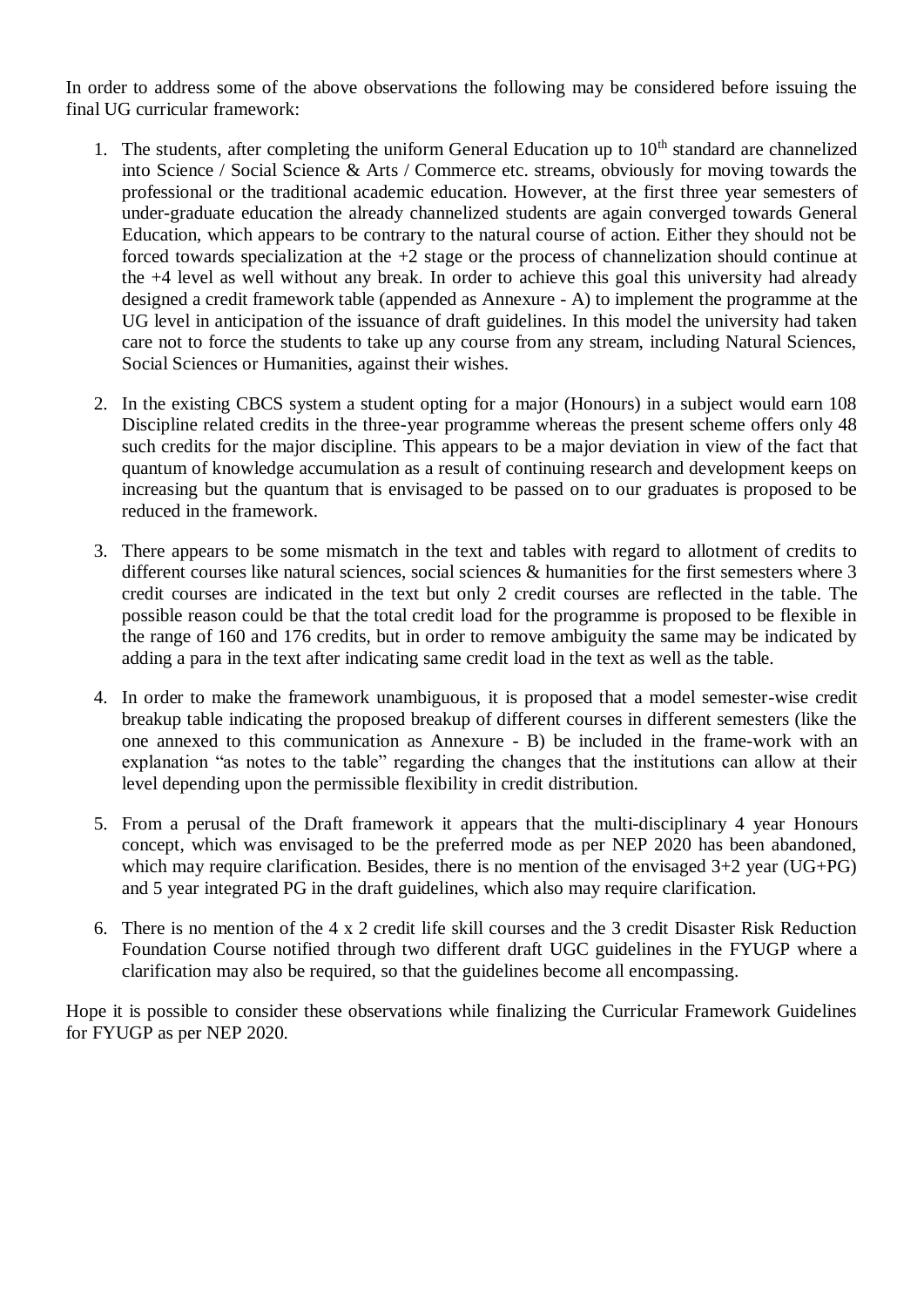#### **ANNEXURE A: PROPOSED TABLE FOR CREDIT DISTRIBUTION BASED ON DRAFT CURRICULAR FRAMEWORK GUIDELINES FOR UG PROGRAMMES UNDER NEP 2020 ISSUED BY UGC ON 17/03/2022:**

| $SEMESTER \rightarrow$<br>IV<br>VI<br><b>VII</b><br>$\mathbf{H}$<br>Ш<br>V<br><b>VIII</b><br><b>TOTAL</b><br><b>COURSE TYPE</b><br><b>ENGLISH LANGUAGE COMMUNICATION SKILLS</b><br>$4 + 2$<br>6<br>RIL / MIL LANGUAGE FOCUSED ON LANGUAGE AND COMMUNICATION SKILLS<br>6<br>$4 + 2$<br><b>UNDERSTANDING INDIA</b><br>$\mathbf{3}$<br>$\mathbf{3}$<br><b>ENVIRONMENTAL SCIENCE/EDUCATION</b><br>$\mathbf{3}$<br>3<br>DIGITAL AND TECHNOLOGICAL SOLUTIONS: including Artificial Intelligence, 3-D machining, big data<br>$\boldsymbol{4}$<br>$\boldsymbol{\Lambda}$<br>analysis, and machine learning with emphasis on their applications to education, health and sustainable living.<br>MATHEMATICAL AND COMPUTATIONAL THINKING AND ANALYSIS<br>$\boldsymbol{\beta}$<br>$\mathbf{3}$ |
|-------------------------------------------------------------------------------------------------------------------------------------------------------------------------------------------------------------------------------------------------------------------------------------------------------------------------------------------------------------------------------------------------------------------------------------------------------------------------------------------------------------------------------------------------------------------------------------------------------------------------------------------------------------------------------------------------------------------------------------------------------------------------------------|
|                                                                                                                                                                                                                                                                                                                                                                                                                                                                                                                                                                                                                                                                                                                                                                                     |
|                                                                                                                                                                                                                                                                                                                                                                                                                                                                                                                                                                                                                                                                                                                                                                                     |
|                                                                                                                                                                                                                                                                                                                                                                                                                                                                                                                                                                                                                                                                                                                                                                                     |
|                                                                                                                                                                                                                                                                                                                                                                                                                                                                                                                                                                                                                                                                                                                                                                                     |
|                                                                                                                                                                                                                                                                                                                                                                                                                                                                                                                                                                                                                                                                                                                                                                                     |
|                                                                                                                                                                                                                                                                                                                                                                                                                                                                                                                                                                                                                                                                                                                                                                                     |
|                                                                                                                                                                                                                                                                                                                                                                                                                                                                                                                                                                                                                                                                                                                                                                                     |
|                                                                                                                                                                                                                                                                                                                                                                                                                                                                                                                                                                                                                                                                                                                                                                                     |
|                                                                                                                                                                                                                                                                                                                                                                                                                                                                                                                                                                                                                                                                                                                                                                                     |
| $\overline{2}$<br><b>HEALTH &amp; WELLNESS, YOGA EDUCATION, SPORTS AND FITNESS</b><br>2                                                                                                                                                                                                                                                                                                                                                                                                                                                                                                                                                                                                                                                                                             |
| <b>COMMUNITY ENGAGEMENT AND SERVICE:</b> Community-engaged activities, including participation in National<br>3<br>$\mathfrak{Z}$                                                                                                                                                                                                                                                                                                                                                                                                                                                                                                                                                                                                                                                   |
| Service Scheme, National Cadet Corps (NCC), adult literacy/education programmes, and student mentoring                                                                                                                                                                                                                                                                                                                                                                                                                                                                                                                                                                                                                                                                              |
| NATURAL SCIENCES: Three introductory courses (one each in semester 1, 2 & 3) within Natural Science (to be                                                                                                                                                                                                                                                                                                                                                                                                                                                                                                                                                                                                                                                                          |
| chosen from a basket of courses that would include courses such as Astronomy and Astrophysics, Biology,<br>$\overline{\mathbf{3}}$<br>$\overline{\mathbf{3}}$<br>$\overline{\mathbf{3}}$<br>9<br>Biochemistry, Chemistry, Computer Science, Data Science, Earth and Environmental Sciences, Mathematical and                                                                                                                                                                                                                                                                                                                                                                                                                                                                        |
| computational thinking and analysis, Physics, Statistics etc.)                                                                                                                                                                                                                                                                                                                                                                                                                                                                                                                                                                                                                                                                                                                      |
| SOCIAL SCIENCES: (Courses chosen from a basket of courses that would include, for example, courses such as                                                                                                                                                                                                                                                                                                                                                                                                                                                                                                                                                                                                                                                                          |
| $\overline{\mathbf{3}}$<br>$\overline{\mathbf{3}}$<br>$\overline{\mathbf{3}}$<br>9<br>Anthropology, Communication and Media, Economics, History, Linguistics, Political Science, Psychology,                                                                                                                                                                                                                                                                                                                                                                                                                                                                                                                                                                                        |
| Sociology, Social Work, etc.)                                                                                                                                                                                                                                                                                                                                                                                                                                                                                                                                                                                                                                                                                                                                                       |
| HUMANITIES: (courses chosen from a basket of courses that would include, for example, Archeology, Arts &<br>$\overline{\mathbf{3}}$<br>$\overline{\mathbf{3}}$<br>$\overline{\mathbf{3}}$<br>$\boldsymbol{q}$                                                                                                                                                                                                                                                                                                                                                                                                                                                                                                                                                                       |
| Creative expressions, Comparative Literature, Creative Writing and Literature, Philosophy, etc.)<br><b>INTRODUCTORY COURSES RELATING TO VOCATIONAL STUDIES: Courses chosen from a basket of</b>                                                                                                                                                                                                                                                                                                                                                                                                                                                                                                                                                                                     |
| courses that may include, for example, Agriculture (Organic Farming, Protected Cultivation, Production of                                                                                                                                                                                                                                                                                                                                                                                                                                                                                                                                                                                                                                                                           |
| $2 + 2$<br>$\overline{\mathbf{2}}$<br>6<br>Horticulture Crops, Floriculture, etc; Banking, Financial Services and Insurance; Construction; Health Care;                                                                                                                                                                                                                                                                                                                                                                                                                                                                                                                                                                                                                             |
| Food Industry; IT-ITeS; Media & Entertainment; Tourism and Hospitality etc.                                                                                                                                                                                                                                                                                                                                                                                                                                                                                                                                                                                                                                                                                                         |
| Internships with local industry, businesses, artists, crafts persons, etc. during the sixth semester (4 credit-hours)<br>$\boldsymbol{4}$<br>$\boldsymbol{4}$                                                                                                                                                                                                                                                                                                                                                                                                                                                                                                                                                                                                                       |
| DISCIPLINARY/INTERDISCIPLINARY MAJOR: (Course chosen from a learning area relating to Natural<br>$A_3 = 4 + 2$<br>$A_5 = 4 + 2$<br>$A_1 = 4 + 2$                                                                                                                                                                                                                                                                                                                                                                                                                                                                                                                                                                                                                                    |
| Sciences, Social Sciences, Humanities, and interdisciplinary courses pursued during the first three semesters)<br>$A_2 = 4 + 2$<br>$A_4 = 4 + 2$<br>$A_6 = 4 + 2$<br>$A_7 = 4 + 2$<br>$As = 4+2$<br>48                                                                                                                                                                                                                                                                                                                                                                                                                                                                                                                                                                              |
|                                                                                                                                                                                                                                                                                                                                                                                                                                                                                                                                                                                                                                                                                                                                                                                     |
| DISCIPLINARY/INTERDISCIPLINARY MINOR-I: Relating to a disciplinary/interdisciplinary area (Course                                                                                                                                                                                                                                                                                                                                                                                                                                                                                                                                                                                                                                                                                   |
| $B_2 = 4 + 2$<br>$B_3 = 4 + 2$<br>$B_1 = 4 + 2$<br>18<br>chosen from a learning area relating to Natural Sciences, Social Sciences, Humanities, interdisciplinary                                                                                                                                                                                                                                                                                                                                                                                                                                                                                                                                                                                                                   |
| courses)                                                                                                                                                                                                                                                                                                                                                                                                                                                                                                                                                                                                                                                                                                                                                                            |
| DISCIPLINARY/INTERDISCIPLINARY MINOR-II (VOCATIONAL STUDIES/EDUCATION): Relating to<br>$C_1 = 2+2$ $C_2 = 2+2$<br>$C_3 = 2+2$<br>$C_4 = 2 + 2$<br>16                                                                                                                                                                                                                                                                                                                                                                                                                                                                                                                                                                                                                                |
| vocational studies/education (courses relating to vocational studies pursued during the first three semesters)<br>FIELD-BASED LEARNING / PROJECT:<br>6                                                                                                                                                                                                                                                                                                                                                                                                                                                                                                                                                                                                                              |
| <b>Research methodology courses</b><br>6<br><b>ADVANCED</b><br><b>DISCIPLINARY</b>                                                                                                                                                                                                                                                                                                                                                                                                                                                                                                                                                                                                                                                                                                  |
| Development of project/research proposal, review of related<br>$\boldsymbol{4}$<br>4<br><b>INTERDISCIPLINARY</b><br><b>COURSES</b><br>literature or studies and collection of the required data                                                                                                                                                                                                                                                                                                                                                                                                                                                                                                                                                                                     |
| <b>SUPPORT</b><br>TO<br><b>REQUIRED</b><br><b>Research internship</b><br>$\boldsymbol{\Lambda}$<br>$\boldsymbol{\Lambda}$                                                                                                                                                                                                                                                                                                                                                                                                                                                                                                                                                                                                                                                           |
| UNDERTAKE RESEARCH, INCLUDING<br>Preparation of report of the research project                                                                                                                                                                                                                                                                                                                                                                                                                                                                                                                                                                                                                                                                                                      |
| <b>METHODOLOGY</b><br><b>RESEARCH</b><br>4<br>$\boldsymbol{\Lambda}$                                                                                                                                                                                                                                                                                                                                                                                                                                                                                                                                                                                                                                                                                                                |
| <b>COURSES,</b><br>AND A RESEARCH                                                                                                                                                                                                                                                                                                                                                                                                                                                                                                                                                                                                                                                                                                                                                   |
| <b>PROJECT</b><br>Field immersion: Field-based learning/project to develop innovative practices required to solve real-life                                                                                                                                                                                                                                                                                                                                                                                                                                                                                                                                                                                                                                                         |
| $\mathbf{3}$<br>3<br>problems relating to chosen fields of learning, work or vocation                                                                                                                                                                                                                                                                                                                                                                                                                                                                                                                                                                                                                                                                                               |
| <b>RESEARCH-ORIENTED COURSES &amp; INTERNSHIP, AND RESEARCH PROJECT</b><br>6<br>6                                                                                                                                                                                                                                                                                                                                                                                                                                                                                                                                                                                                                                                                                                   |
| SKILLS-BASED INTERNSHIP after $2^{nd}$ , $4^{th}$ or $6^{th}$ Semester (4+6 CREDITS ON EXIT) = 10                                                                                                                                                                                                                                                                                                                                                                                                                                                                                                                                                                                                                                                                                   |
| <b>TOTAL CREDITS</b><br>22<br>22<br>23<br>22<br>22<br>22<br>23<br>20<br>176                                                                                                                                                                                                                                                                                                                                                                                                                                                                                                                                                                                                                                                                                                         |

*Note: A student shall have to opt for "One Major, One Minor (I) and One Vocational Minor (II)" from the 4th Semester onwards based on the above 10 highlighted disciplines / Subjects studied in the first three Semesters.*